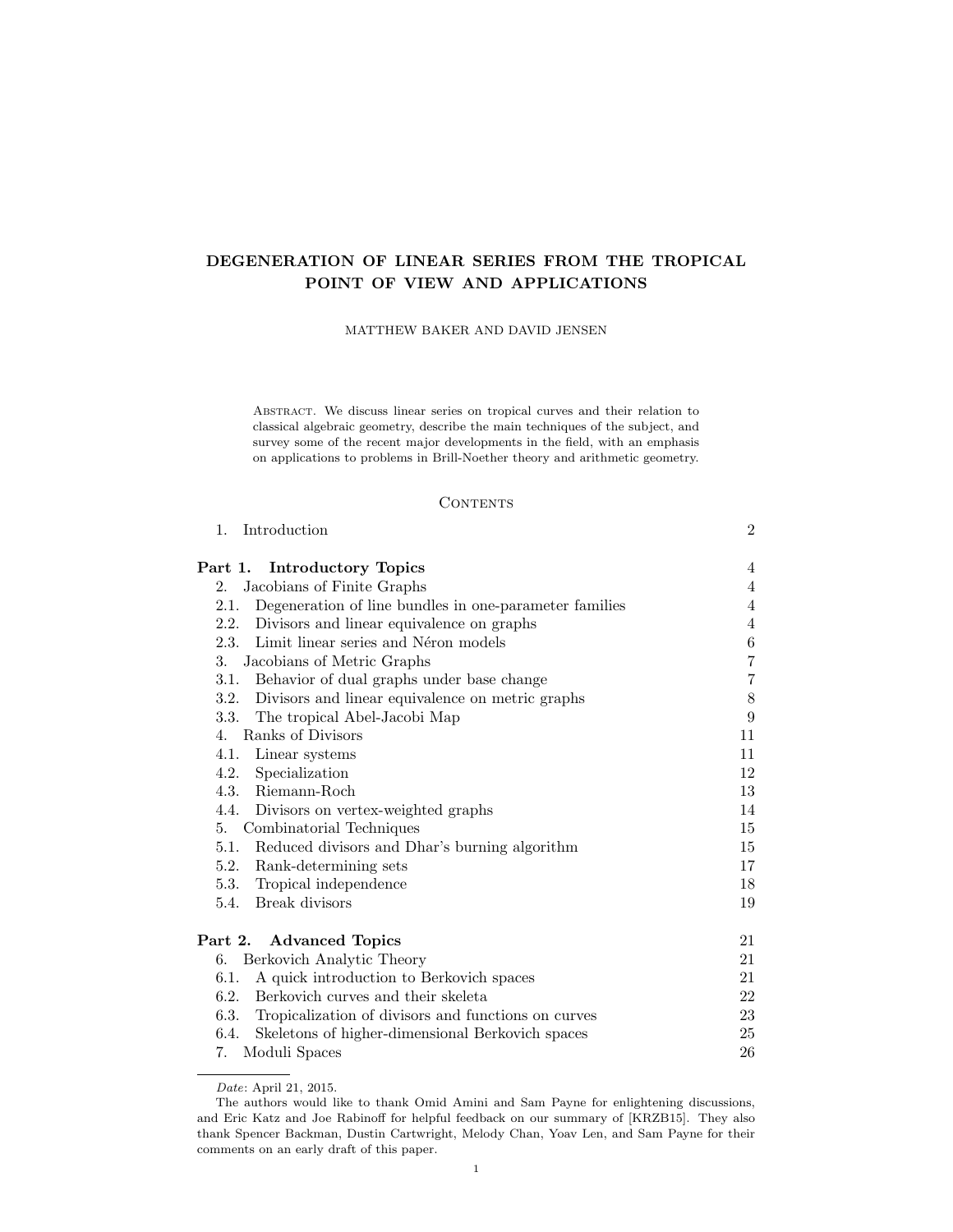#### 2 MATTHEW BAKER AND DAVID JENSEN

| Moduli of tropical curves<br>7.1.                                              | 26     |
|--------------------------------------------------------------------------------|--------|
| Brill-Noether rank<br>7.2.                                                     | 28     |
| Metrized Complexes of Curves and Limit Linear Series<br>8.                     | 29     |
| Metrized complexes of curves<br>8.1.                                           | 29     |
| Specialization of divisors from curves to metrized complexes<br>8.2.           | 31     |
| Connections with the theory of limit linear series<br>8.3.                     | 32     |
| Part 3. Applications                                                           | 33     |
| Applications of Tropical Linear Series to Classical Brill-Noether Theory<br>9. | 33     |
| The Brill-Noether Theorem<br>9.1.                                              | 33     |
| The Gieseker-Petri Theorem<br>9.2.                                             | $35\,$ |
| The Maximal Rank Conjecture<br>9.3.                                            | 37     |
| Lifting Problems for Divisors on Metric Graphs<br>10.                          | 38     |
| 10.1.<br>Specialization of hyperelliptic curves                                | 38     |
| Lifting divisors on the chain of loops<br>10.2.                                | 39     |
| 10.3.<br>Examples of divisors that do not lift                                 | 40     |
| Bounding the Number of Rational Points on Curves<br>11.                        | 41     |
| The Katz–Zureick-Brown refinement of Coleman's bound<br>11.1.                  | 41     |
| The uniformity theorems of Katz–Rabinoff–Zureick-Brown<br>11.2.                | 44     |
| Limiting Behavior of Weierstrass Points in Degenerating Families<br>12.        | 46     |
| Weierstrass points on modular curves<br>12.1.                                  | 46     |
| Specialization of Weierstrass points<br>12.2.                                  | 47     |
| Distribution of Weierstrass points<br>12.3.                                    | 48     |
| Further Reading<br>13.                                                         | 50     |
| References                                                                     | 51     |

### 1. INTRODUCTION

Algebraic curves play a central role in the field of algebraic geometry. Over the past century, curves have been the focus of a significant amount of research, and despite being some of the most well-understood algebraic varieties, there are still many important open questions. The goal of classical Brill-Noether theory is to study the geometry of a curve  $C$  by examining all of its maps to projective space, or equivalently the existence and behavior of all line bundles on  $C$ . Thus, we have classical results such as Max Noether's Theorem [ACGH85, p 117] and the Enriques-Babbage Theorem [Bab39] that relate the presence of linear series on a curve to its geometric properties. A major change in perspective occurred during the twentieth century, as the field shifted from studying fixed to general curves – that is, general points in the moduli space of curves  $M<sub>g</sub>$ . Many of the major results in the field, such as the Brill-Noether [GH80] and Gieseker-Petri [Gie82] Theorems, remained open for nearly a century as they awaited this new point of view.

A major milestone in the geometry of general curves was the development of limit linear series by Eisenbud and Harris [EH86]. This theory allows one to study linear series on general curves by studying one-parameter degenerations where the central fiber is a special kind of singular curve, known as a curve of compact type. One property of curves of compact type is that if they have positive genus then they must have components of positive genus. Shortly after the development of limit linear series, many researchers became interested in a different type of nodal curve, which have only rational components, and where the interesting geometric data is encoded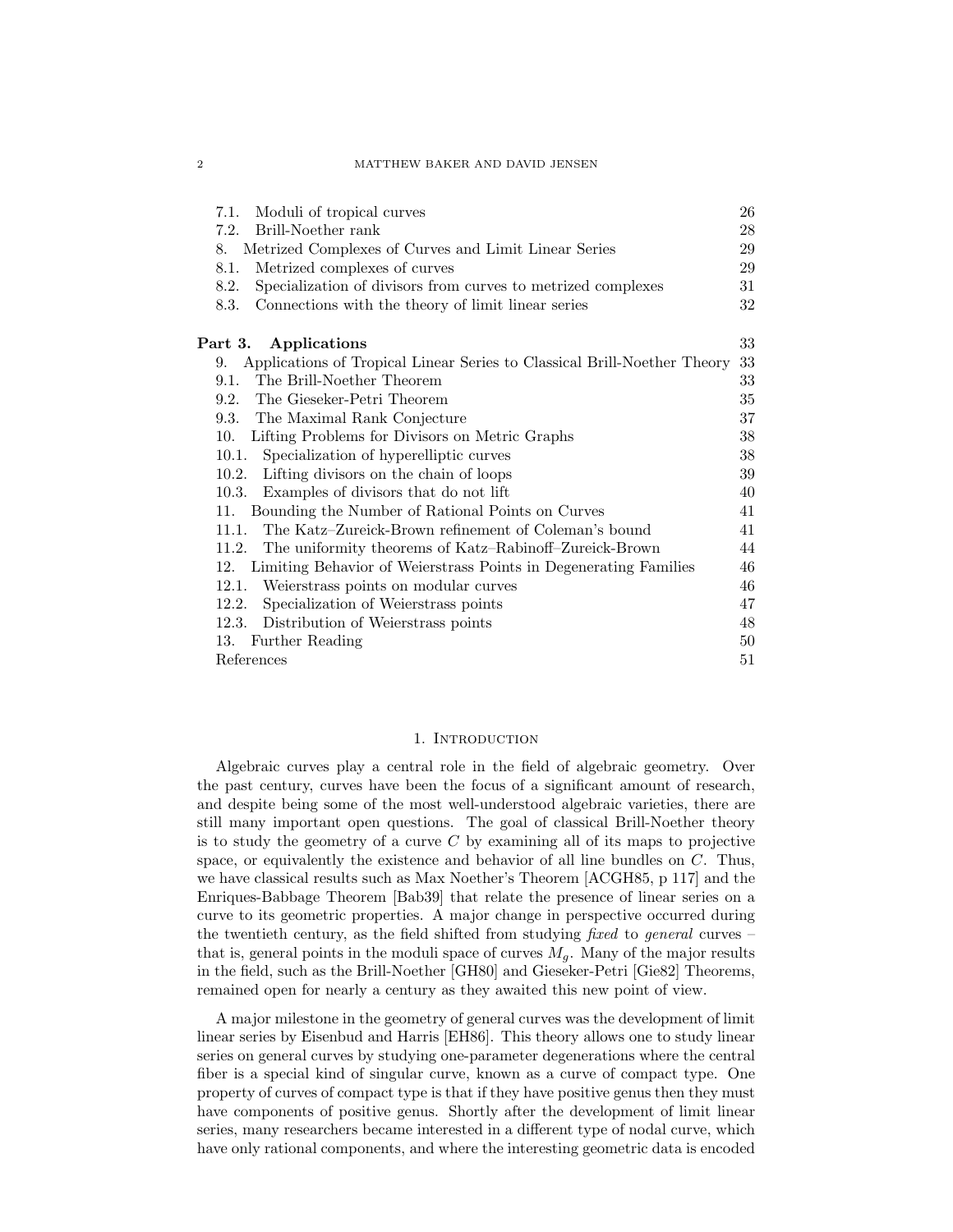by the combinatorics of how the components meet each other. Early examples using so-called graph curves to establish properties of general curves include Bayer and Eisenbud's work on Green's Conjecture for the general curve [BE91], and the Ciliberto-Harris-Miranda result on the surjectivity of the Wahl map [CHM88].

Much like the theory of limit linear series does for curves of compact type, the recent development of tropical Brill-Noether theory provides a systematic approach to this kind of degeneration argument [BN07, Bak08b, AB12]. A major goal of this survey is to introduce the basic definitions and techniques of this theory, as well as describing some recent applications to the geometry of general curves and the behavior of Weierstrass points in degenerating families. Degeneration arguments also play a major role in arithmetic geometry, and we also survey how linear series on tropical curves can be used to study rational points on curves.

Here are just a few of the new and interesting theorems which have been proved in recent years with the aid of the theory of linear series on tropical curves.

1. The Maximal Rank Conjecture for quadrics. In [JP], Jensen and Payne prove that for fixed g, r, and d, if C is a general curve of genus g and  $V \subset \mathcal{L}(D)$  is a general linear series on  $C$  of rank  $r$  and degree  $d$ , then the multiplication map  $\mu_2 : \text{Sym}^2 V \to \mathcal{L}(2D)$  is either injective or surjective.

2. Uniform boundedness for rational points of curves of small Mordell-Weil rank. In [KRZB15], Katz, Rabinoff, and Zureick–Brown prove that if  $C/\mathbb{Q}$  is a curve of genus g with Mordell-Weil rank at most  $g-3$ , then  $\#C(\mathbb{Q}) \leq 76g^2 - 82g + 22$ . This is the first such bound depending only on the genus of C.

3. Non-Archimedean equidistribution of Weierstrass points. In [Ami14], Amini proves that if C is an algebraic curve over  $\mathbb{C}((t))$  and L is an ample line bundle on C, then the Weierstrass points of  $L^{\otimes n}$  become equidistributed with respect to the Zhang measure on the Berkovich analytic space  $C^{an}$  as n goes to infinity. This gives precise asymptotic information on the limiting behavior of Weierstrass points in degenerating one-parameter families.

4. Mnëv universality for the lifting problem for divisors on graphs. In  $[Car15]$ , Cartwright shows that if X is a scheme of finite type over  $Spec\ Z$ , there exists a graph G and a rank 2 divisor  $D_0$  on G such that, for any infinite field k, there are a curve C over  $k((t))$  and a rank 2 divisor D on C tropicalizing to G and  $D_0$ , respectively, if and only if  $X$  has a  $k$ -point.

We will discuss the proofs of these and other results after going through the foundations of the basic theory. To accommodate readers with various interests, this survey is divided into three parts. The first part covers the basics of tropical Brill-Noether theory, with an emphasis on combinatorial aspects and the relation to classical algebraic geometry. The second part covers more advanced topics, including the nonarchimedean Berkovich space perspective, tropical moduli spaces, and the theory of metrized complexes. Each of these topics is an important part of the theory, but is not strictly necessary for many of the applications discussed in Part 3, and the casual reader may wish to skip Part 2 on the first pass. The final part covers applications of tropical Brill-Noether theory to problems in algebraic and arithmetic geometry. For the most part, the sections in Part 3 are largely independent of each other and can be read in any order. Aside from a few technicalities, the reader can expect to follow the applications in Sections 9, 10 and 11, as well as most of Section 12, without reading Part 2.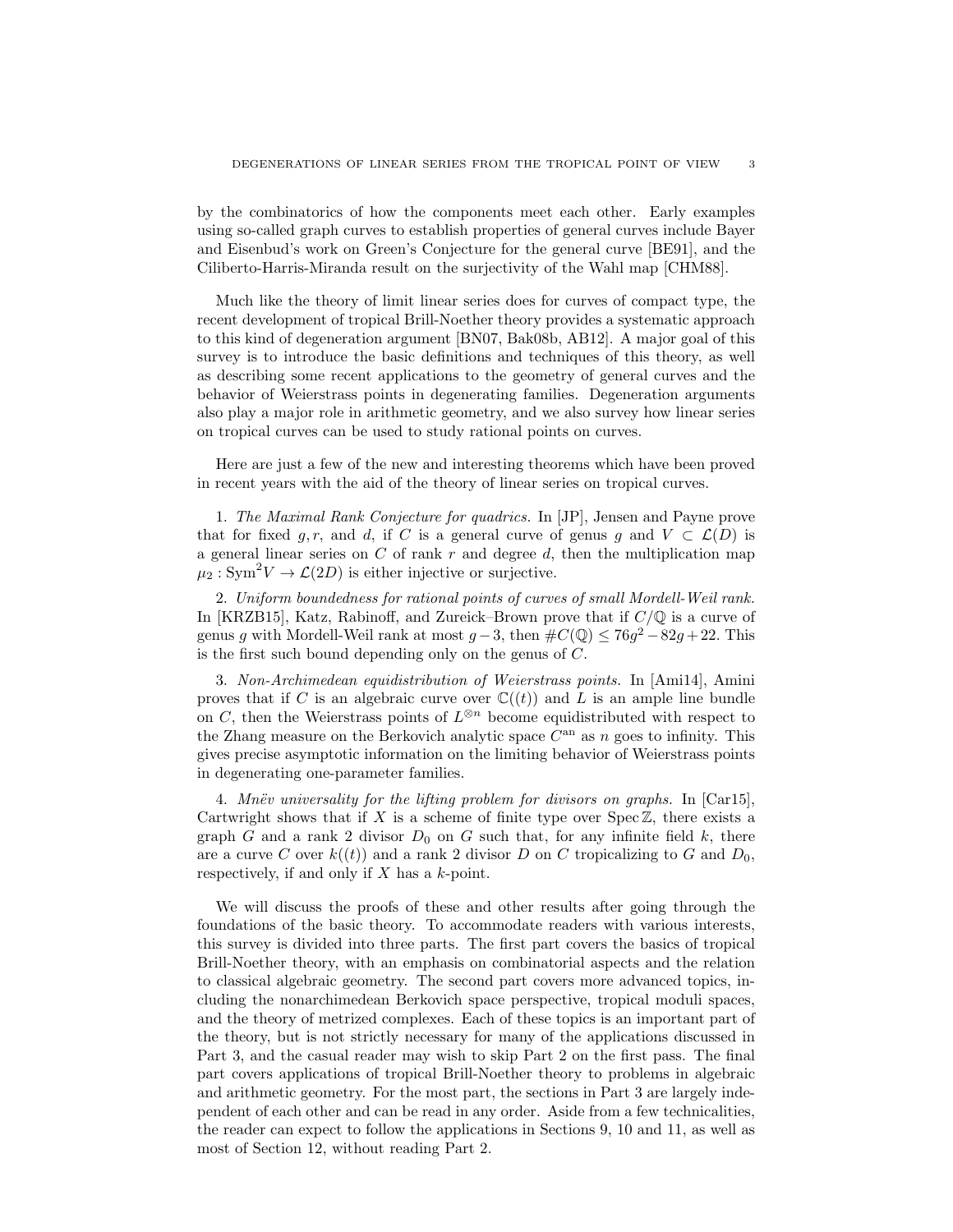### Part 1. Introductory Topics

#### 2. Jacobians of Finite Graphs

2.1. Degeneration of line bundles in one-parameter families. A recurring theme in the theory of linear series on curves is that it is very important to understand the behavior of line bundles on generically smooth one-parameter families of curves. One of the key facts about such families is the semistable reduction theorem, which asserts that after a finite base change, one can guarantee that the singularities of the family are "as nice as possible", i.e., the total space is regular and the fibers are reduced and have only nodal singularities (see [HM98, Chapter 3C]). The questions we want to answer about such families are all local on the base, so it is convenient to consider the following setup. Let  $R$  be a discrete valuation ring with field of fractions K and residue field  $\kappa$ , let C be a smooth proper and geometrically integral curve over  $K$ , and let  $\mathcal C$  be a *regular strongly semistable model* for  $C$ , that is, a proper flat R-scheme with general fiber  $C$  satisfying:

- (1) The total space  $\mathcal C$  is regular.
- (2) The central fiber  $C_0$  of C is *strongly semistable*, i.e., the irreducible components of  $C_0$  are all smooth and  $C_0$  has only nodes as singularities.<sup>1</sup>

By the semistable reduction theorem, a regular strongly semistable model for C always exists after passing to a finite extension of K.

Let L be a line bundle on the general fiber C. Because the total space  $\mathcal C$  is regular, there exists an extension  $\mathcal L$  of  $L$  to the family  $\mathcal C$ . One can easily see, however, that this extension is not unique – one can obtain other extensions by twisting by components of the central fiber. More concretely, if  $\mathcal L$  is an extension of  $L$  and  $Y \subset C_0$  is an irreducible component of the central fiber, then  $\mathcal{L}(Y) = \mathcal{L} \otimes \mathcal{O}_\mathcal{C}(Y)$ is also an extension of L.

To understand the effect of the twisting operation, we consider the dual graph of the central fiber  $C_0$ . One constructs this graph by first assigning a vertex  $v_Z$ to each irreducible component  $Z$  of  $C_0$ , and then drawing an edge between two vertices for every node at which the corresponding components intersect.

**Example 2.1.** If  $C_0$  is a union of m general lines in  $\mathbb{P}^2$ , its dual graph is the complete graph on m vertices. Indeed, every pair of lines meets in one point, so between every pair of vertices in the dual graph, there must be an edge.

**Example 2.2.** If  $C_0 \subset \mathbb{P}^1 \times \mathbb{P}^1$  is a union of a lines in one ruling and b lines in the other ruling, then the dual graph is the complete bipartite graph  $K_{a,b}$ . This is because a pair of lines in the same ruling do not intersect, whereas a pair of lines in opposite rulings intersect in one point.

**Example 2.3.** Let  $C_0$  be the union of the  $-1$  curves on a del Pezzo surface of degree 5. In this case, the dual graph of  $C_0$  is the well-known *Petersen graph*.

2.2. Divisors and linear equivalence on graphs. In this paper, by a graph we will always mean a finite connected graph which is allowed to have multiple edges between pairs of vertices but is not allowed to have any loop edges. Given a graph G, we write  $Div(G)$  for the free abelian group on the vertices of G. An element D of  $Div(G)$  is called a *divisor* on G, and is written as a formal sum

$$
D = \sum_{v \in V(G)} D(v)v,
$$

<sup>&</sup>lt;sup>1</sup>We say  $C_0$  is *semistable* if it is reduced and has only nodes as singularities.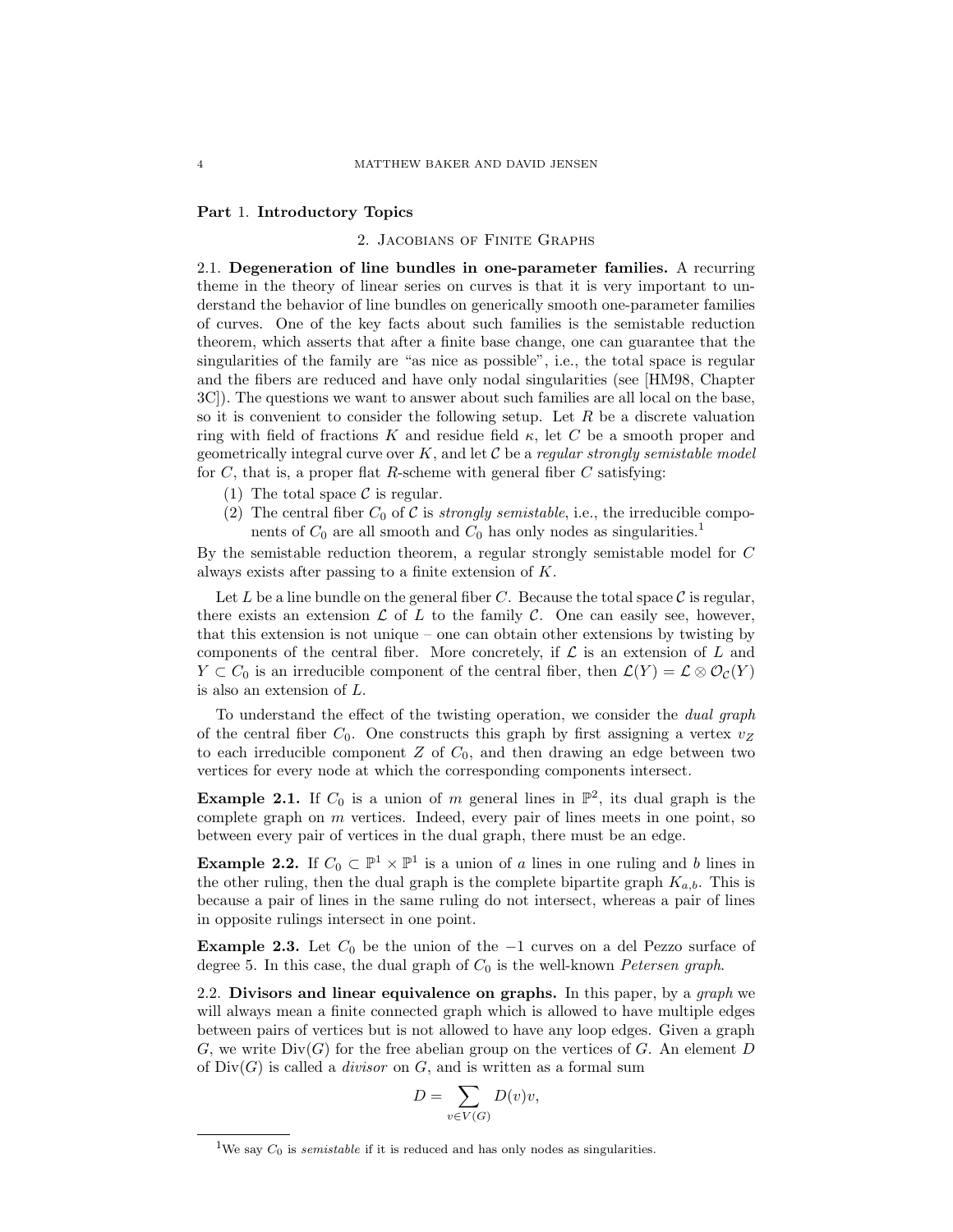where the coefficients  $D(v)$  are integers. The *degree* of a divisor D is defined to be the sum

$$
\deg(D) = \sum_{v \in V(G)} D(v).
$$

Returning now to our family of curves, let us fix for a moment an extension  $\mathcal L$ of our line bundle L. We define a corresponding divisor mdeg( $\mathcal{L}$ ) on G, called the multi-degree of  $\mathcal{L}$ , by the formula

$$
\operatorname{mdeg}(\mathcal{L}) = \sum_Z \left( \deg \mathcal{L}|_Z \right) v_Z,
$$

where the sum is over all irreducible components Z of  $C_0$ . The quantity deg  $\mathcal{L}|_Z$ can also be interpreted as the intersection multiplicity of  $\mathcal L$  with  $Z$  considered as a (vertical) divisor on the surface C. Note that the degree of  $mdeg(\mathcal{L})$  is equal to  $deg(L)$ .

We now ask ourselves how mdeg( $\mathcal{L}$ ) changes if we replace  $\mathcal{L}$  by a different extension. Since any two such extensions differ by a sequence of twists by components of the central fiber, it suffices to study the effect of twisting by one such component Y. Given a vertex v of a graph, let val(v) denote its valence. As the central fiber  $C_0$  is a principal divisor on C, we have

$$
\operatorname{mdeg}(\mathcal{L}(Y)) = \operatorname{mdeg}(\mathcal{L}) + \sum_{Z} (Y \cdot Z) v_Z
$$

with

$$
Y \cdot Z = \left\{ \begin{array}{ll} -\text{val}(v_Y) & \text{if } Z = Y \\ |Z \cap Y| & \text{if } Z \neq Y \end{array} \right\}.
$$

The corresponding operation on the dual graph is known as a *chip-firing move*. This is because we may think of a divisor on the graph as a configuration of chips (and anti-chips) on the vertices. In this language, the effect of a chip-firing move is that a vertex  $v$  "fires" one chip along each of the edges emanating from  $v$ . This decreases the number of chips at v by the valence of v, and increases the number of chips at each of the neighbors w of v by the number of edges between v and w.

Motivated by these observations, we say that two divisors  $D$  and  $D'$  on a graph G are equivalent, and we write  $D \sim D'$ , if one can be obtained from the other by a sequence of chip-firing moves. We define the *Picard group*  $Pic(G)$  of G to be the group of divisors on G modulo equivalence. Note that the degree of a divisor is invariant under chip-firing moves, so there is a well defined homomorphism

$$
\deg: \mathrm{Pic}(G) \to \mathbb{Z}.
$$

We will refer to the kernel  $Pic^0(G)$  of this map as the *Jacobian* Jac $(G)$  of the graph G. This finite abelian group goes by many different names in the mathematical literature – in combinatorics, it is commonly referred to as the *sandpile group* or the critical group of G.

Remark 2.4. There is a tremendous amount of combinatorial literature concerning Jacobians of graphs. As our focus is on applications in algebraic geometry, however, we will not go into many details here – we refer the reader to  $[BN07, HLM+08]$  and the references therein. We cannot resist mentioning one remarkable fact, however: the cardinality of  $Jac(G)$  is the number of spanning trees in G. (This is actually a disguised form of Kirchhoff's celebrated Matrix-Tree Theorem.)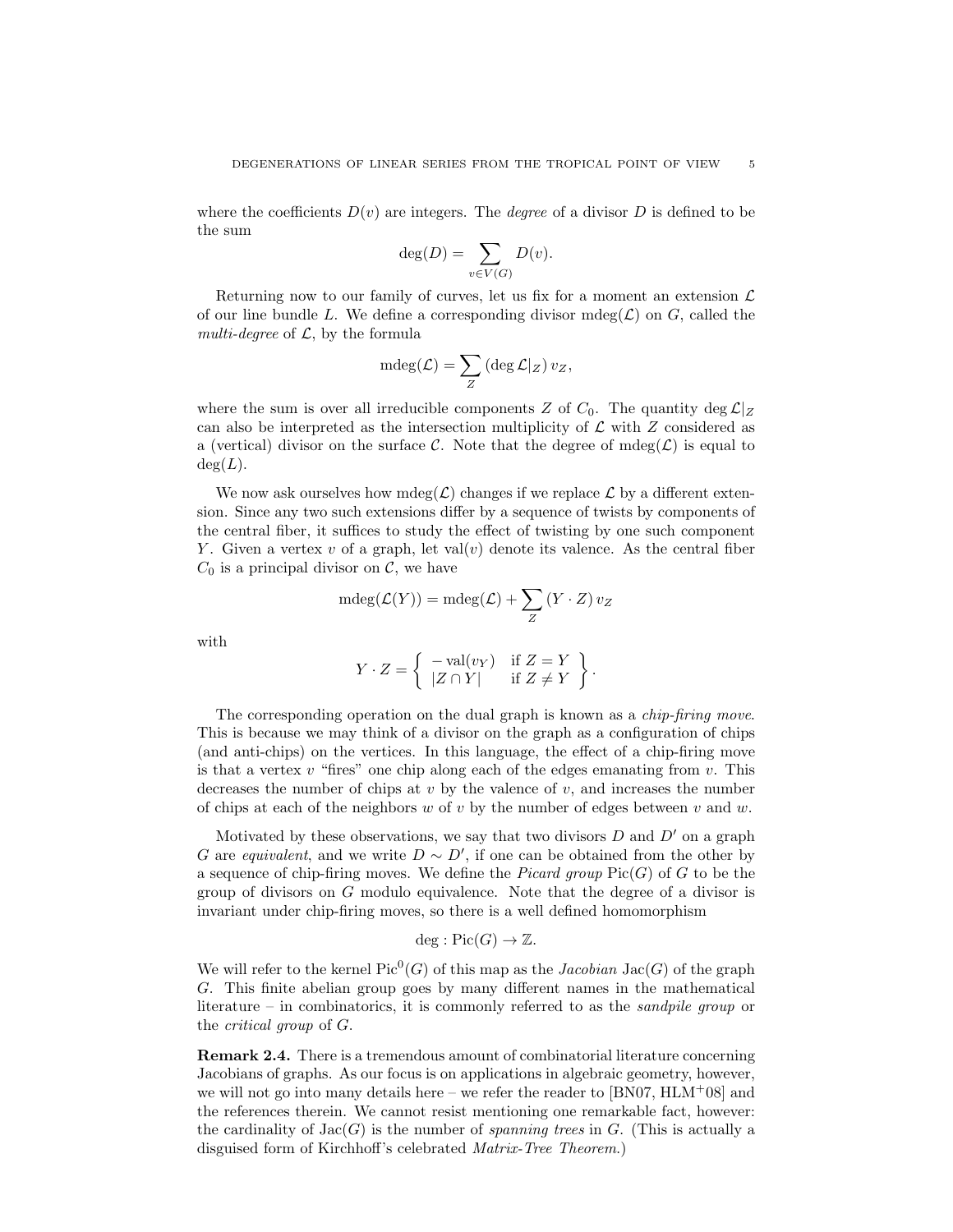Our discussion shows that for any two extensions of the line bundle  $L$ , the corresponding multidegrees are equivalent divisors on the dual graph G. There is therefore a well-defined degree-preserving map

$$
Trop: Pic(C) \to Pic(G),
$$

which we refer to as the *specialization* or *tropicalization* map.

It is useful to reformulate the definition of equivalence of divisors on G as follows. For any function  $f: V(G) \to \mathbb{Z}$ , we define

$$
ord_v(f) := \sum_{w \text{ adjacent to } v} f(v) - f(w)
$$

and

$$
\mathrm{div}(f) := \sum_{v \in V(G)} \mathrm{ord}_v(f)v.
$$

Divisors of the form  $div(f)$  are known as *principal* divisors, and two divisors are equivalent if and only if their difference is principal. The reason is that the divisor  $div(f)$  can be obtained, starting with the 0 divisor, by firing each vertex v exactly  $f(v)$  times.

2.3. Limit linear series and Néron models. The Eisenbud-Harris theory of limit linear series focuses on the case where the dual graph of  $C_0$  is a tree. In this case, the curve  $C_0$  is said to be of *compact type*.<sup>2</sup> Although they would not have stated it this way, a key insight of the Eisenbud-Harris theory is that the Jacobian of a tree is trivial. Given a line bundle  $\mathcal L$  of degree d on C, if the dual graph of  $C_0$  is a tree then one can repeatedly twist to obtain a line bundle with any degree distribution summing to d on the components of the central fiber. In particular, given a component  $Y \subset C_0$ , there exists a twist  $\mathcal{L}_Y$  such that

$$
\deg \mathcal{L}_Y|_Z = \left\{ \begin{array}{ll} d & \text{if } Z = Y \\ 0 & \text{if } Z \neq Y \end{array} \right\}.
$$

This observation is the jumping-off point for the basic theory of limit linear series.

At the other end of the spectrum is the *maximally degenerate* case where all of the components of  $C_0$  have genus zero. In this case, the first Betti number of the dual graph G (which we refer to from now on as the *genus* of  $G$ ) is equal to the geometric genus of the curve and essentially all of the interesting information about degenerations of line bundles is combinatorial. At its core, tropical Brill-Noether theory studies the behavior of line bundles on the curve  $C$  using the combinatorics of their specializations to the graph G.

This discussion can also be understood in the context of Néron models. An important theorem of Raynaud asserts (in the language of this paper) that the group  $\Phi$  of connected components of the special fiber  $\bar{\mathcal{J}}$  of the Néron model of  $J = \text{Jac}(C)$  is canonically isomorphic to  $\text{Jac}(G)$ , where G is the dual graph of the

<sup>&</sup>lt;sup>2</sup>The reason for the name *compact type* is that the Jacobian of a nodal curve  $C_0$  is an extension of the Jacobian of the normalization of  $C_0$  by a torus of dimension equal to the first Betti number of the dual graph. It follows that the Jacobian of  $C_0$  is compact if and only if its dual graph is a tree.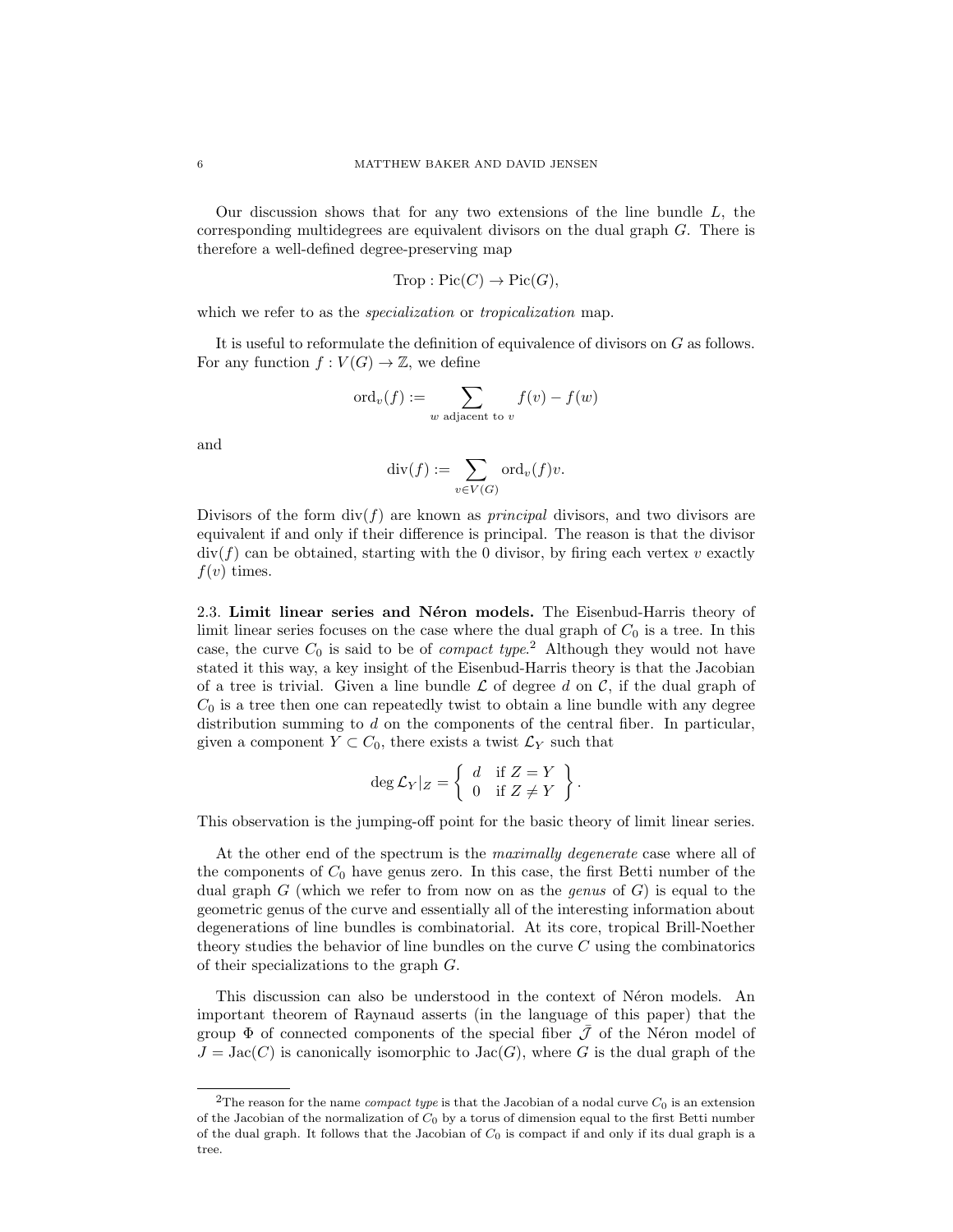special fiber of  $C$ . This result can be summarized by the commutativity of the following diagram:

(1) 
$$
0 \longrightarrow \text{Prim}(C) \longrightarrow \text{Div}^{0}(C) \longrightarrow J(K) \longrightarrow 0
$$

$$
\downarrow \qquad \qquad \downarrow \text{mdeg} \qquad \qquad \downarrow
$$

$$
0 \longrightarrow \text{Prim}(G) \longrightarrow \text{Div}^{0}(G) \longrightarrow \text{Jac}(G) = \Phi \longrightarrow 0
$$

where the right vertical arrow is the canonical quotient map

$$
J(K) \to J(K)/\mathcal{J}^0(R) = \Phi.
$$

The tropical approach to Brill-Noether theory and the approach via the theory of limit linear series are in some sense orthogonal. The former utilizes the component group  $\Phi$ , or its analytic counterpart, the tropical Jacobian, whereas classical limit linear series are defined only when  $\Phi$  is trivial. On the other hand, limit linear series involve computations in the compact part of  $\bar{\mathcal{J}}$ , which is trivial in the maximally degenerate case.

Recent developments have led to a sort of hybrid of tropical and limit linear series that can be used to study degenerations of line bundles to arbitrary nodal curves. We will discuss these ideas in Section 8.

### 3. Jacobians of Metric Graphs

3.1. Behavior of dual graphs under base change. The field of fractions of a DVR is never algebraically closed. For many applications, we will be interested in Pic( $C_{\overline{K}}$ ) rather than Pic( $C_K$ ), and we must therefore study the behavior of the specialization map under base change.

Let K' be a finite extension of K, let R' be the valuation ring of K', and let  $C_{K'} = C \times_K K'$ . An important issue is that the new total space  $C_{K'} = C \times_K K'$ may not be regular; it can pick up singularities at the nodes of the central fiber. More specifically, if a point z on  $\mathcal C$  corresponding to a node of the central fiber has a local analytic equation of the form  $xy = \pi$ , where  $\pi$  is a uniformizer for R, then a local analytic equation for z over R' will be  $xy = (\pi')^e$ , where  $\pi'$  is a uniformizer for R' and e is the ramification index of the extension  $K'/K$ . A standard computation shows that we can resolve such a singularity by a chain of  $e-1$  blowups. Repeating this procedure for each singular point of the special fiber, we obtain a regular strongly semistable model  $\mathcal{C}'$  for  $C_{K'}$ . The dual graph  $G'$  of the central fiber of  $\mathcal{C}'$  is obtained by subdividing each edge of the original dual graph  $G e - 1$  times. In other words, if we assign a length of 1 to each edge of  $G$ , and a length of  $\frac{1}{e}$  to each edge of G', then G and G' are isomorphic as *metric graphs*.

A metric graph  $\Gamma$  is, roughly speaking, a finite graph G in which each edge e has been identified with a real interval  $I_e$  of some specified length  $\ell_e > 0$ . The points of  $\Gamma$  are the vertices of G together with all points in the relative interiors of the intervals  $I_e$ . More precisely, a metric graph is an equivalence class of finite edgeweighted graphs, where two weighted graphs  $G$  and  $G'$  give rise to the same metric graph if they have a common length-preserving refinement. A finite weighted graph G representing the equivalence class of  $\Gamma$  is called a *model* for  $\Gamma$ .

**Example 3.1.** Let  $K = \mathbb{C}((t))$ , and consider the family  $\mathcal{C}: xy = tz^2$  of smooth conics degenerating to a singular conic in  $\mathbb{P}^2$ . The dual graph G of the central fiber consists of two vertices connected by a single edge. The divisor D on the general fiber cut out by the line  $y = x$  is not K-rational and specializes to twice the node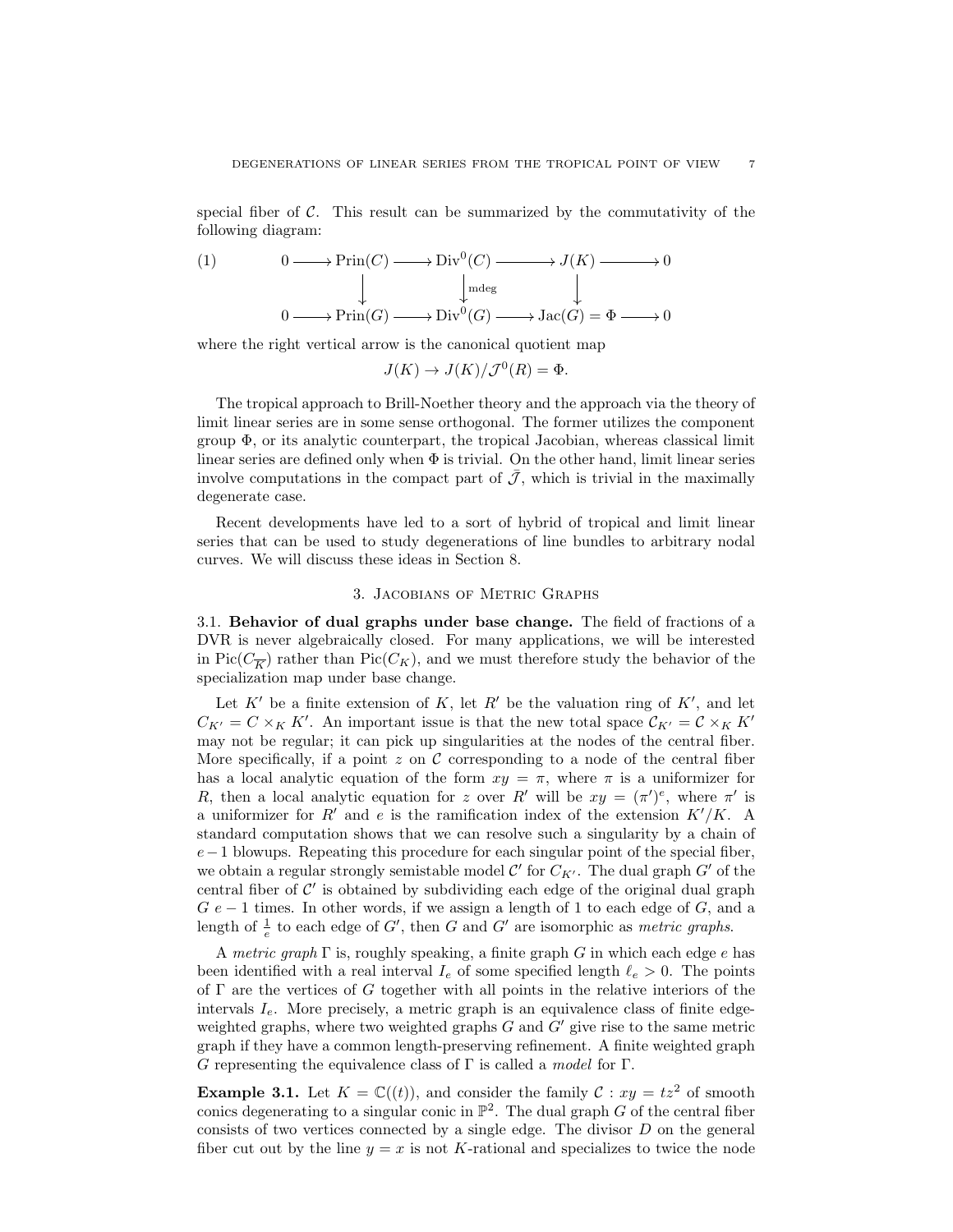

Figure 1. The dual graph of the central fiber in Example 3.1 initially (on the left), and after base change followed by resolution of the singularity (on the right). If we give the segment on the left a length of 1 and each of the segments on the right a length of 1/2, then both weighted graphs are models for the same underlying metric graph Γ, which is a closed segment of length 1.

of the central fiber. If  $K' = \mathbb{C}((t^{\frac{1}{2}}))$ , then the total space of the family  $\mathcal{C} \times_K K'$ has a singularity at the node of the central fiber. This singularity can be resolved by blowing up the node, and the dual graph  $G'$  of the new central fiber is a chain of 3 vertices connected by two edges, with the new vertex corresponding to the exceptional divisor of the blowup (see Figure 1). The base change  $D'$  of D to  $K'$ specializes to a sum of two points on the exceptional divisor.

3.2. Divisors and linear equivalence on metric graphs. Let  $\Gamma$  be a metric graph. A *divisor*  $D$  on  $\Gamma$  is a formal linear combination

$$
D=\sum_{v\in\Gamma}D(v)v
$$

with  $D(v) \in \mathbb{Z}$  for all  $v \in \Gamma$  and  $D(v) = 0$  for all but finitely many  $v \in \Gamma$ . Let PL(Γ) denote the set of continuous, piecewise linear functions  $f : \Gamma \to \mathbb{R}$  with integer slopes. The *order* ord<sub>v</sub>(f) of a function f at a point  $v \in \Gamma$  is the sum of its outgoing slopes along the edges containing  $v$ . As in the case of finite graphs, we write

$$
\mathrm{div}(f) := \sum_{v \in \Gamma} \mathrm{ord}_v(f) v.
$$

A divisor is said to be *principal* if it is of the form  $\text{div}(f)$  for some  $f \in PL(\Gamma)$ , and two divisors  $D, D'$  are equivalent if  $D - D'$  is principal. We let  $\text{Prin}(\Gamma)$  denote the subgroup of  $Div^0(\Gamma)$  (the group of degree-zero divisors on  $\Gamma$ ) consisting of principal divisors. By analogy with the case of finite graphs, the group

$$
Jac(\Gamma) := Div^0(\Gamma)/Prin(\Gamma)
$$

is called the (tropical) Jacobian of Γ.

**Example 3.2.** The Jacobian of a metric tree  $\Gamma$  is trivial. To see this, note that given any two points  $P, Q \in \Gamma$ , there is a unique path from P to Q. One can construct a continuous, piecewise linear function  $f$  that has slope 1 along this path, and has slope 0 everywhere else. We then see that  $\text{div}(f) = Q - P$ , so any two points on the tree are equivalent.

**Example 3.3.** A circle  $\Gamma$  is a torsor for its own Jacobian. To see this, fix a point  $O \in \Gamma$ . Given two points  $P, Q \in \Gamma$ , there exists a continuous, piecewise linear function f that has slope 1 on the interval from O and P, slope  $-1$  on the interval from some 4th point  $R$  to  $Q$ , and slope 0 everywhere else. We then have  $div(f) = O + Q - (P + R)$ , so  $P - Q \sim R - O$ . It follows that every divisor of degree zero is equivalent to a divisor of the form  $R - O$  for some point R. It is not difficult to see that the point  $R$  is in fact unique.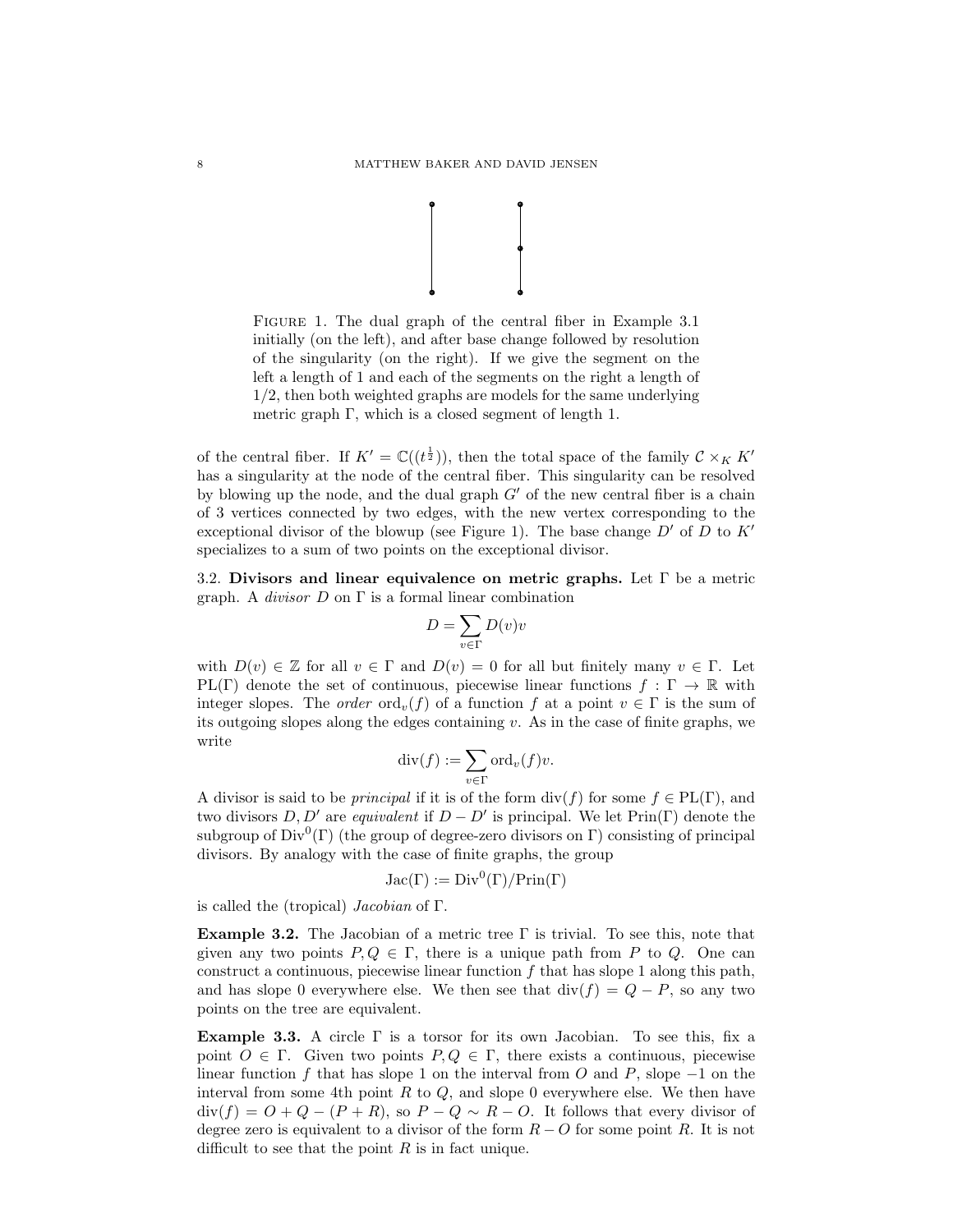

FIGURE 2. Slopes of a function f on a tree with  $div(f) = Q - P$ .



FIGURE 3. A function f on the circle with  $div(f) = O + Q - (P + R)$ .

Note that if two divisors are equivalent in the finite graph  $G$ , then they are also equivalent in the corresponding metric graph  $\Gamma$ , called the *regular realization* of  $G$ , in which every edge of  $G$  is assigned a length of 1. It follows that there is a natural inclusion  $\iota : Pic(G) \hookrightarrow Pic(\Gamma)$ . As we saw above, the multidegree of a line bundle L on  $C_{\overline{K}}$  can be identified with a divisor on some subdivision of G, which can in turn be identified with a divisor on Γ. One can show that this yields a well-defined map

$$
\text{Trop}: \text{Pic}(C_{\overline{K}}) \to \text{Pic}(\Gamma)
$$

whose restriction to  $Pic(C)$  coincides with the previously defined map

$$
Trop : Pic(C) \to Pic(G)
$$

via the inclusion  $\iota$ .

One can see from this construction that principal divisors on  $C$  specialize to principal divisors on Γ. More precisely, there is a natural way to define a map

$$
\operatorname{trop}: \overline{K}(C)^* \to \operatorname{PL}(\Gamma)
$$

on rational functions such that

$$
Trop(\operatorname{div}(f)) = \operatorname{div}(\operatorname{trop}(f))
$$

for every  $f \in \overline{K}(C)^*$ . This is known as the *Slope Formula*, cf. Theorem 6.4 below. We refer the reader to §6.3 for a formal definition of the map trop.

As we will see in Section 6, there is also a natural way to define a map  $\text{Div}(C_{\overline{K}}) \to$  $Div(\Gamma)$  which induces the map Trop :  $Pic(C_{\overline{K}}) \to Pic(\Gamma)$ . As with the map trop on rational functions, the map Trop on divisors is most conveniently described using Berkovich's theory of non-Archimedean analytic spaces.

3.3. The tropical Abel-Jacobi Map. A 1-form on a graph  $G$  is an element of the real vector space generated by the formal symbols  $de$ , as  $e$  ranges over the oriented edges of  $G$ , subject to the relations that if  $e, e'$  represent the same edge with opposite orientations then  $de' = -de$ . After fixing an orientation on G, a 1-form  $\omega = \sum \omega_e de$  is called *harmonic* if, for all vertices v, the sum  $\sum \omega_e$  over the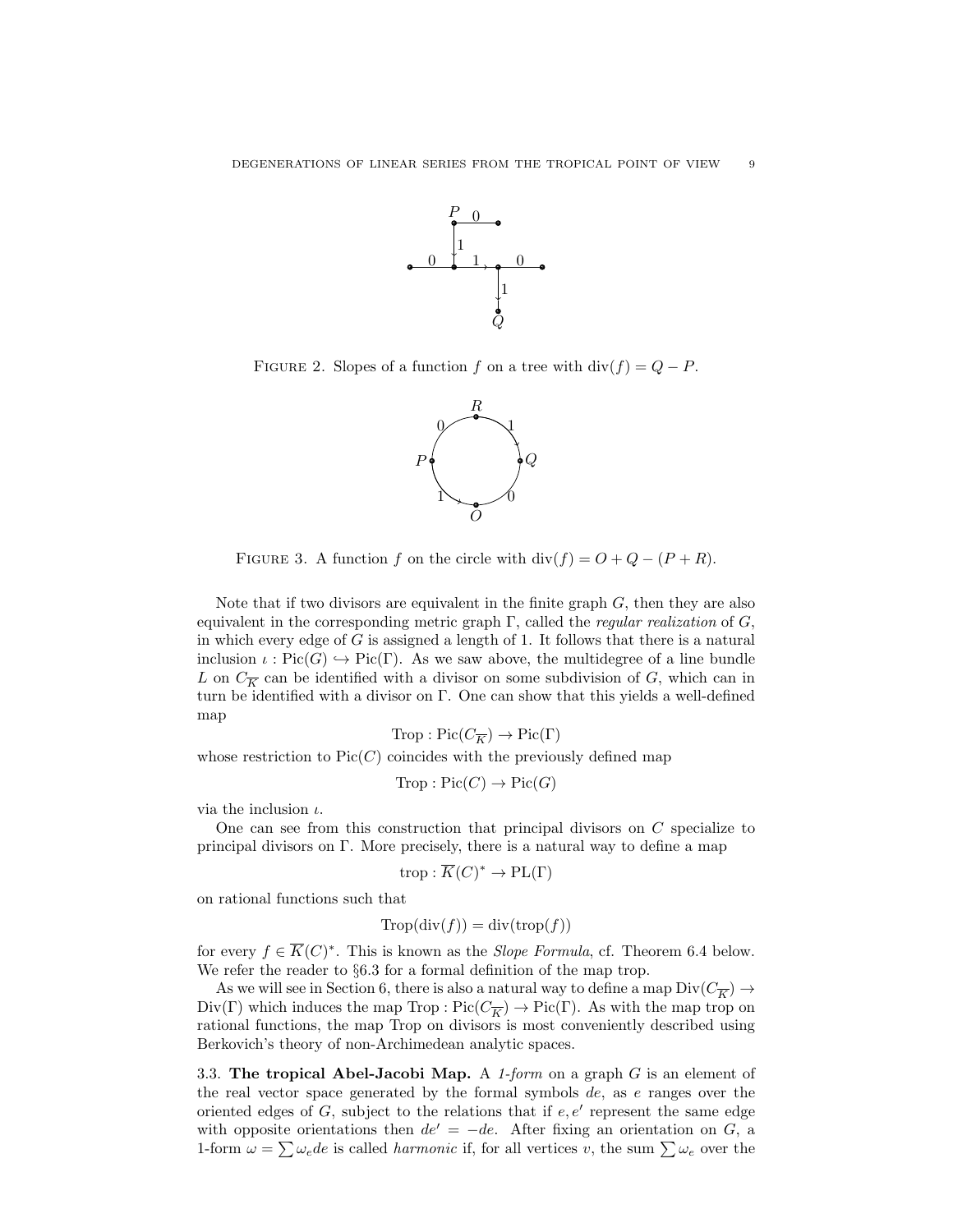

FIGURE 4. Two metric graphs  $\Gamma$ ,  $\Gamma'$  of genus 2.

outgoing edges at v is equal to 0. Denote by  $\Omega(G)$  the space of harmonic 1-forms on G. It is well-known that  $\Omega(G)$  is a real vector space of dimension equal to the genus  $g$  of  $G$ .

If G and G' are models for the same metric graph  $\Gamma$ , then  $\Omega(G')$  is canonically isomorphic to  $\Omega(G)$ . We may therefore define the space  $\Omega(\Gamma)$  of harmonic 1-forms on Γ as  $\Omega(G)$  for any weighted graph model G. Given an isometric path  $\gamma : [a, b] \to \Gamma$ , any harmonic 1-form  $\omega$  on  $\Gamma$  pulls back to a classical 1-form on the interval, and we can thus define the integral  $\int_{\gamma} \omega$ . Note that the definition of a harmonic 1-form does not depend on the metric, but the integral  $\int_{\gamma} \omega$  does.

Fix a base point  $v_0 \in \Gamma$ . For any point  $v \in \Gamma$ , the integral

$$
\int_{v_0}^v \omega
$$

is well-defined up to a choice of path from  $v_0$  to v. This gives a map

$$
AJ_{v_0} : \Gamma \to \Omega(\Gamma)^* / H_1(\Gamma, \mathbb{Z})
$$

known as the *tropical Abel-Jacobi map*. Extending linearly to  $Div(\Gamma)$  and then restricting to  $Div^0(\Gamma)$ , we obtain a map

$$
AJ: \text{Div}^0(\Gamma) \to \Omega(\Gamma)^*/H_1(\Gamma, \mathbb{Z})
$$

which does not depend on the choice of a base point. As in the classical case of Riemann surfaces, we have:

**Tropical Abel-Jacobi Theorem.** [MZ08] The map  $AJ$  is surjective and its kernel is precisely  $\text{Prin}(\Gamma)$ . Thus there is a canonical isomorphism

$$
AJ: \mathrm{Div}^{0}(\Gamma)/\mathrm{Prin}(\Gamma) \cong \Omega(\Gamma)^{*}/H_{1}(\Gamma, \mathbb{Z})
$$

between the Jacobian of  $\Gamma$  and a q-dimensional real torus.

Example 3.4. We consider the two metric graphs of genus 2 pictured in Figure 4. In the first case, we can choose a basis  $\omega_1, \omega_2$  of harmonic 1-forms by assigning the integer 1 to one of the (oriented) loops, and the integer 0 to the other. We let  $\eta_1, \eta_2$ be elements of the dual basis. We then see from the tropical Abel-Jacobi Theorem that

$$
Jac(\Gamma) \cong \mathbb{R}^2/(\mathbb{Z}\eta_1 + \mathbb{Z}\eta_2).
$$

A similar argument in the second case yields

Jac(
$$
\Gamma'
$$
)  $\cong \mathbb{R}^2/(\mathbb{Z}[\eta_1 + \frac{1}{2}\eta_2] + \mathbb{Z}[\frac{1}{2}\eta_1 + \eta_2]).$ 

Although the Jacobians of the metric graphs  $\Gamma$  and  $\Gamma'$  from Example 3.4 are isomorphic as abstract real tori, they are non-isomorphic as principally polarized real tori in the sense of [MZ08]. In fact, there is an analogue of the Torelli theorem in this context saying that up to certain "Whitney flips", the Jacobian as a principally polarized real torus determines the metric graph  $\Gamma$ ; see [CV10]. The map  $AJ_{v_0}$ :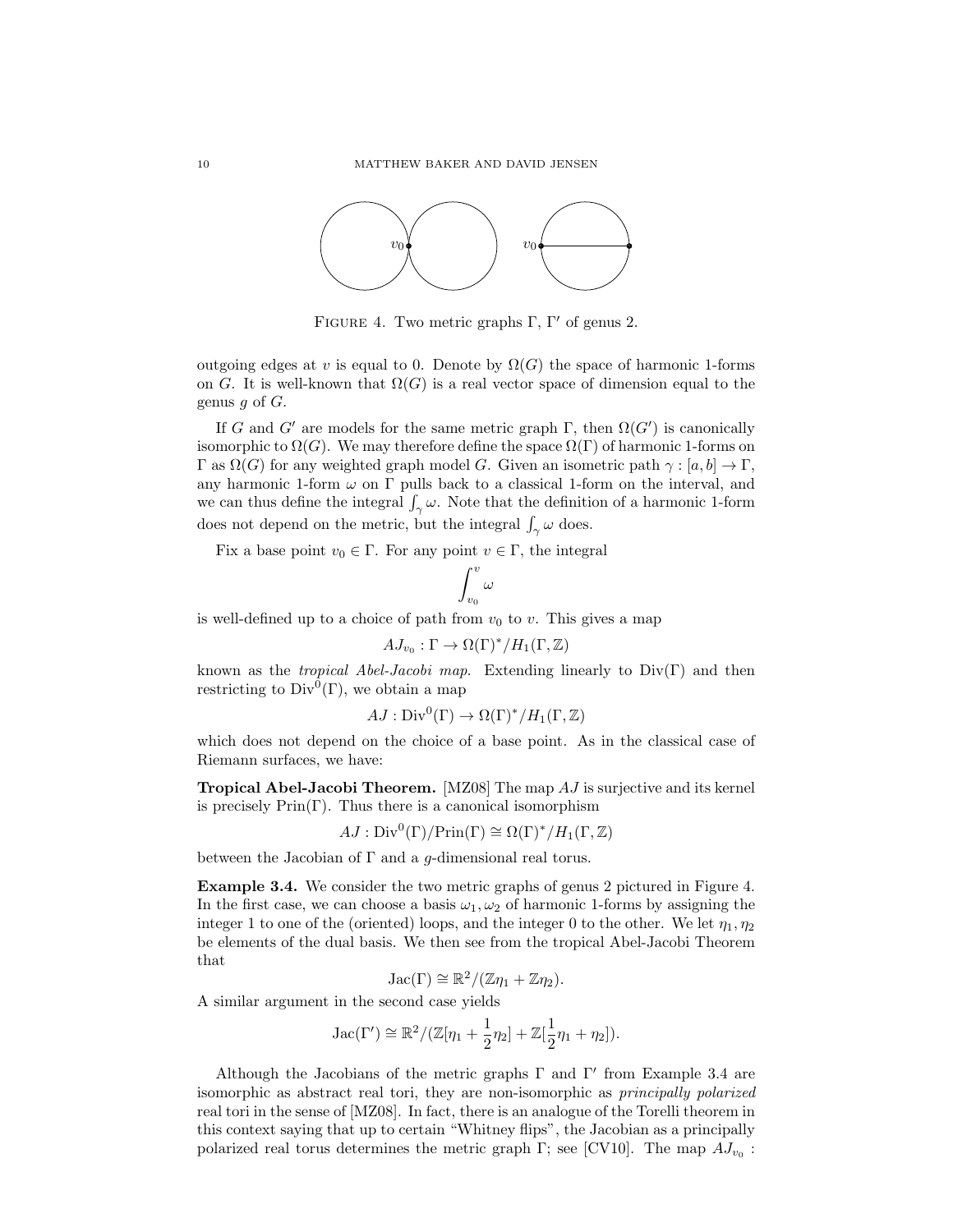

FIGURE 5. The linear system  $|2v + w|$  is not equidimensional.

 $\Gamma \to \Omega(\Gamma)^*/H_1(\Gamma, \mathbb{Z})$  is harmonic (or balanced) in a certain natural sense; see e.g. [BF11, Theorem 4.1]. This fact is used in the paper [KRZB15], about which we will say more in §11.2. Basic properties of the tropical Abel-Jacobi map are also used in important ways in [Cop14a] and [CJP14].

# 4. Ranks of Divisors

4.1. Linear systems. By analogy with algebraic curves, a divisor  $D = \sum D(v)v$ on a (metric) graph is called *effective* if  $D(v) \geq 0$  for all v, and we write  $D \geq 0$ . The complete linear series of a divisor D is defined to be

$$
|D| = \{ E \ge 0 \mid E \sim D \}.
$$

Similarly, we write

$$
R(D) = \{ f \in PL(\Gamma) \mid \text{div}(f) + D \ge 0 \}
$$

for the set of tropical rational functions with poles along the divisor D.

As explained in  $[GK08]$ , the complete linear series  $|D|$  has the structure of a compact polyhedral complex. However, this polyhedral complex often fails to be equidimensional, as the following example shows.

Example 4.1. Consider the metric graph pictured in Figure 5, consisting of two loops attached at a point v. Let  $D = 2v + w$ , where w is a point on the interior of the first loop. The complete linear system is the union of two tori. The first, which consists of divisors equivalent to  $D$  that are supported on the first loop, has dimension two, while the other, which consists of divisors equivalent to  $D$  that have positive degree on the second loop, has dimension one.

We now wish to define the rank of a divisor on a graph. As the previous example shows, the appropriate definition should not be the dimension of the linear system  $|D|$ , considered as a polyhedral complex.<sup>3</sup> Instead, we note that a line bundle L on an algebraic curve  $C$  has rank at least  $r$  if and only if, for every collection of r points of C, there is a non-zero section of L that vanishes at those points. This motivates the following definition.

**Definition 4.2.** Let  $D$  be a divisor on a (metric) graph. If  $D$  is not equivalent to an effective divisor, we define its rank to be  $-1$ . Otherwise, we define r(D) to be the largest non-negative integer r such that  $|D - E| \neq \emptyset$  for all effective divisors E of degree r.

Example 4.3. Even when a linear series is equidimensional, its dimension may not be equal to the rank of the corresponding divisor. For example, consider the metric graph pictured in Figure 6, consisting of a loop meeting a line segment in

<sup>&</sup>lt;sup>3</sup>Another natural idea would be to try to define  $r(D)$  as one less than the "dimension" of  $R(D)$ considered as a semimodule over the tropical semiring T consisting of  $\mathbb{R} \cup {\infty}$  together with the operations of min and plus. However, this approach also faces significant difficulties. See [HMY12] for a detailed discussion of the tropical semimodule structure on  $R(D)$ .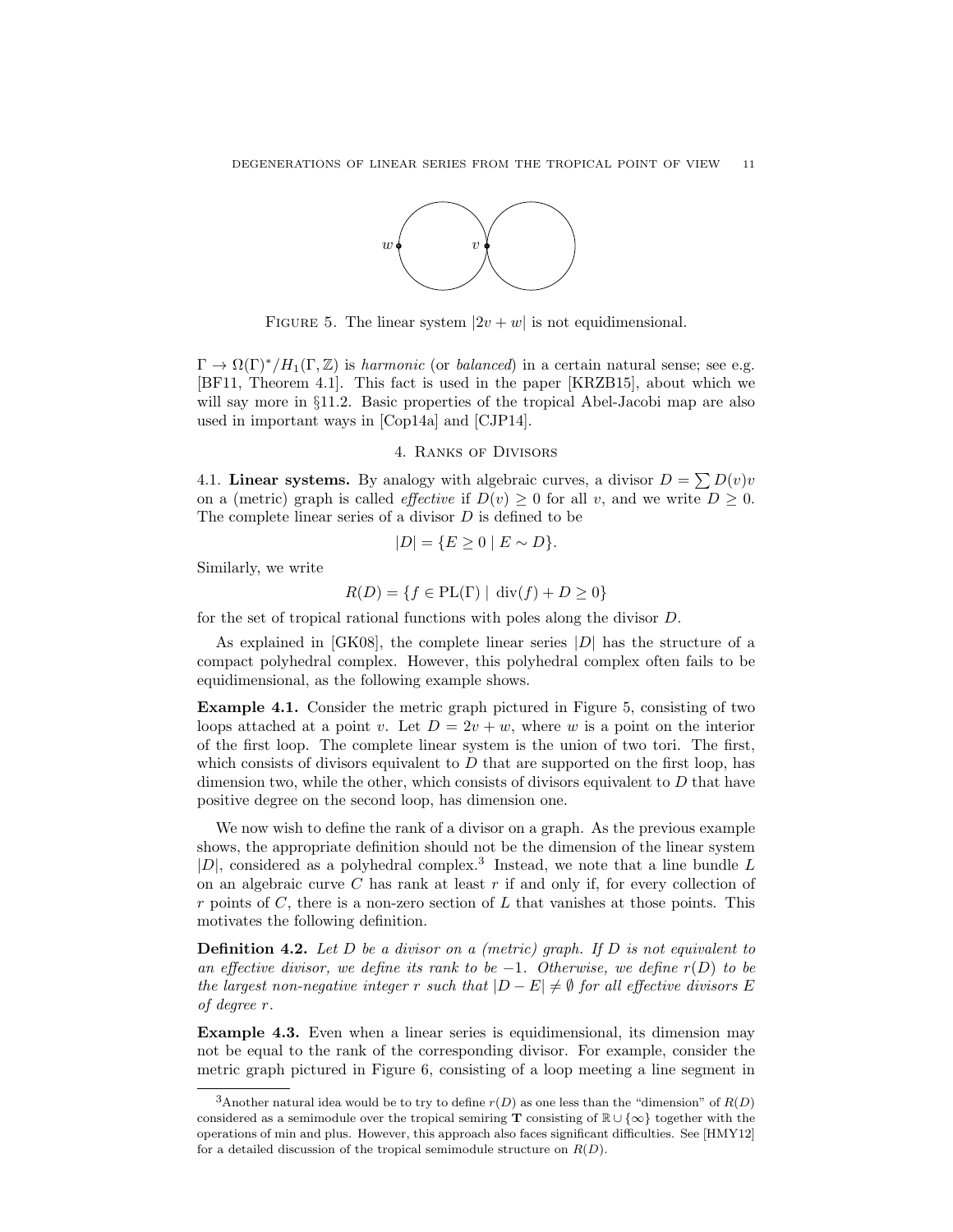

FIGURE 6. The vertex  $v$  moves in a one-dimensional family, but has rank zero.

a vertex v. The linear system |v| is 1-dimensional, because v is equivalent to any point on the line segment. The rank of v, however, is 0, because if w lies in the interior of the loop, then  $v$  is not equivalent to  $w$ .

Remark 4.4. There are several other notions of rank in the literature related to our setup of a line bundle on a degenerating family of curves. We mention, for example, the generalized rank functions of Katz and Zureick-Brown [KZB13] and the algebraic rank of Caporaso [Cap13]. The rank as defined here is sometimes referred to as the combinatorial rank to distinguish it from these other invariants.

As in the case of curves, we write

$$
W_d^r(\Gamma) := \{ D \in \text{Pic}^d(\Gamma) \mid r(D) \ge r \}.
$$

We similarly define the *gonality* of a graph to be the smallest degree of a divisor of rank at least one. The *Clifford index* of the graph is

 $Cliff(\Gamma) := \min\{\deg(D) - 2r(D) \mid r(D) > \max\{0, \deg(D) - q + 1\}\}.$ 

Remark 4.5. The definition of gonality above is sometimes called the *divisorial* gonality, to distinguish it from the stable gonality, which is the smallest degree of a harmonic morphism from a modification of the given metric graph to a tree. The divisorial gonality is always less than or equal to the stable gonality, see e.g. [ABBR14b].

4.2. Specialization. One of the key properties of the combinatorial rank is its behavior under specialization. Note that the specialization map takes effective line bundles to effective divisors. Combining this with the fact that it takes principal divisors to principal divisors, we see that, for any divisor  $D$  on  $C$ , we have

$$
Trop |D| \subseteq |\text{Trop}(D)| \text{ and }
$$

$$
\operatorname{trop} \mathcal{L}(D) \subseteq R(\operatorname{Trop} (D)).
$$

Combining this with the definition of rank yields the following semicontinuity result.

**Specialization Theorem.** [Bak08b] Let  $D$  be a divisor on  $C$ . Then

$$
r(D) \le r(\text{Trop}(D)).
$$

Another way of stating this is that  $\text{Trop}(W_d^r(C)) \subseteq W_d^r(\Gamma)$ . The power of the Specialization Theorem lies in the fact that the rank of the divisor  $D$  is an algebrogeometric invariant, whereas the rank of  $Trop(D)$  is a combinatorial invariant. We can therefore use techniques from each field to inform the other. For example, an immediate consequence of specialization is the following fact.

**Theorem 4.6.** Let  $\Gamma$  be a metric graph of genus g, and let d, r be positive integers such that  $g - (r + 1)(g - d + r) \ge 0$ . Then  $W_d^r(\Gamma) \neq \emptyset$ .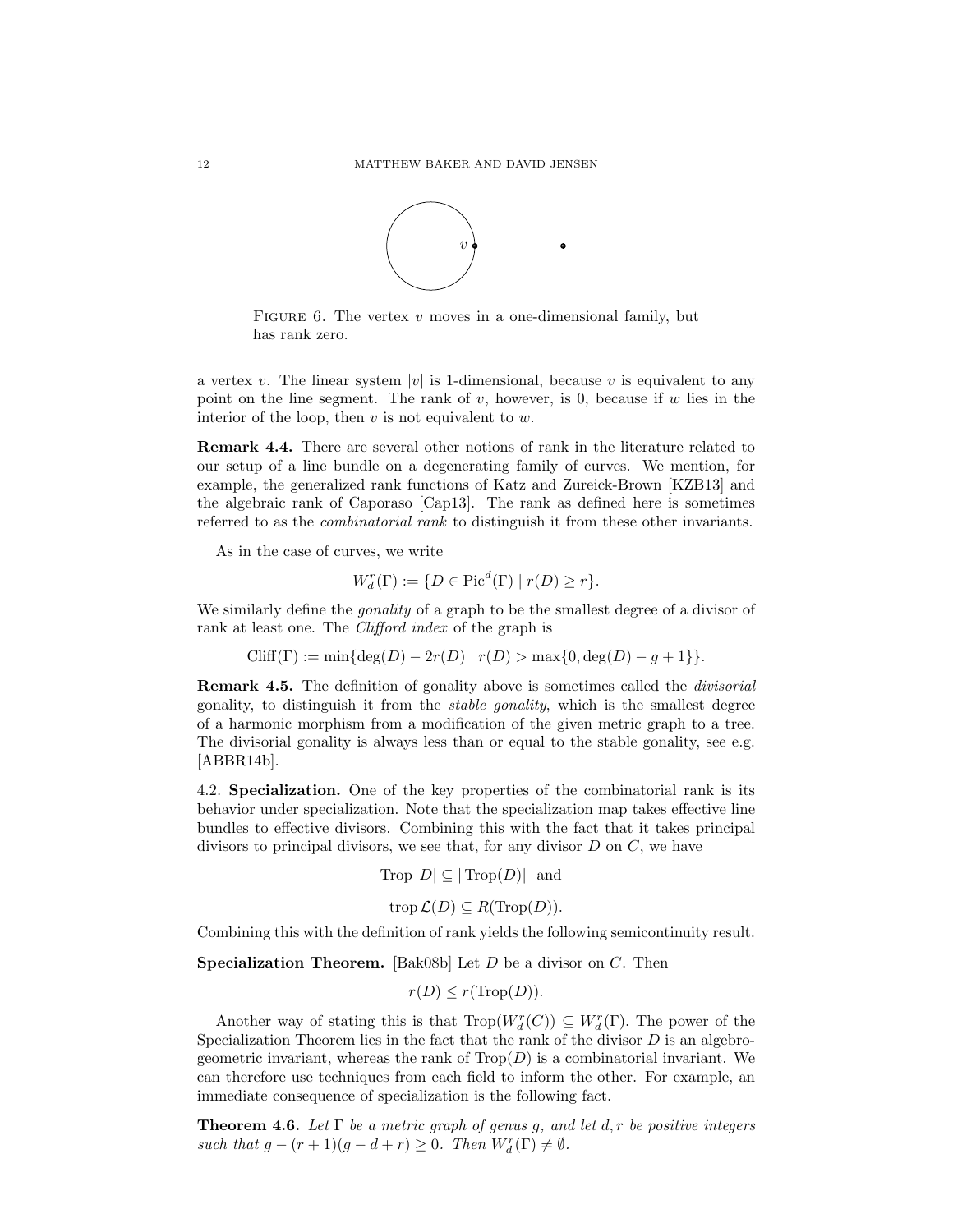*Proof.* As we will se in Corollary 7.2, there exists a curve  $C$  over a discretely valued field K, and a semistable R-model C of C such that the dual graph of the central fiber is isometric to Γ. A well-known theorem of Kempf and Kleiman-Laksov [Kem71, KL74] asserts that  $W_d^r(C) \neq \emptyset$ . It follows from Theorem 4.2 that  $W_d^r(\Gamma) \neq \emptyset$  as well.

**Corollary 4.7.** A metric graph of genus g has gonality at most  $\lceil \frac{g+2}{2} \rceil$ .

Remark 4.8. We are unaware of a purely combinatorial proof of Theorem 4.6. There are many reasons that such a proof would be of independent interest. For example, a combinatorial proof could shed some light on whether the analogous statement is true for finite graphs, as conjectured in [Bak08b, Conjectures 3.10,  $3.14$ <sup>4</sup>

4.3. Riemann-Roch. Another key property of the combinatorial rank is that it satisfies a tropical analogue of the Riemann-Roch theorem:

Tropical Riemann-Roch Theorem. [GK08, MZ08] Let Γ be a metric graph of genus g, and let  $K_{\Gamma} := \sum_{v \in \Gamma} (val(v) - 2)v$  be the *canonical divisor* on  $\Gamma$ . Then for every divisor  $D$  on  $\Gamma$ ,

 $r(D) - r(K_{\Gamma} - D) = \deg(D) - g + 1.$ 

The first result of this kind was the discrete analogue of Theorem 4.3 for finite (non-metric) graphs proved in [BN07]. In the Baker-Norine Riemann-Roch theorem, one defines  $r(D)$  for a divisor D on a graph G exactly as in Definition 4.2, the subtle difference being that the effective divisor  $E$  is restricted to the vertices of G. Gathmann and Kerber [GK08] showed that one can deduce Theorem 4.3 from the Baker-Norine theorem using a clever approximation argument, whereas Mikhalkin and Zharkov [MZ08] generalized the method of proof from [BN07] to the metric graph setting. Later on, Hladky-Kral-Norine [HKN13] and Luo [Luo11] proved theorems which imply that one can also deduce Riemann-Roch for graphs from tropical Riemann-Roch. (We will discuss Luo's theory of rank-determining sets in §5.2.) So in retrospect, one can say that in some sense the Baker-Norine theorem and the theorem stated above are equivalent.

Baker and Norine's strategy of proof for Theorem 4.3, as modified by Mikhalkin and Zharkov, is to first show that if  $\mathcal O$  is an orientation of the graph, then

$$
D_{\mathcal{O}} := \sum_{v \in V(G)} (\text{indeg}(v) - 1)v
$$

is a divisor of degree  $g-1$ , and this divisor has rank  $-1$  if and only if the orientation  $\mathcal O$  is acyclic. This fact helps to establish the Riemann-Roch Theorem in the case of divisors of degree  $g-1$ , which serves as the base case for the more general argument. It is interesting to note that the Tropical Riemann-Roch Theorem has thus far has resisted attempts to prove it via classical algebraic geometry. At present, neither the Tropical Riemann-Roch Theorem nor the classical Riemann-Roch Theorem for algebraic curves is known to imply the other.

If  $\mathcal C$  is a strongly semistable R-model for a curve  $C$  over a discretely valued field K with the property that all irreducible components of the special fiber  $C_0$  have

<sup>4</sup>Sam Payne has pointed out that there is a gap in the proof of Conjectures 3.10 and 3.14 of [Bak08b] given in [Cap12]. The claim on page 82 that  $W_{d,\phi}^r$  has nonempty fiber over  $b_0$  does not follow from the discussion that precedes it. A priori, the fiber of  $\overline{W^r_{d,\phi}}$  over  $b_0$  might be contained in the boundary  $\overline{P^d_{\phi}} \setminus \text{Pic}^d_{\phi}$  of the compactified relative Picard scheme.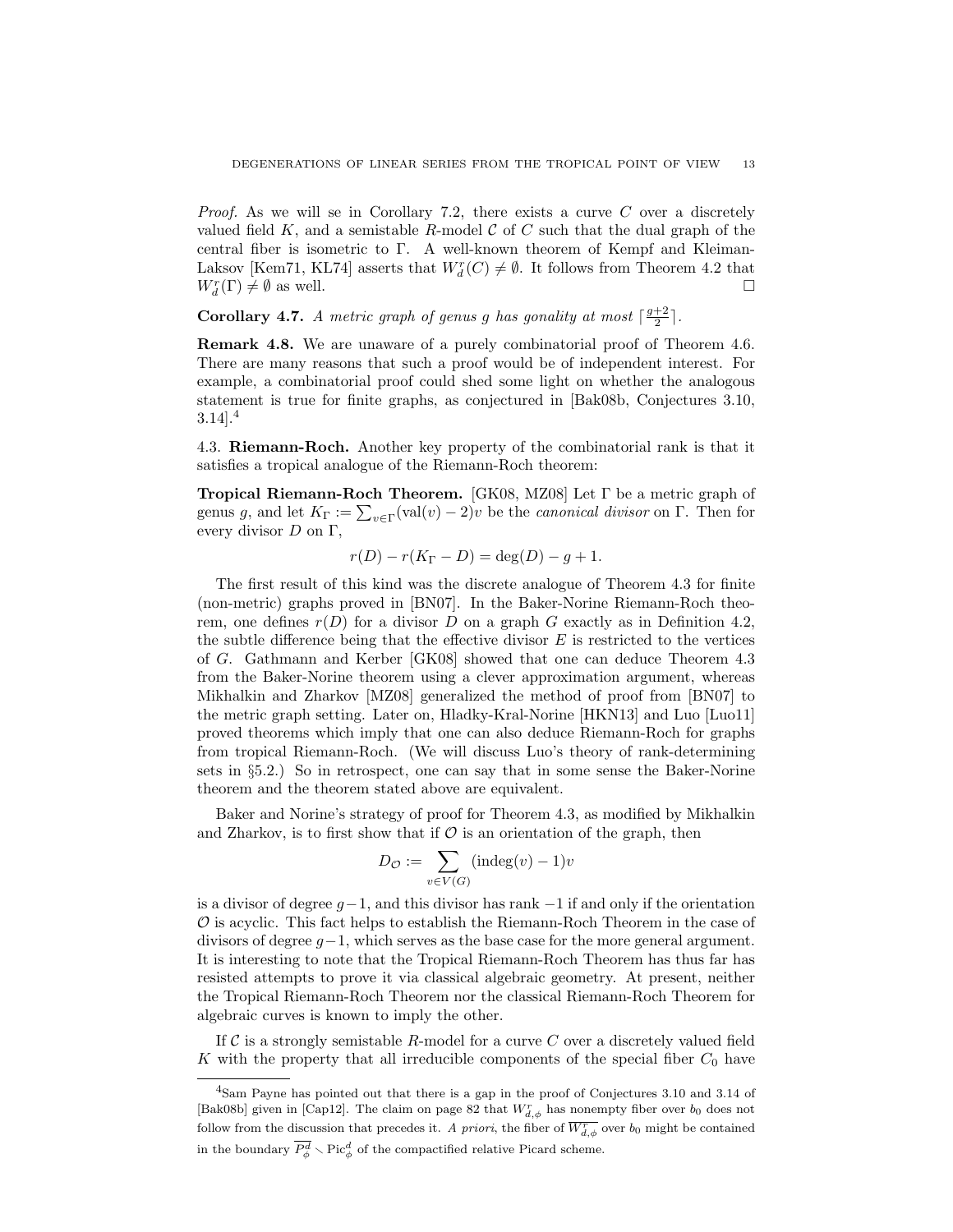genus 0, then the multidegree of the relative dualizing sheaf  $\Omega_{\mathcal{C}/R}^1$  is equal to the canonical divisor of the graph  $G$ . This is a simple consequence of the adjunction formula, which shows more generally that  $\text{mdeg}(\Omega^1_{\mathcal{C}/R}) = K^{\#}_{\mathcal{C}}$  $\mathcal{L}_{(G,\omega)}^{\#}$  in the terminology of §4.4 below. If  $K$  is not discretely valued, this is still true with the right definition of the sheaf  $\Omega^1_{\mathcal{C}/R}$  (see [KRZB15]). This "explains" in some sense why there is a canonical divisor on a metric graph while on an algebraic curve there is merely a canonical divisor class.

It is clear from the definition of rank that if D and E are divisors on a metric graph Γ having non-negative rank, then  $r(D+E) \geq r(D) + r(E)$ . Combining this with tropical Riemann-Roch, one obtains a tropical version of Clifford's inequality:

**Tropical Clifford's Theorem.** Let D be a special divisor on a metric graph  $\Gamma$ , that is, a divisor such that both D and  $K_{\Gamma} - D$  have nonnegative rank. Then

$$
r(D) \le \frac{1}{2} \deg(D).
$$

Remark 4.9. The classical version of Clifford's Theorem is typically stated in two parts. The first part is the inequality above, while the second part states that, when equality holds, either  $D \sim 0$ ,  $D \sim K_C$ , or the curve C is hyperelliptic and the linear equivalence class of D is a multiple of the unique  $\mathfrak{g}^1_2$ . The same conditions for equality hold in the tropical case as well, by a recent theorem of Coppens, but the proof is quite subtle as the classical methods do not work in the tropical context. See [Cop14a] for details.

Note that, as in the case of curves, the Riemann-Roch Theorem significantly limits the possible ranks that a divisor of fixed degree on a metric graph may have. For example, a divisor of negative degree necessarily has rank −1, so a divisor of degree  $d > 2g - 2$  must have rank  $d - g$ . It is only in the intermediate range  $0 \leq d \leq 2g - 2$  where there are multiple possibilities for the rank.

Example 4.10. The canonical divisor on a circle is trivial, and it is the only divisor of degree 0 with non-negative rank. If D is a divisor of degree  $d > 0$ , then by Riemann-Roch D has rank  $d-1$ . This can also be seen using the fact that the circle is a torsor for its Jacobian, as in Example 3.3: if  $E$  is an effective divisor of degree  $d-1$ , then there is a unique point P such that  $D - E \sim P$ , and hence  $r(D) > d-1.$ 

Example 4.11. The smallest genus for which the rank of an effective divisor is not completely determined by the degree is genus 3. Pictured in Figure 7 are two examples of genus 3 metric graphs, the first of which is hyperelliptic, meaning that it admits a divisor of degree 2 and rank 1, and the second of which is not. For the first graph, one can check by hand that the sum of the two vertices on the left has rank at least 1, and it cannot have rank higher than 1 by Clifford's Theorem. We will show that the second graph is not hyperelliptic in Example 5.4, as the argument will require some techniques for computing ranks of divisors that we will discuss in the next section.

4.4. Divisors on vertex-weighted graphs. In [AC13], Amini and Caporaso formulate a refinement of the Specialization Theorem which takes into account the genera of the components of the special fiber. In this section we describe their result following the presentation in [AB12].

A vertex-weighted metric graph is a pair  $(\Gamma, \omega)$  consisting of a metric graph  $\Gamma$ and a weight function  $\omega : \Gamma \to \mathbb{Z}_{\geq 0}$  such that  $\omega(x) = 0$  for all but finitely many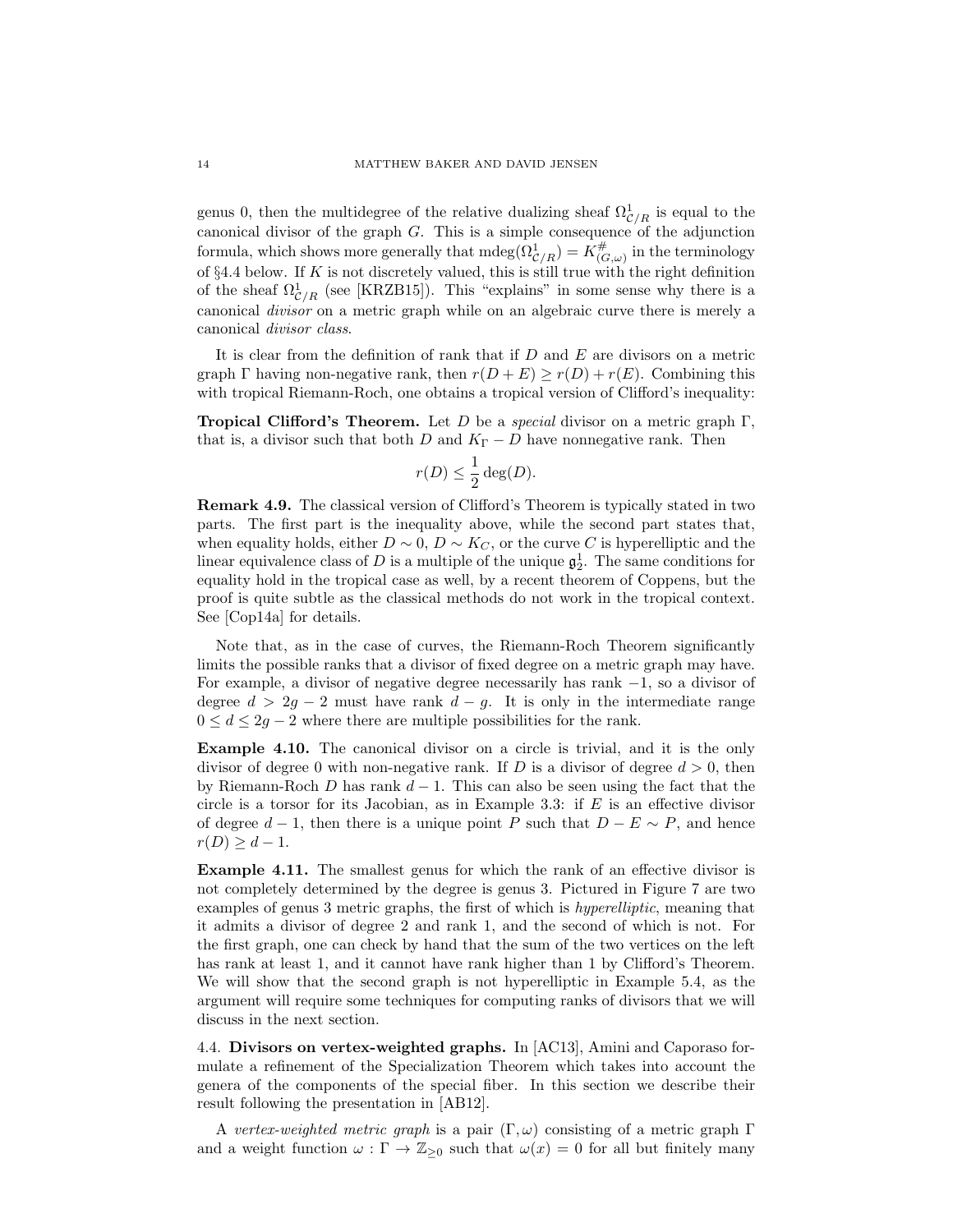

FIGURE 7. Two metric graphs of genus 3, the first of which is hyperelliptic, and the second of which is not. (All edges have length 1.)

 $x \in \Gamma$ . Following [AC13], we define a new metric graph  $\Gamma^{\#}$  by attaching  $\omega(x)$  loops of arbitrary positive length at each point  $x \in \Gamma$ . There is a natural inclusion of Γ into  $\Gamma^{\#}$ . The *canonical divisor* of  $(\Gamma, \omega)$  is defined to be

$$
K^{\#} = K_{\Gamma} + \sum_{x \in \Gamma} 2\omega(x),
$$

which can naturally be identified with the canonical divisor of  $K_{\Gamma^{\#}}$  restricted to  $\Gamma$ . Its degree is  $2g^{\#} - 2$ , where  $g^{\#} = g(\Gamma) + \sum_{x \in \Gamma} \omega(x)$  is the genus of  $\Gamma^{\#}$ .

Following [AC13], the *weighted rank*  $r^{\#}$  of a divisor D on  $\Gamma$  is defined to be  $r^{\#}(D) := r_{\Gamma^{\#}}(D)$ . By [AB12, Corollary 4.12], we have the more intrinsic description

$$
r^{\#}(D) = \min_{0 \le E \le W} \left( \deg(E) + r_{\Gamma}(D - 2E) \right),\,
$$

where  $W = \sum_{x \in \Gamma} \omega(x)(x)$ .

The Riemann-Roch theorem for  $\Gamma^{\#}$  implies the following "vertex-weighted" Riemann-Roch theorem for Γ:

$$
r^{\#}(D) - r^{\#}(K^{\#} - D) = \deg(D) + 1 - g^{\#}.
$$

If C is a curve over K, together with a semistable model C over R, we define the associated vertex-weighted metric graph  $(\Gamma, \omega)$  by taking  $\Gamma$  to be the skeleton of C and defining the weight function  $\omega$  by  $\omega(v) = g_v$ . With this definition, the genus of the weighted metric graph (Γ, ω) is equal to the genus of C and we have trop( $K_C$ ) ~  $K^{\#}$  on  $\Gamma$  [AB12, §4.7.1]. The following weighted version of the Specialization Theorem, inspired by the results of [AC13], is proved in [AB12, Theorem 4.13]:

Weighted Specialization Theorem. For every divisor  $D \in Div(C)$ , we have  $r_C(D) \leq r^{\#}(\text{trop}(D)).$ 

### 5. Combinatorial Techniques

The tropical approach to degeneration of line bundles in algebraic geometry derives its power from the combinatorial tools which one has available, many of which have no classical analogues. We describe some of these tools in this section.

# 5.1. Reduced divisors and Dhar's burning algorithm.

**Definition 5.1.** Let G be a finite graph. Given a divisor  $D \in Div(G)$  and a vertex  $v$  of  $G$ , we say that  $D$  is v-reduced if

- (RD1)  $D(w) \geq 0$  for every  $w \neq v$ , and
- (RD2) for every non-empty set  $A \subseteq V(G) \setminus \{v\}$  there is a vertex  $w \in A$  such that  $outdeg_A(w) > D(w).$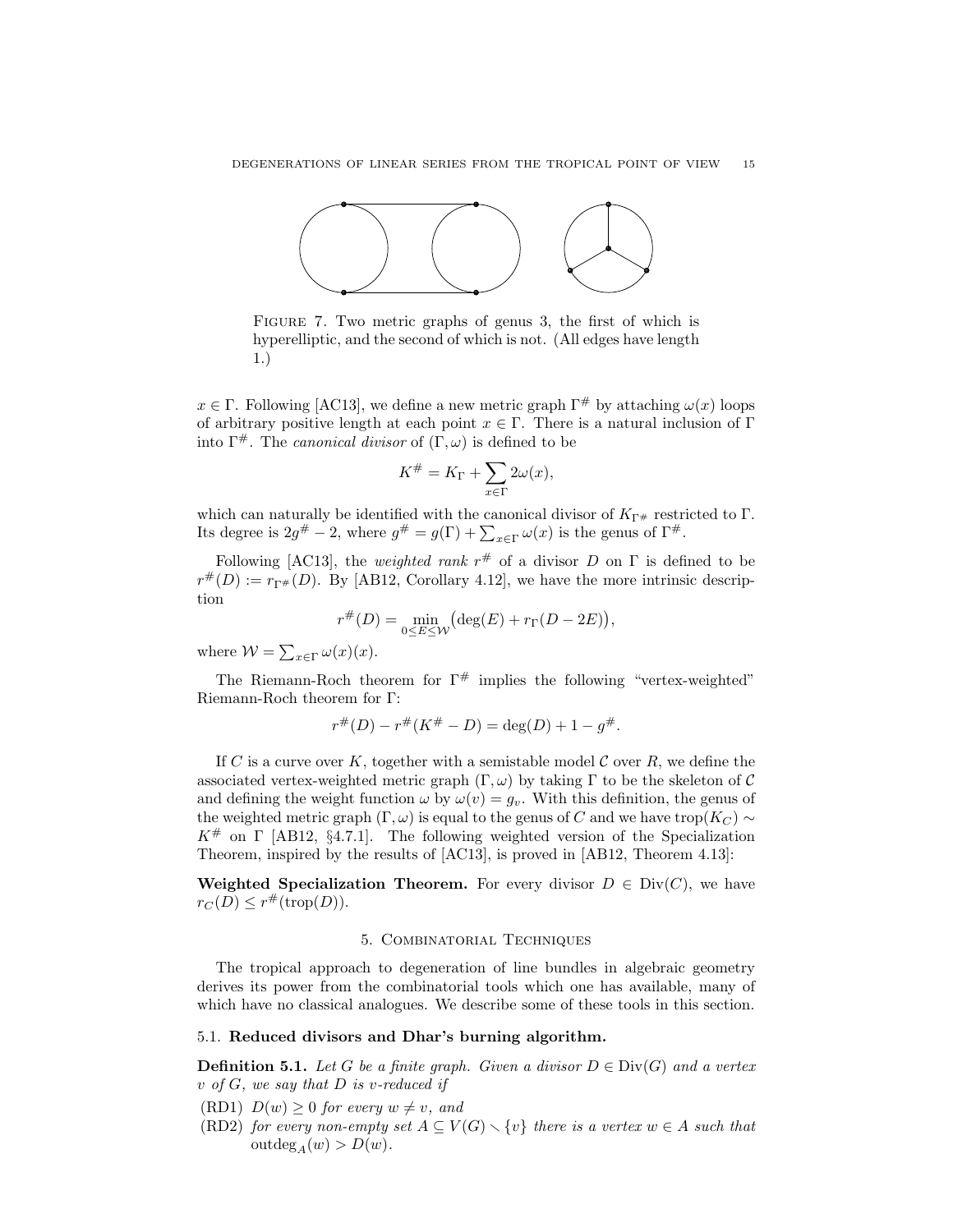Here outdeg<sub>A</sub> $(w)$  denotes the outdegree of w with respect to A, i.e., the number of edges connecting  $w \in A$  to a vertex not in A. The following important result shows that  $v$ -reduced divisors form a distinguished set of representatives for linear equivalence classes of divisors on G:

**Lemma 5.2.** [BN07, Proposition 3.1] Every divisor on G is equivalent to a unique v-reduced divisor.

If  $D$  has nonnegative rank, the v-reduced divisor equivalent to  $D$  is the divisor in  $|D|$  that is lexicographically "closest" to v. It is a discrete analogue of the unique divisor in a classical linear series  $|D|$  with the highest possible order of vanishing at a given point  $p \in C$ .

There is a simple algorithm for determining whether a given divisor satisfying (RD1) above is v-reduced, known as *Dhar's burning algorithm*. For  $w \neq v$ , imagine that there are  $D(w)$  buckets of water at w. Now, light a fire at v. The fire starts spreading through the graph, burning through an edge as soon as one of its endpoints is burnt, and burning a vertex  $w$  if the number of burnt edges adjacent to w is greater than  $D(w)$  (that is, there is not enough water to fight the fire). The divisor  $D$  is v-reduced if and only if the fire consumes the whole graph. For a detailed account of this algorithm, we refer to [Dha90] and the more recent [BS13, Section 5.1].

There is a completely analogous set of definitions and results for metric graphs. Let  $\Gamma$  be a metric graph, let D be a divisor on  $\Gamma$ , and choose a point  $v \in \Gamma$  (which need not be a vertex). We say that  $D$  is v-reduced if the two conditions from Definition 5.1 hold, with the second condition replaced by

(RD2') for every closed, connected, non-empty set  $A \subseteq \Gamma \setminus \{v\}$  there is a point  $w \in A$  such that outdeg<sub>A</sub> $(w) > D(w)$ .

It is not hard to see that condition (RD2') is equivalent to requiring that for every non-constant tropical rational function  $f \in R(\Gamma)$  with a global maximum at v, the divisor  $D' := D + \text{div}(f)$  does not satisfy (RD1), i.e., there exists  $w \neq v$  in  $\Gamma$  such that  $D'(w) < 0$ .

The analogue of Lemma 5.2 remains true in the metric graph context: every divisor on  $\Gamma$  is equivalent to a unique v-reduced divisor. Moreover, Dhar's burning algorithm as formulated above holds almost verbatim for metric graphs: the fire starts spreading through Γ, getting blocked at a point  $w \in \Gamma$  iff the number of burnt tangent directions at w is less than or equal to  $D(w)$ ; the divisor D is vreduced if and only if the fire consumes all of Γ.

We note the following important fact, which is useful for computing ranks of divisors.

**Lemma 5.3.** Let  $D$  be a divisor on a finite or metric graph, and suppose that  $D$ is v-reduced for some v. If D has non-negative rank, then  $D(v) \geq r(D)$ .

**Example 5.4.** Let  $\Gamma$  be the complete graph on 4 vertices endowed with arbitrary edge lengths. We can use the theory of reduced divisors to show that  $\Gamma$  is not hyperelliptic, justifying one of the claims in Example 4.11. Suppose that there exists a divisor D on  $\Gamma$  of degree 2 and rank 1 and choose a vertex v. Since D has rank 1,  $D \sim D' := v + v'$  for some  $v' \in \Gamma$ . Now, let  $w \neq v, v'$  be a vertex. Note that there are at least two paths from w to v that do not pass through  $v'$ , and if  $v = v'$ , there are three. It follows by Dhar's burning algorithm that  $D'$  is w-reduced. But  $D'(w) = 0$ , contradicting the fact that D (and hence D') has rank 1.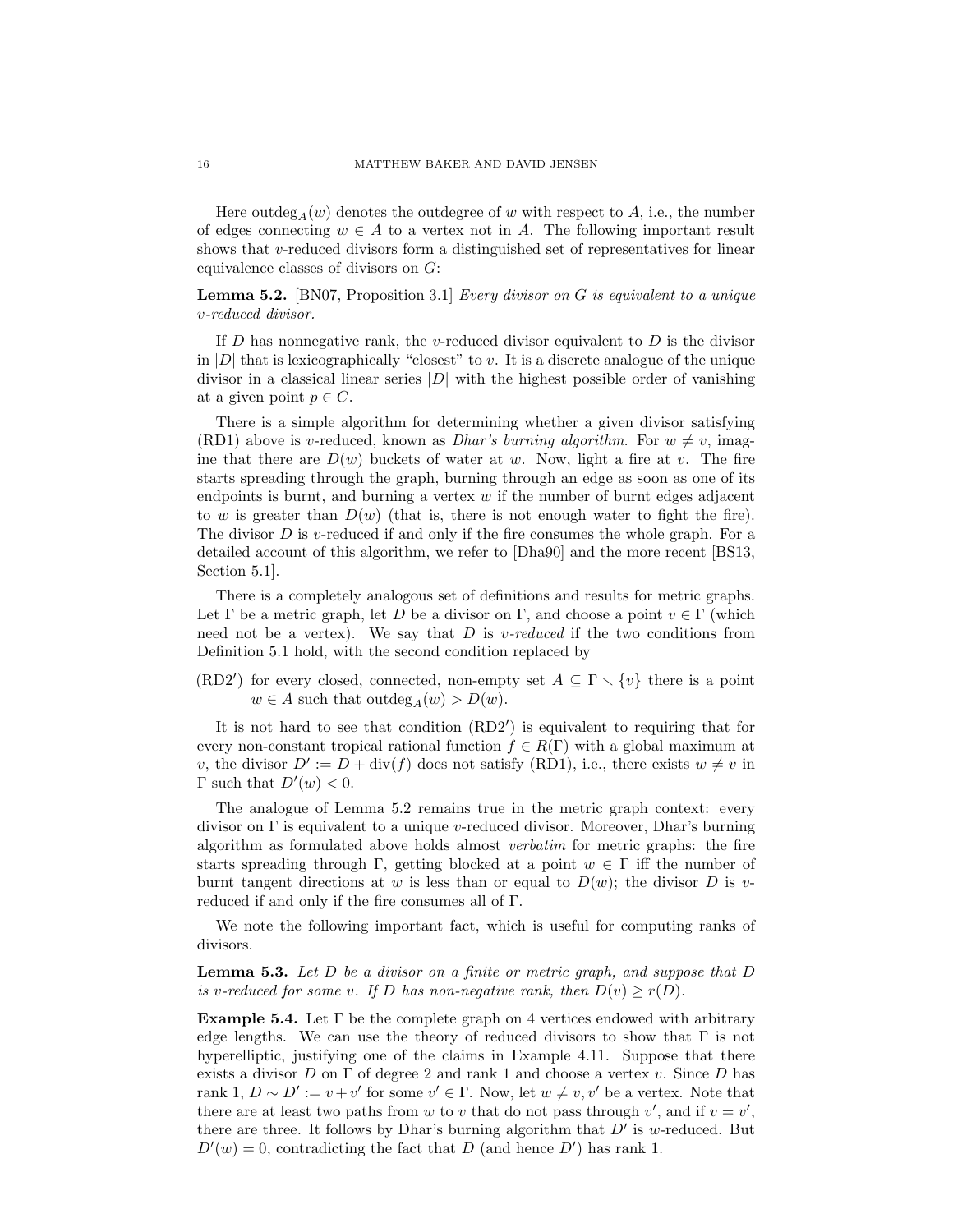

FIGURE 8. Using Dhar's burning algorithm to compute the  $v_5$ reduced divisor equivalent to  $v_1 + v_2$ . The burnt vertices after each iteration are colored white.

If a given divisor is not v-reduced, Dhar's burning algorithm provides a method for finding the unique equivalent  $v$ -reduced divisor. In the case of finite graphs, after performing Dhar's burning algorithm, if we fire the vertices that are left unburnt we obtain a divisor that is lexicographically closer to the v-reduced divisor, and after iterating the procedure a finite number of times, it terminates with the  $v$ reduced divisor (cf. [BS13]). For metric graphs, there is a similar procedure but with additional subtleties — we refer the interested reader to [Luo11] and [Bac14a].

Example 5.5. Consider the finite graph depicted in Figure 8, consisting of two triangles meeting at a vertex  $v_3$ . We let  $D = v_1 + v_2$ , and compute the  $v_5$ -reduced divisor equivalent to D. After performing Dhar's burning algorithm once, we see that vertices  $v_1$  and  $v_2$  are left unburnt. Firing these, we see that D is equivalent to 2v3. Performing Dhar's burning algorithm a second time, all three of the vertices  $v_1, v_2, v_3$  are not burnt. Firing these, we obtain the divisor  $v_4 + v_5$ . A third run of Dhar's burning algorithm shows that  $v_4 + v_5$  is  $v_5$ -reduced.

Although we describe it here for finite graphs, this procedure has a natural analogue for metric graphs as well, as described in [Luo11, Algorithm 2.5].

5.2. Rank-determining sets. The definition of the rank of a divisor on a finite graph G implies easily that there is an algorithm for computing it.<sup>5</sup> Indeed, since there are only a finite number of effective divisors  $E$  of a given degree on  $G$ , we are reduced to the problem of determining whether a given divisor is equivalent to an effective divisor or not. This problem can be solved in polynomial time by using the iterated version of Dhar's algorithm described above to compute the v-reduced divisor D' equivalent to D for some vertex v. If  $D'(v) < 0$  then  $|D| = \emptyset$ , and otherwise  $|D| \neq \emptyset$ .

If one attempts to generalize this algorithm to the case of metric graphs, there is an immediate problem, since there are now an infinite number of effective divisors  $E$  to test. The idea behind rank-determining sets is that it suffices, in the definition of  $r(D)$ , to restrict to a finite set of effective divisors E.

**Definition 5.6.** Let  $\Gamma$  be a metric graph. A subset  $A \subseteq \Gamma$  is a rank-determining set if, for any divisor D on Γ, D has rank at least r if and only if  $|D - E| \neq \emptyset$  for every effective divisor E of degree r supported on A.

In [Luo11], Luo provides a criterion for a subset of a metric graph to be rankdetermining. A different proof of Luo's criterion has been given recently by Backman [Bac14b]. Luo defines a *special open set* to be a connected open set  $U \subseteq \Gamma$ 

 $5$ Though there is no known *efficient* algorithm; indeed, it is proved in [KT14] that this problem is NP-hard.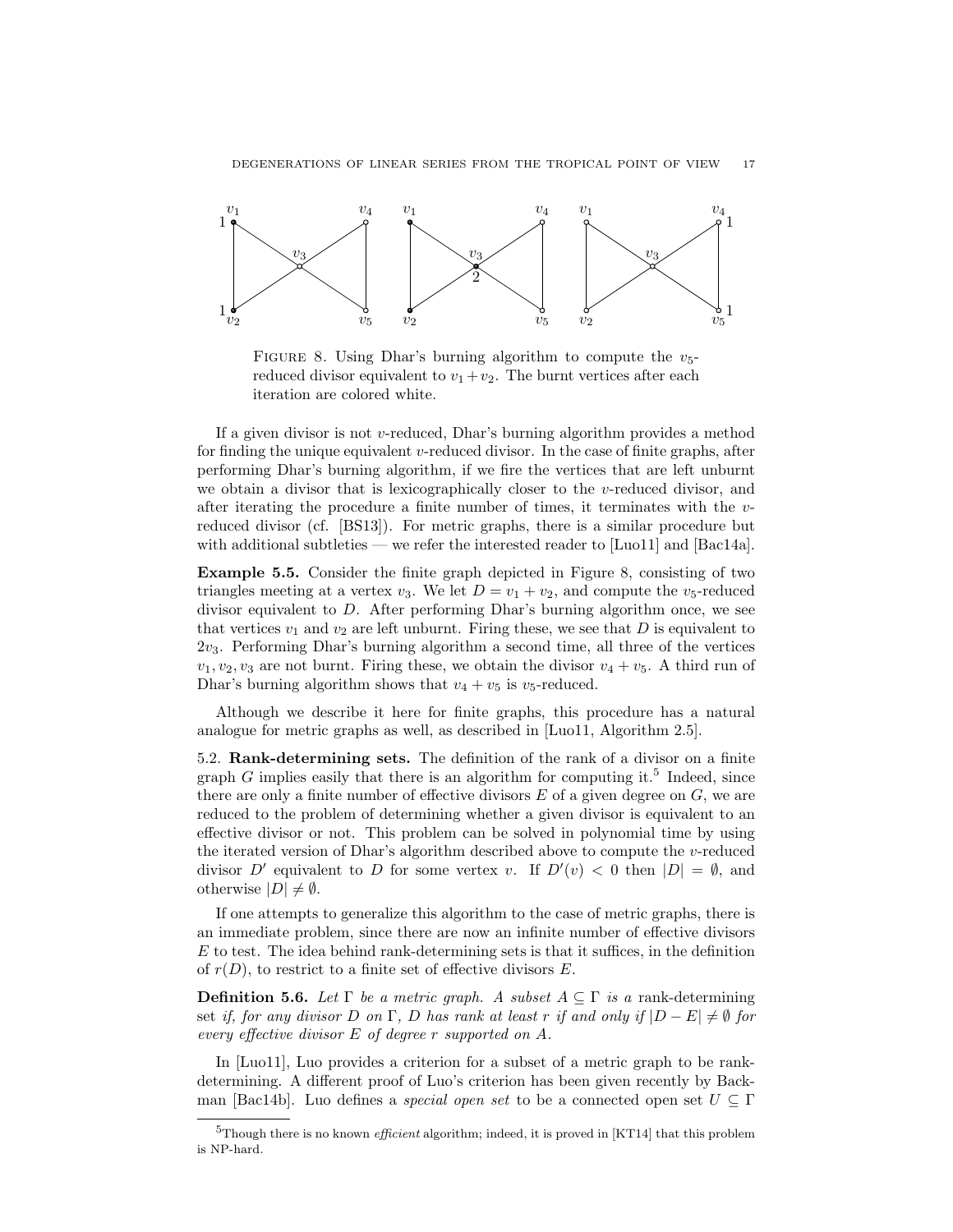such that every connected component  $X \subseteq \Gamma \setminus U$  contains a boundary point v such that outdeg<sub>X</sub> $(v) \geq 2$ .

**Theorem 5.7.** [Luo11] A subset  $A \subseteq \Gamma$  is rank-determining if and only if all nonempty special open subsets of  $\Gamma$  intersect A.

Corollary 5.8. Let G be a model for a metric graph  $\Gamma$ . If G has no loops, then the vertices of G are a rank-determining set.

There are lots of other interesting rank-determining sets besides vertices of models.

**Example 5.9.** Let G be a model for a metric graph  $\Gamma$ . Choose a spanning tree of G and let  $e_1, \ldots, e_g$  be the edges in the complement of the spanning tree. For each such edge  $e_i$ , choose a point  $v_i$  in its interior, and let w be any other point of Γ. Then the set  $A = \{v_1, \ldots, v_g\} \cup \{w\}$  is rank-determining. This construction is used, for example, in [Cop14a].

**Example 5.10.** Let G be a bipartite finite graph, and let  $\Gamma$  be a metric graph having  $G$  as a model. If we fix a 2-coloring of the vertices of  $G$ , then the vertices of one color are a rank-determining set. This is the key observation in [Jen14], in which the second author shows that the Heawood graph admits a divisor of degree 7 and rank 2, regardless of the choice of edge lengths. The interest in this example arises because it shows that there is a non-empty open subset of the (highest-dimensional component of the) moduli space  $M_8^{\text{trop}}$  containing no Brill-Noether general metric graph. (See  $\S 7.1$  for a description of  $M_g^{\text{trop}}$ .)

5.3. Tropical independence. Many interesting questions about algebraic curves concern the ranks of linear maps between the vector spaces  $\mathcal{L}(D)$ . For example, both the Gieseker-Petri Theorem and the Maximal Rank Conjecture are statements about the rank of the multiplication maps

$$
\mu:\mathcal{L}(D)\otimes\mathcal{L}(D')\to\mathcal{L}(D+D')
$$

for certain pairs of divisors  $D, D'$  on a general curve.

One simple strategy for showing that a map, such as  $\mu$ , has rank at least k is to carefully choose  $k$  elements of the image, and then check that they are linearly independent. To this end, we formulate a notion of tropical independence, which gives a sufficient condition for linear independence of rational functions on a curve  $C$  in terms of the associated piecewise linear functions on the metric graph  $\Gamma$ .

**Definition 5.11.** [JP14] A set of piecewise linear functions  $\{f_1, \ldots, f_k\}$  on a metric graph  $\Gamma$  is tropically dependent if there are real numbers  $b_1, \ldots, b_k$  such that the minimum

$$
\min\{f_1(v) + b_1, \ldots, f_k(v) + b_k\}
$$

occurs at least twice at every point v in  $\Gamma$ .

If there are no such real numbers  $b_1, \ldots, b_k$  then we say  $\{f_1, \ldots, f_k\}$  is tropically  $independent$ . We note that linearly dependent functions on  $C$  specialize to tropically dependent functions on Γ. Although the definition of tropical independence is merely a translation of linear dependence into tropical language, one can often check tropical independence using combinatorial methods. The following lemma illustrates this idea.

**Lemma 5.12.** [JP14] Let D be a divisor on a metric graph  $\Gamma$ , with  $f_1, \ldots, f_k$ piecewise linear functions in  $R(D)$ , and let

$$
\theta = \min\{f_1, \ldots, f_k\}.
$$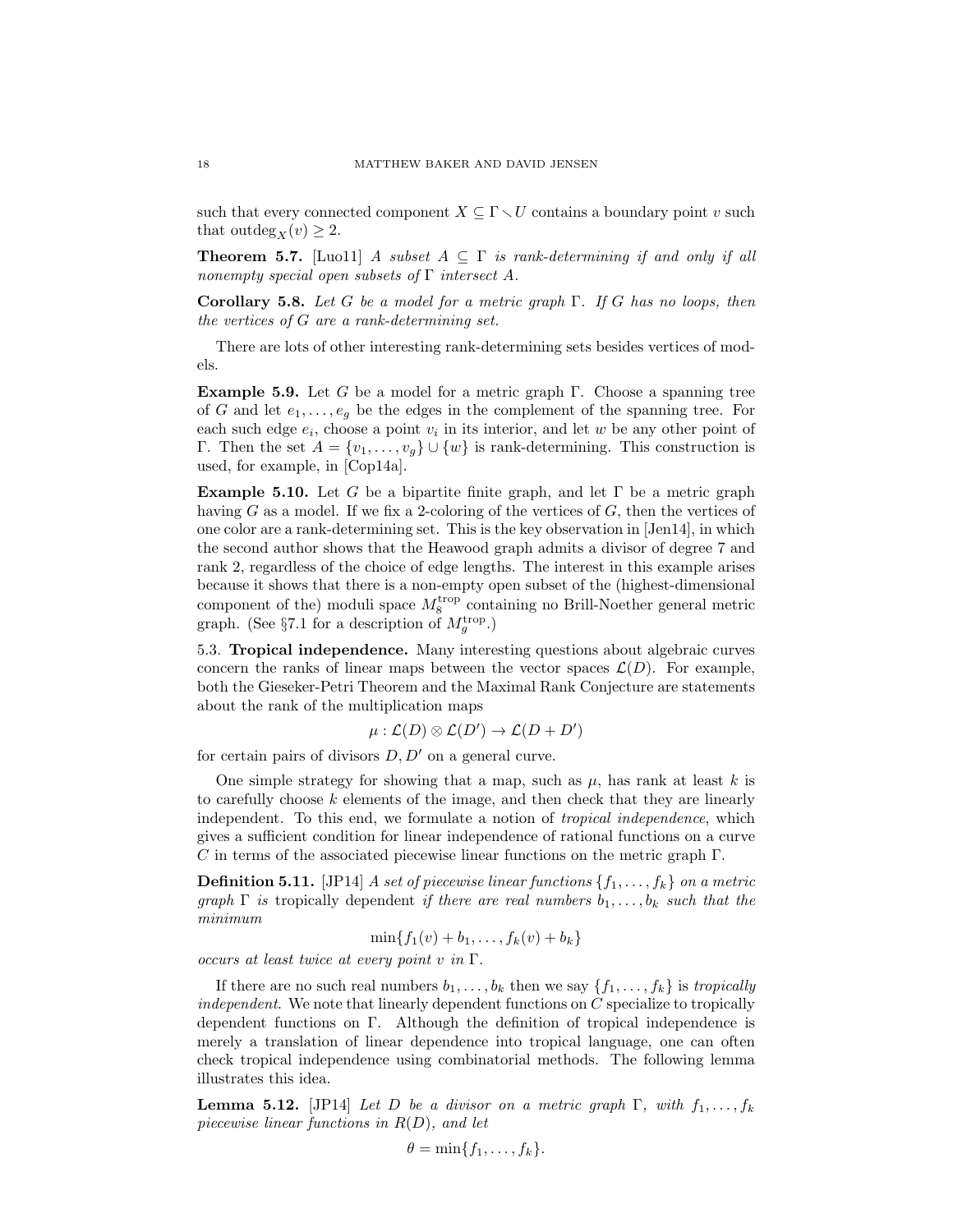Let  $\Gamma_j \subset \Gamma$  be the closed set where  $\theta = f_j$ , and let  $v \in \Gamma_j$ . Then the support of  $div(\theta) + D$  contains v if and only if v belongs to either

- (1) the support of  $div(f_i) + D$ , or
- (2) the boundary of  $\Gamma_i$ .

5.4. Break divisors. Another useful combinatorial tool for studying divisor classes on graphs and metric graphs is provided by the theory of break divisors, which was initiated by Mikhalkin–Zharkov in [MZ08] and studied further by An–Baker– Kuperberg–Shokrieh in [ABKS14]. Given a metric graph  $\Gamma$  of genus g, fix a model G for Γ. For each spanning tree T of G, let  $\Sigma_T$  be the image of the canonical map

$$
\prod_{e \notin T} e \to \text{Div}_+^g(\Gamma)
$$

sending  $(p_1, \ldots, p_g)$  to  $p_1 + \cdots + p_g$ . (Here  $Div^g_+(\Gamma)$  denotes the set of effective divisors of degree g on  $\Gamma$  and e denotes a *closed* edge of G, so the points  $p_i$  are allowed to be vertices of G.) We call  $B(\Gamma) := \bigcup_{T} \Sigma_T$  the set of *break divisors* on Γ. The set of break divisors does not depend on the choice of the model G. The following result shows that the natural map  $B(\Gamma) \subset \text{Div}^g_+(\Gamma) \to \text{Pic}^g(\Gamma)$  is bijective:

**Theorem 5.13.** [MZ08, ABKS14] *Every divisor of degree g on*  $\Gamma$  *is linearly equiv*alent to a unique break divisor.

Since  $B(\Gamma)$  is a compact subset of  $Div^g_+(\Gamma)$  and  $Pic^g(\Gamma)$  is also compact, it follows from general topology that there is a canonical continuous section  $\sigma$  to the natural map  $\pi : Div^{g}(\Gamma) \to Pic^{g}(\Gamma)$  whose image is precisely the set of break divisors. In particular, every degree g divisor class on a metric graph  $\Gamma$  has a *canonical* effective representative. The analogue of this statement in algebraic geometry is false: when  $g = 2$ , for example, the natural map  $Sym^2(C) = Div^2_+(C) \to Pic^2(C)$  is a birational isomorphism which blows down the  $\mathbb{P}^1$  corresponding to the fiber over the unique  $\mathfrak{g}_2^1$ , and this map has no section. This highlights an interesting difference between the algebraic and tropical settings.

The proof of Theorem 5.13 in [MZ08] utilizes the theory of tropical theta functions and the tropical analogue of Riemann's theta constant. A purely combinatorial proof based on the theory of q-connected orientations is given in [ABKS14], and the combinatorial proof yields an interesting analogue of Theorem 5.13 for finite graphs. If G is a finite graph and  $\Gamma$  is its *regular realization*, in which all edges are assigned a length of 1, define the set of integral break divisors on G to be  $B(G) = B(\Gamma) \cap Div(G)$ . In other words,  $B(G)$  consists of all break divisors for the underlying metric graph  $\Gamma$  which are supported on the vertices of G.

Theorem 5.14. [ABKS14] Every divisor of degree g on G is linearly equivalent to a unique integral break divisor.

Since  $Pic^g(G)$  and  $Pic^0(G) = Jac(G)$  have the same cardinality (the former is naturally a torsor for the latter), it follows from Remark 2.4 that that the number of integral break divisors on  $G$  is equal to the number of spanning trees of  $G$ , though there is in general no canonical bijection between the two. A family of interesting combinatorial bijections is discussed in [BW14].

If we define  $C_T = \pi(\Sigma_T)$ , then  $\text{Pic}^g(\Gamma) = \bigcup_T C_T$  by Theorem 5.13. It turns out that the relative interior of each cell  $C_T$  is (the interior of) a parallelotope, and if  $T \neq T'$  then the relative interiors of  $C_T$  and  $C_{T'}$  are disjoint. Thus Pic<sup>g</sup>(Γ) has a polyhedral decomposition depending only on the choice of a model for Γ. The maximal cells in the decomposition correspond naturally to spanning trees, and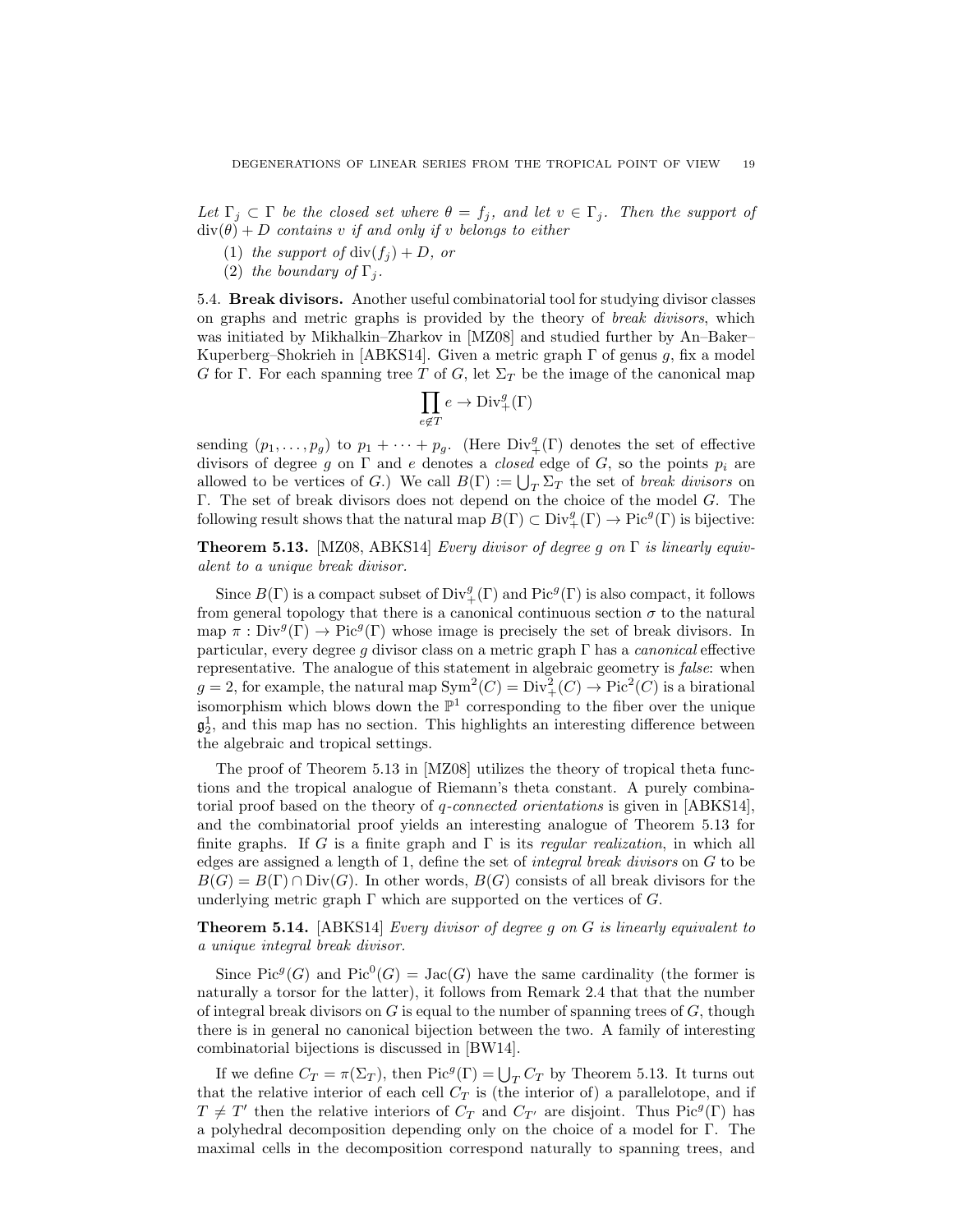the minimal cells (i.e. vertices) correspond naturally to integral break divisors, as illustrated in Figure 9.



FIGURE 9. A polyhedral decomposition of  $Pic<sup>2</sup>(\Gamma)$  for the metric realization of the graph G obtained by deleting an edge from the complete graph  $K_4$ .

Remark 5.15. Mumford's non-Archimedean analytic uniformization theory for degenerating Abelian varieties [Mum72], as recently refined by Gubler and translated into the language of tropical geometry [Gub07, Gub10], shows that if G is the dual graph of the special fiber of a regular R-model  $\mathcal C$  for a curve  $C$ , then the canonical polyhedral decomposition  $\{C_T\}$  of Pic<sup>g</sup>(Γ) gives rise to a canonical proper R-model for  $Pic^g(C)$ . Sam Payne has asked whether (up to the identification of  $Pic<sup>g</sup>$  with  $Pic<sup>0</sup>$ ) this model coincides with the compactification of the Néron model of  $Jac(C)$  introduced by Caporaso in [Cap08].

Break divisors corresponding to the relative interior of some cell  $C_T$  are called simple break divisors. They can be characterized as the set of degree g effective divisors D on  $\Gamma$  such that  $\Gamma(\text{supp}(D))$  is connected and simply connected. Dhar's algorithm shows that such divisors are universally reduced, i.e., they are q-reduced for all  $q \in \Gamma$ . A consequence of this observation and the Riemann-Roch theorem for metric graphs is the following result, which is useful in tropical Brill-Noether theory (cf.  $\S 9.2$ ).

**Proposition 5.16.** Let  $\Gamma$  be a metric graph and let D be a simple break divisor (or more generally any universally reduced divisor) on  $\Gamma$ . Then D has rank 0 and  $K_{\Gamma} - D$  has rank -1. Therefore:

- (1) The set of divisor classes in Pic<sup>9</sup>( $\Gamma$ ) having rank at least 1 is contained in the codimension one skeleton of the polyhedral decomposition  $\bigcup_T C_T$ .
- (2) If T is a spanning tree for some model G of  $\Gamma$  and D, E are effective divisors with  $D + E$  linearly equivalent to  $K_{\Gamma}$ , then there must be an open edge  $e^{\circ}$ in the complement of  $T$  such that  $D$  has no chips on  $e^{\circ}$ .

**Remark 5.17.** The set  $B(\Gamma)$  of all break divisors on  $\Gamma$  can be characterized as the topological closure in  $\text{Div}^g_+(\Gamma)$  of the set of universally reduced divisors.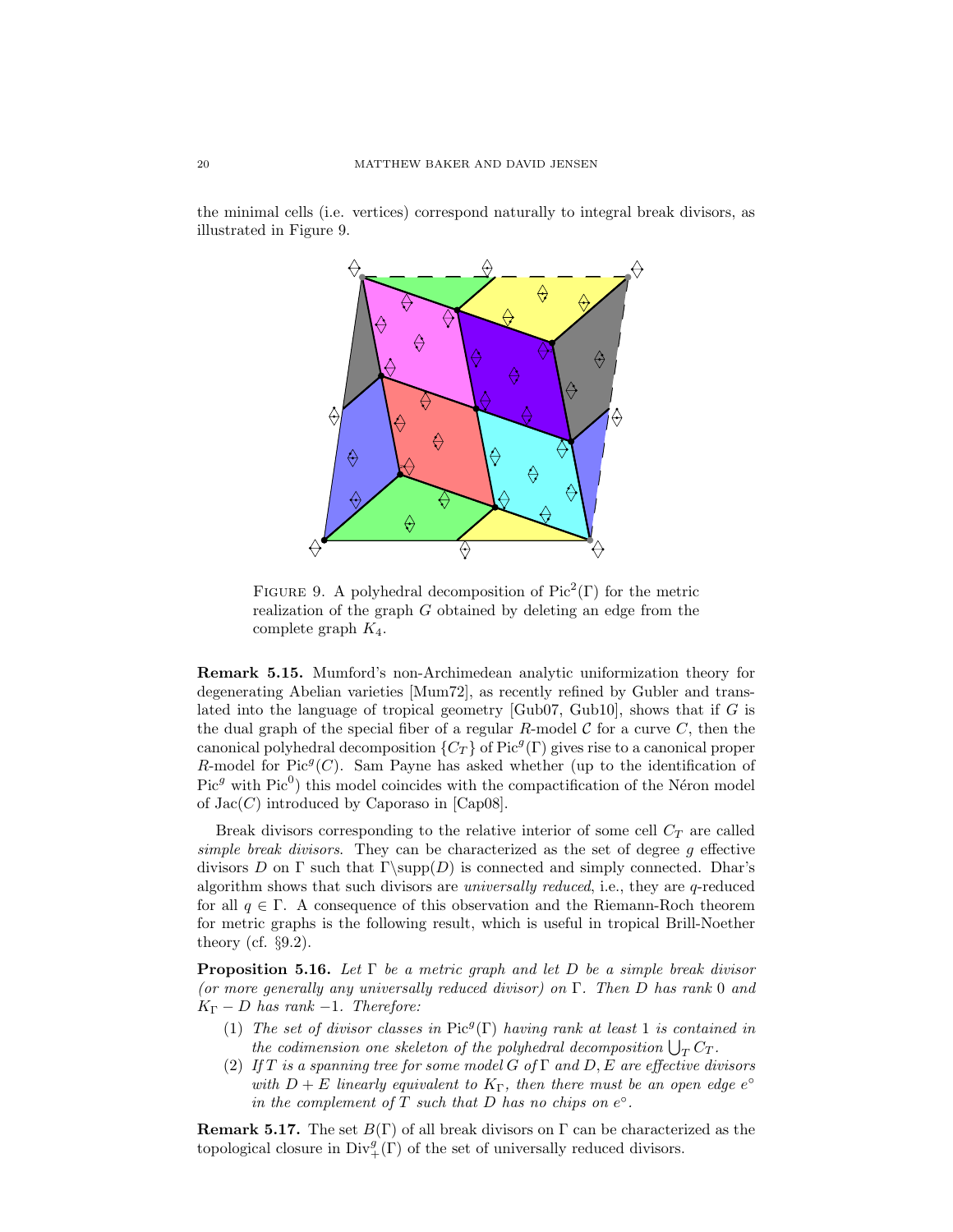**Remark 5.18.** The real torus  $Pic^g(\Gamma)$  has a natural Riemannian metric. One can compute the volume of  $Pic^g(\Gamma)$  in terms of a matrix determinant associated to G, and the volume of the cell  $C_T$  is the product of the lengths of the edges not in T. Comparing the volume of the torus to the sums of the volumes of the cells  $C_T$ yields a dual version of a weighted form of Kirchhoff's Matrix-Tree Theorem. See [ABKS14] for details.

### Part 2. Advanced Topics

We now turn to the more advanced topics of nonarchimedean analysis, tropical moduli spaces, and metrized complexes. Each of these topics plays an important role in tropical Brill-Noether theory, and we would be remiss not to mention them here. We note, however, that most of the applications we discuss in Part 3 do not require these techniques, and the casual reader may wish to skip this part on the first pass.

#### 6. Berkovich Analytic Theory

Rather than considering a curve over a discretely valued field and then examining its behavior under base change, we could instead start with a curve over an algebraically closed field and directly associate a metric graph to it. We do this by making use of Berkovich's theory of analytic spaces. In addition to being a convenient bookkeeping device for changes in dual graphs and specialization maps under field extensions, Berkovich's theory also allows for clean formulations of some essential results in the theory of tropical linear series, such as the Slope Formula (Theorem 6.4 below). The theory also furnishes a wealth of powerful tools for understanding the relationship between algebraic curves and their tropicalizations.

6.1. A quick introduction to Berkovich spaces. We let  $K$  be a field which is complete with respect to a non-Archimedean valuation

val :  $K^* \to \mathbb{R}$ .

We let  $R \subset K$  be the valuation ring,  $\kappa$  the residue field, and  $|\cdot| = \exp(-\text{val})$  the corresponding norm on K.

If  $X = \text{Spec} (A)$  is an affine scheme over K, we define its *Berkovich analytification*  $X^{\text{an}}$  to be the set of multiplicative seminorms on the K-algebra A extending the given absolute value on  $K$ , endowed with the weakest topology such that the map  $X^{\text{an}} \to \mathbb{R}$  defined by  $|\cdot|_x \mapsto |f|_x$  is continuous for all  $f \in A$ . One can globalize this construction to give a Berkovich analytification of an arbitrary scheme of finite type over  $K$ . As we have defined it, the Berkovich analytification is merely a topological space, but it can be equipped with a structure similar to that of a locally ringed space and one can view  $X<sup>an</sup>$  as an object in a larger category of (not necessarily algebraizable) *Berkovich analytic spaces*. The space  $X<sup>an</sup>$  is locally compact and locally path-connected. It is Hausdorff if and only if  $X$  is separated, compact if and only if  $X$  is proper, and path-connected if and only if  $X$  is connected. We refer the reader to [Ber90, Con08] for more background information on Berkovich spaces in general, and [Bak08a, BPR13] for more details in the special case of curves.

There is an alternate perspective on Berkovich spaces which is often useful and highlights the close analogy with schemes. If  $K$  is a field, points of an affine  $K$ scheme Spec (A) can be identified with equivalence classes of pairs  $(L, \phi)$  where L is a field extension of K,  $\phi: A \to L$  is a K-algebra homomorphism, and two pairs  $(L_1, \phi_1)$  and  $(L_2, \phi_2)$  are equivalent if there are embeddings of  $L_1$  and  $L_2$  into a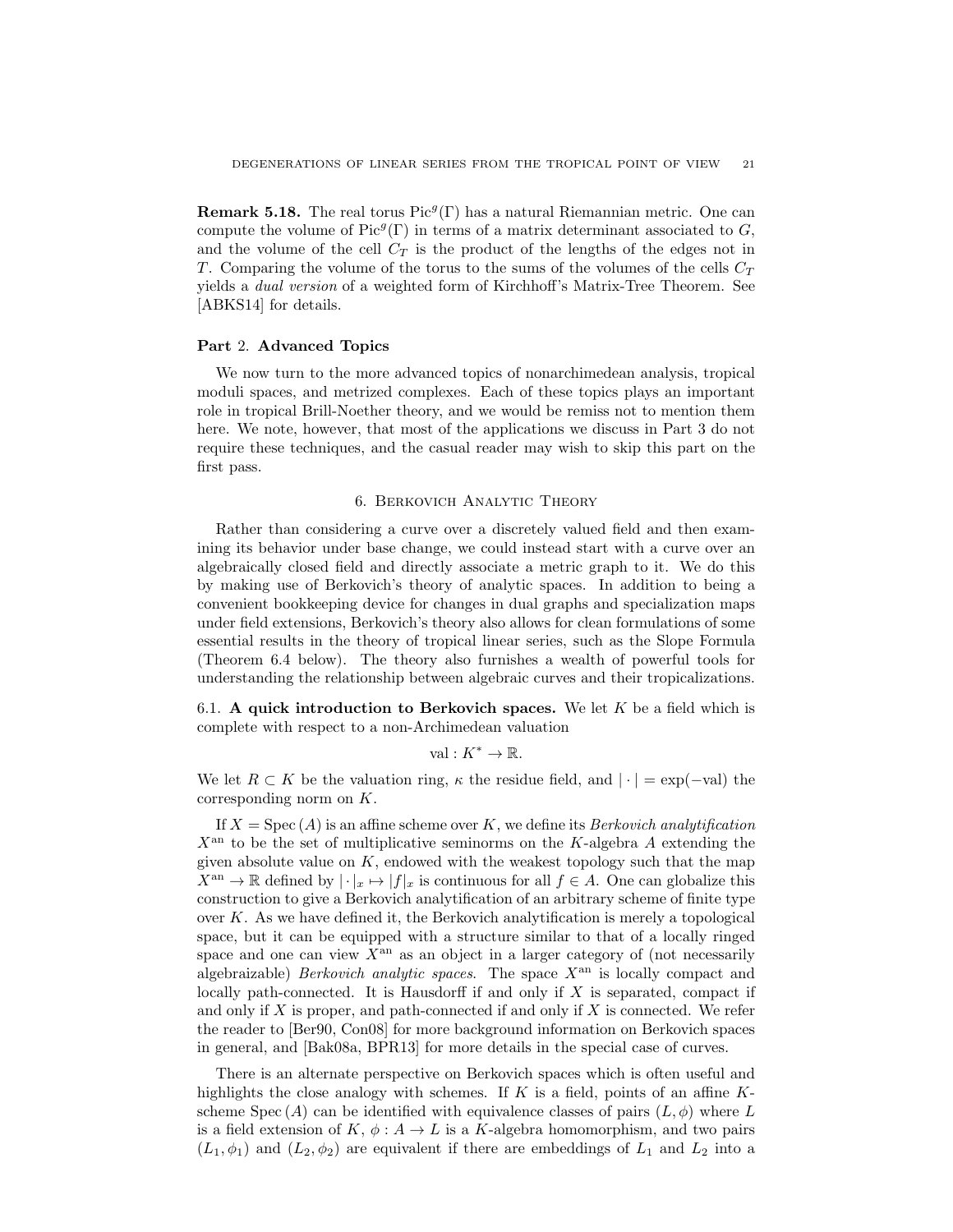common overfield L' and a homomorphism  $\phi' : A \to L'$  such that the composition  $\phi_i: A \to L_i \to L$  is  $\phi'$ . Indeed, to a pair  $(L, \phi)$  one can associate the prime ideal  $\ker(\phi)$  of A, and to a prime ideal p of A one can associate the pair  $(K(\mathfrak{p}), \phi)$  where  $K(\mathfrak{p})$  is the fraction field of  $A/\mathfrak{p}$  and  $\phi: A \to K(\mathfrak{p})$  is the canonical map.

Similarly, if K is a complete valued field, points of  $Spec (A)^{an}$  can be identified with equivalence classes of pairs  $(L, \phi)$ , where L is a complete valued field extension of K and  $\phi: A \to L$  is a K-algebra homomorphism. The equivalence relation is as before, except that  $L'$  should be complete and extend the valuation on the  $L_i$ . Indeed, to a pair  $(L, \phi)$  one can associate the multiplicative seminorm  $a \mapsto |\phi(a)|$ on A, and to a multiplicative seminorm  $|\cdot|_x$  one can associate the pair  $(\mathcal{H}(x), \phi)$ where  $\mathcal{H}(x)$  is the completion of the fraction field of  $A/\text{ker}(\cdot|\cdot|x)$  and  $\phi: A \to \mathcal{H}(x)$ is the canonical map.

We will assume for the rest of this section that  $K$  is algebraically closed and non-trivially valued. This ensures, for example, that the set  $X(K)$  is dense in  $X^{\rm an}$ .

If  $X/K$  is an irreducible variety, there is a dense subset of  $X<sup>an</sup>$  consisting of the set  $Val_X$  of norms<sup>6</sup> on the function field  $K(X)$  that extend the given norm on K. Within the set  $Val_X$ , there is a distinguished class of norms corresponding to divisorial valuations. By definition, a valuation v on  $K(X)$  is divisorial if there is an R-model X for X and an irreducible component Z of the special fiber of  $\mathcal X$ such that  $v(f)$  is equal to the order of vanishing of f along Z. The set of divisorial points is known to be dense in  $X^{\text{an}}$ .

Remark 6.1. In this survey we have intentionally avoided the traditional perspective of tropical geometry, in which one considers subvarieties of the torus  $(K^*)^n$ , and the tropicalization is simply the image of coordinatewise valuation. We refer the reader to [MS09] for a detailed account of this viewpoint on tropical geometry. The Berkovich analytification can be thought of as a sort of intrinsic tropicalization – one that does not depend on a choice of coordinates. This is reinforced by the result that the Berkovich analytification is the inverse limit of all tropicalizations [Pay09, FGP12].

6.2. Berkovich curves and their skeleta. If  $C/K$  is a complete nonsingular curve, the underlying set of the Berkovich analytic space  $C<sup>an</sup>$  consists of the points of  $C(K)$  together with the set Val<sub>C</sub>. We write

$$
\text{val}_y: K(C)^* \to \mathbb{R}
$$

for the valuation corresponding to a point  $y \in Val_C = C<sup>an</sup> \setminus C(K)$ . The points in  $C(K)$  are called type-1 points, and the remaining points of  $C<sup>an</sup>$  are classified into three more types. We will not define points of type 3 or 4 in this survey article, see e.g. [BPR13] for a definition. Note, however, that every point of  $C^{an}$  becomes a type-1 point after base-changing to a suitably large complete non-Archimedean field extension  $L/K$ .

If the residue field of  $K(C)$  with respect to val<sub>y</sub> has transcendence degree 1 over  $\kappa$ , then y is called a type-2 point. These are exactly the points corresponding to divisorial valuations. Because it has transcendence degree 1 over  $\kappa$ , this residue field corresponds to a unique smooth projective curve over  $\kappa$ , which we denote  $C_y$ . A tangent direction at y is an equivalence class of continuous injections  $\gamma : [0, 1] \to C^{\text{an}}$ 

<sup>&</sup>lt;sup>6</sup>Note that there is a one-to-one correspondence between norms on  $K(X)$  and valuations on  $K(X)$ , hence the terminology  $Val_X$ . It is often convenient to work with (semi-)valuations rather than (semi-)norms.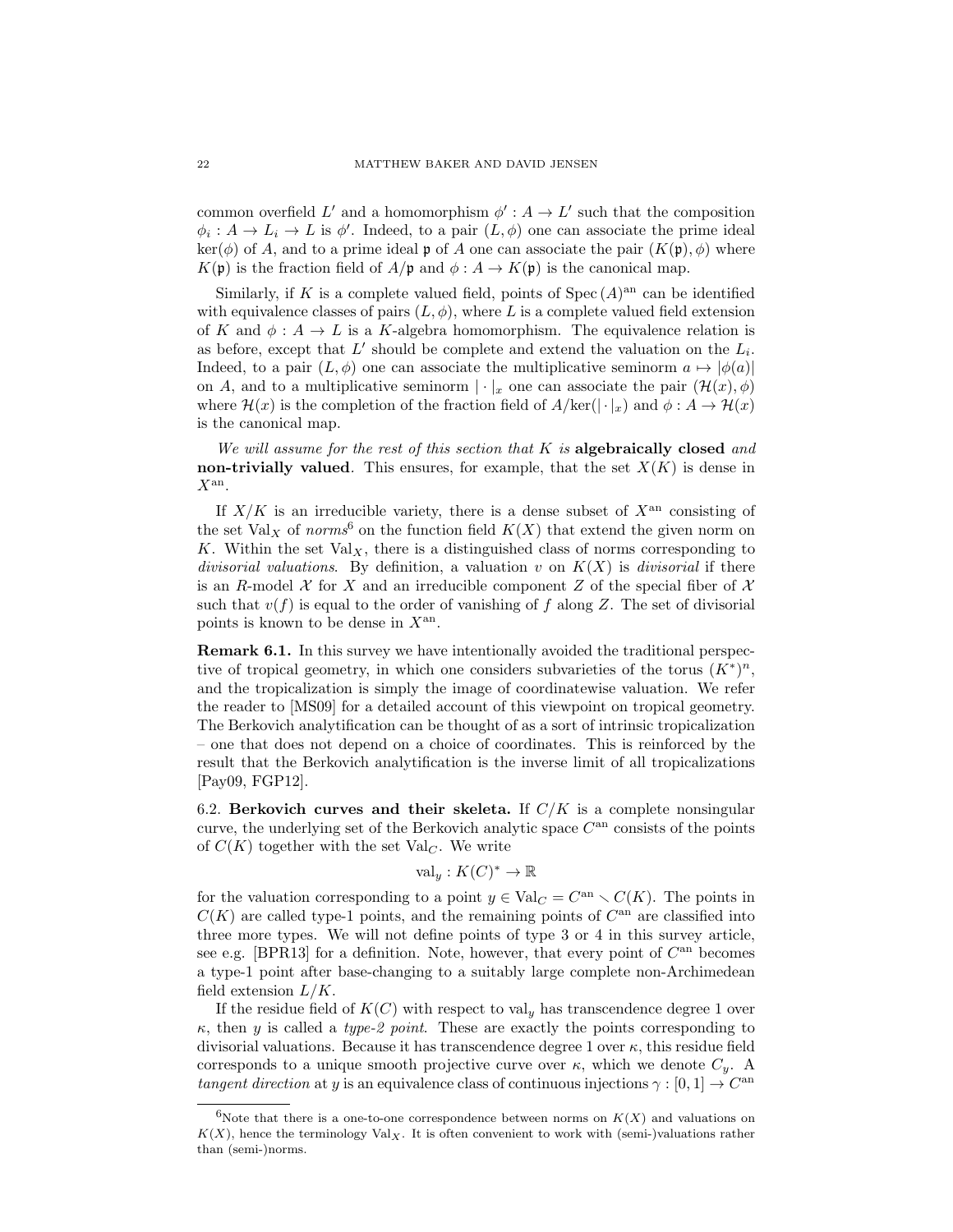sending 0 to y, where  $\gamma \sim \gamma'$  if  $\gamma([0,1]) \cap \gamma'([0,1]) \supsetneq \{y\}$ . Closed points of  $C_y$  are in one-to-one correspondence with tangent directions at  $y$  in  $C^{an}$ .

There is natural metric on the set  $Val_C$  which is described in detail in [BPR13]. This metric induces a topology that is much finer than the subspace topology on Val<sub>C</sub>  $\subset C^{an}$ , and with respect to this metric, Val<sub>C</sub> is locally an  $\mathbb{R}$ -tree<sup>7</sup> with branching precisely at the type-2 points. The type-1 points should be thought of as infinitely far away from every point of  $Val_C$ .

The local R-tree structure arises in the following way. If  $\mathcal C$  is an R-model for C and Z is a reduced and irreducible irreducible component of the special fiber of C, then Z corresponds to a type-2 point  $y_Z$  of C. Blowing up a nonsingular closed point of Z (with respect to some choice of a uniformizer  $\varpi \in \mathfrak{m}_R$ ) gives a new point  $y_{Z'}$  of  $C^{an}$  corresponding to the exceptional divisor  $Z'$  of the blowup. We can then blow up a nonsingular closed point on the exceptional divisor  $Z'$  to obtain a new point of  $C^{an}$ , and so forth. The resulting constellation of points obtained by all such sequences of blowups, and varying over all possible choices of  $\varpi$ , is an R-tree  $T_Z$  rooted at  $y_Z$ , as pictured in Figure 10. The distance between the points  $y_Z$  and  $y_{Z'}$  is val $(\varpi)$ .

A semistable vertex set is a finite set of type-2 points whose complement is a disjoint union of finitely many open annuli and infinitely many open balls. There is a one-to-one correspondence between semistable vertex sets and semistable models of C. More specifically, the normalized components of the central fiber of this semistable model are precisely the curves  $C_y$  for y in the semistable vertex set, and the preimages of the nodes under specialization are the annuli. The annulus corresponding to a node where  $C_y$  meets  $C_{y'}$  contains a unique open segment with endpoints y and y', and its length (with respect to the natural metric on  $Val_C$ ) is the logarithmic modulus of the annulus. The union of these open segments together with the semistable vertex set is a closed connected metric graph  $\Gamma$  contained in  $C^{an}$ , called the *skeleton* of the semistable model C. If C has genus at least 2, then there is a unique minimal semistable vertex set in  $C<sup>an</sup>$  and a corresponding minimal skeleton.

Fix a semistable model C of C and a corresponding skeleton  $\Gamma$ . Each connected component of  $C^{\text{an}} \setminus \Gamma$  has a unique boundary point in  $\Gamma$ , and there is a canonical retraction to the skeleton

$$
\tau:C^{\rm an}\to \Gamma
$$

taking a connected component of  $C^{an} \setminus \Gamma$  to its boundary point.

Example 6.2. Figure 10 depicts the Berkovich analytification of an elliptic curve  $E/K$  with non-integral j-invariant j<sub>E</sub>. In this case, the skeleton  $\Gamma$  associated to a minimal proper semistable model of  $R$  is isometric to a circle with circumference  $-$  val $(j_E)$ . There are an infinite number of infinitely-branched R-trees emanating from the circle at each type-2 point of the skeleton. The retraction map takes a point  $x \in E^{an}$  to the endpoint in Γ of the unique path from x to Γ. The points of  $E(K)$  lie "out at infinity" in the picture: they are ends of the R-trees.

6.3. Tropicalization of divisors and functions on curves. Restricting the retraction map  $\tau$  to  $C(K)$  and extending linearly gives the tropicalization map on divisors

$$
Trop: Div(C) \to Div(\Gamma).
$$

<sup>&</sup>lt;sup>7</sup>See [BR10, Appendix B] for an introduction to the theory of  $\mathbb{R}$ -trees. For our purposes, what is most important about R-trees is that there is a unique path between any two points.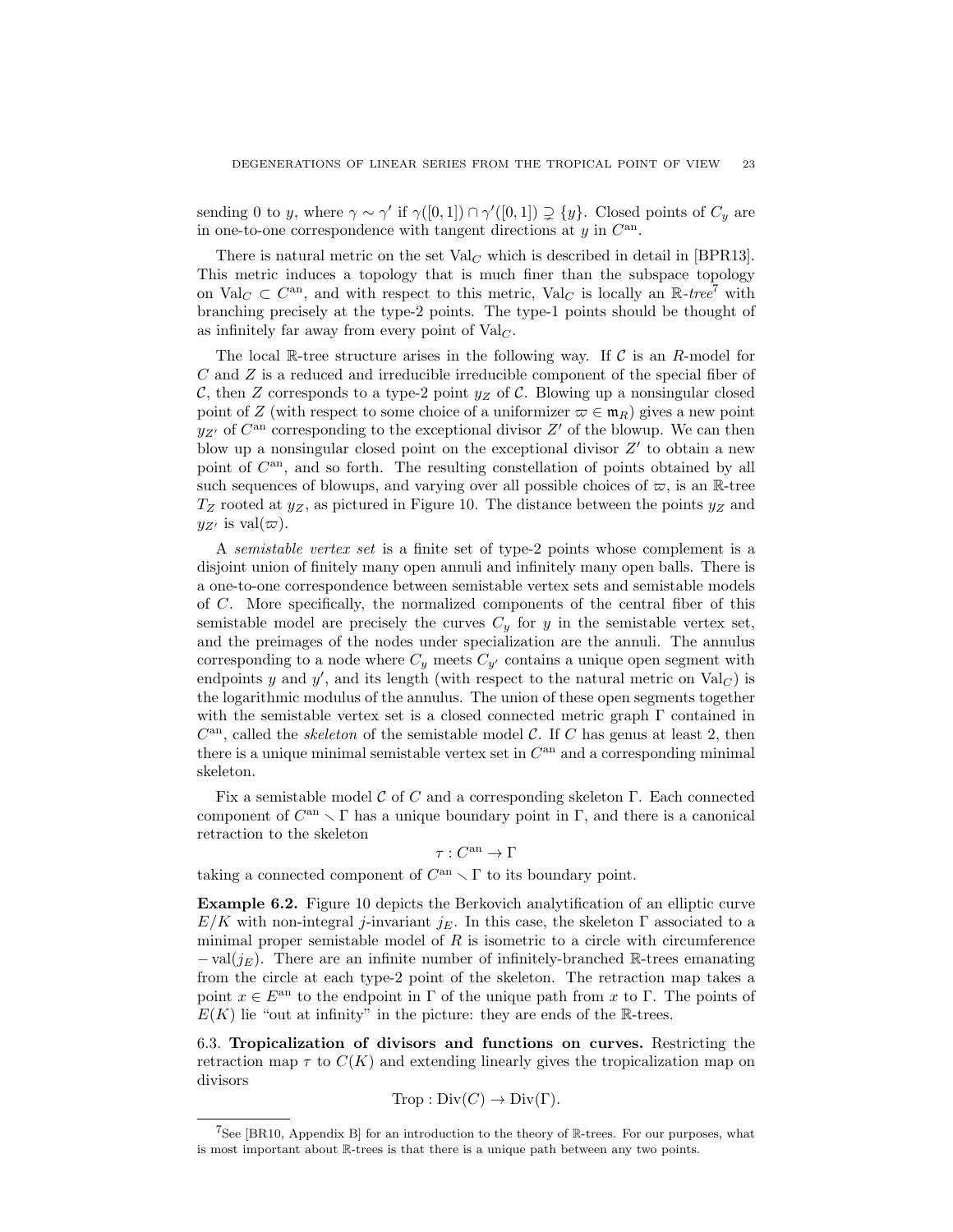

FIGURE 10. The skeleton of an elliptic curve with non-integral  $j$ -invariant.

If  $K_0$  is a discretely valued subfield of K over which C is defined and has semistable reduction, and if D is a divisor on C whose support consists of  $K_0$ rational points, then the divisor mdeg $(D)$  on G (identified with a divisor on  $\Gamma$ via the natural inclusion) coincides with the tropicalization  $\text{Top}(D)$  defined via retraction to the skeleton.

**Example 6.3.** Returning to Example 3.1, in which the metric graph  $\Gamma$  is a closed line segment of length 1, by considering the divisor cut out by  $y^a = x^b z^{a-b}$  for positive integers  $a > b$  we see that a divisor on  $C_{\overline{K}}$  can tropicalize to any rational point on Γ.

Given a rational function  $f \in K(C)^*$ , we write  $\text{trop}(f)$  for the real valued function on the skeleton  $\Gamma$  given by  $y \mapsto \text{val}_y(f)$ . The function trop(f) is piecewise linear with integer slopes, and thus we obtain a map

$$
trop: K(C)^* \to \text{PL}(\Gamma).
$$

Moreover, this map respects linear equivalence of divisors, in the sense that if  $D \sim D'$  on C then trop(D)  $\sim$  trop(D') on Γ. In particular, the tropicalization map on divisors descends to a natural map on Picard groups

$$
Trop: Pic(C) \to Pic(\Gamma).
$$

One can refine this observation as follows. Let  $x$  be a type-2 point in  $C^{an}$ . Given a nonzero rational function  $f$  on  $C$ , one can define its normalized reduction  $\bar{f}_x$  with respect to x as follows. Choose  $c \in K^*$  such that  $|f|_x = |c|$ . Define  $\overline{f}_x \in \kappa(C_x)^*$  to be the image of  $c^{-1}f$  in the residue field of  $K(C)$  with respect to val<sub>x</sub>, which by definition is isomorphic to  $\kappa(C_x)$ . Although  $f_x$  is only well-defined up to multiplication by an element of  $\kappa^*$ , its divisor div $(f_x)$  is completely well-defined. We define the normalized reduction of the zero function to be zero.

Given an  $(r + 1)$ -dimensional K-vector space  $H \subset K(C)$ , its reduction  $\overline{H}_x =$  $\{\bar{f}_x \mid f \in H\}$  is an  $(r+1)$ -dimensional vector space over κ. Given  $\tilde{f}$  in the function field of  $C_x$  and a closed point  $\nu$  of  $C_x$ , we let  $s^{\nu}(\tilde{f}) := \text{ord}_{\nu}(\tilde{f})$  be the order of vanishing of  $\tilde{f}$  at  $\nu$ . If  $\tilde{f} = \bar{f}_x$  for  $f \in K(C)^*$ , then  $s^{\nu}(\tilde{f})$  is equal to the slope of trop(f) in the tangent direction at x corresponding to  $\nu$ . This is a consequence of the nonarchimedean Poincare-Lelong formula, due to Thuiller [Thu05]. Using this observation, one deduces the following important result (cf. [BPR13]):

**Theorem 6.4** (Slope Formula). For any nonzero rational function  $f \in K(C)$ ,

$$
\text{Trop}(\text{div}(f)) = \text{div}(\text{trop}(f)).
$$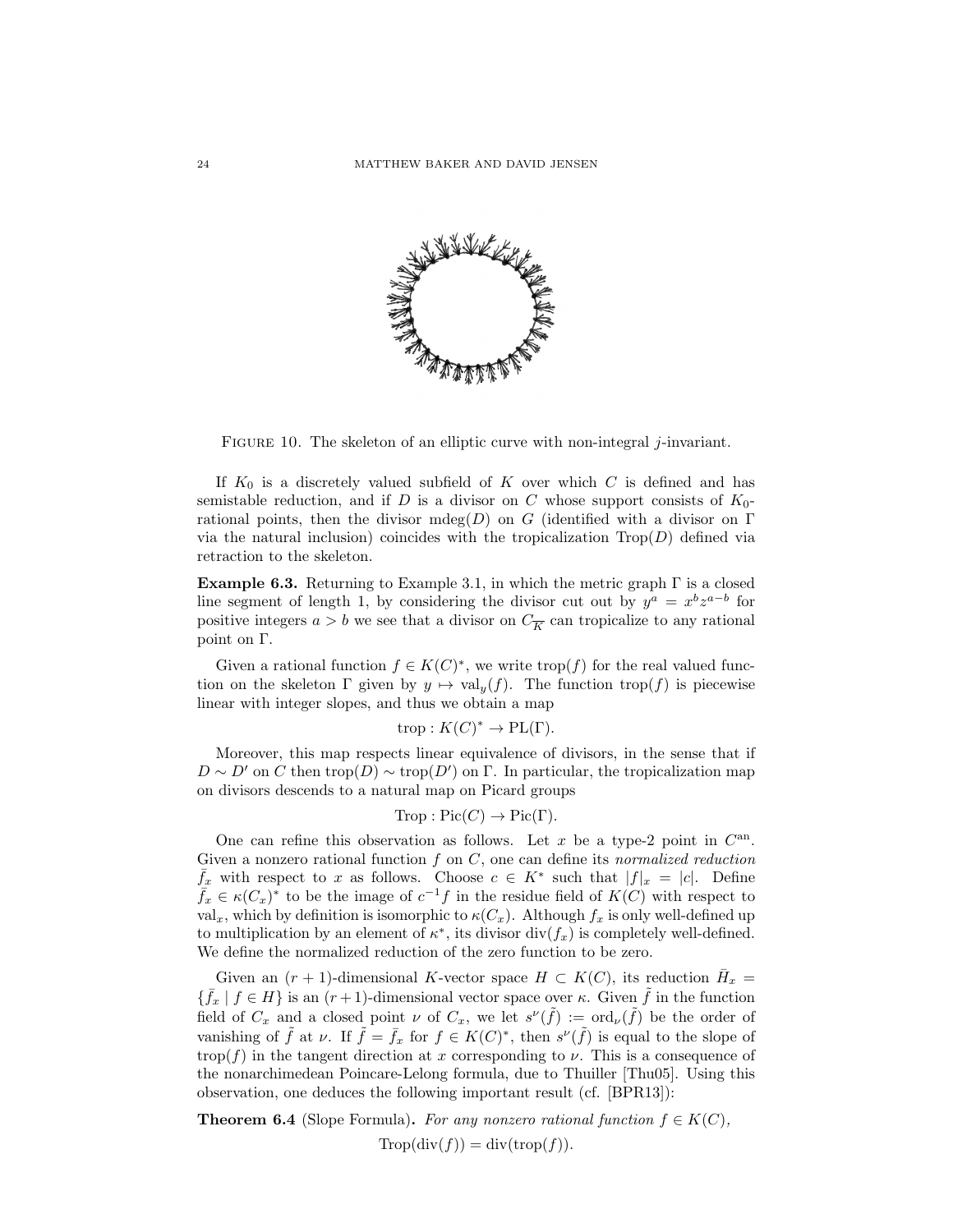6.4. Skeletons of higher-dimensional Berkovich spaces. The construction of the skeleton of a semistable model of a curve given in §6.2 can be generalized in various ways to higher dimensions. For brevity, we mention just three such generalizations. In what follows,  $X$  will denote a proper variety of dimension  $n$ over K.

1. Semistable models. Suppose X is a strictly semistable model of X over R. Then the geometric realization of the dual complex  $\Delta(\overline{\mathcal{X}})$  of the special fiber embeds naturally in the Berkovich analytic space  $X<sup>an</sup>$ , and as in the case of curves there is a strong deformation retraction of  $X^{\text{an}}$  onto  $\Delta(\overline{\mathcal{X}})$ . These facts are special cases of results due to Berkovich; see [Nic11] for a lucid explanation of the constructions in the special case of strictly semistable models, and [GRW14] for a generalization to "extended skeleta".

2. Toroidal embeddings. A toroidal embedding is, roughly speaking, something which looks etale-locally like a toric variety together with its dense big open torus. When K is trivially valued, Thuillier [Thu07] associates a skeleton  $\Sigma(X)$  of U and an extended skeleton  $\overline{\Sigma}(X)$  of X to any toroidal embedding  $U \subset X$  (see also [ACP12]). As in the case of semistable models, the skeleton  $\overline{\Sigma}(X)$  embeds naturally into  $X^{\text{an}}$  and there is a strong deformation retract  $X^{\text{an}} \to \overline{\Sigma}(X)$ .

3. Abelian varieties. If  $E/K$  is an elliptic curve with non-integral j-invariant, the skeleton associated to a minimal proper semistable model of  $R$  can also be constructed using Tate's non-Archimedean uniformization theory. In this case, the skeleton of  $E^{\text{an}}$  is the quotient of the skeleton of  $\mathbf{G}_m$  (which is isomorphic to R and consists of the unique path from 0 to  $\infty$  in  $(\mathbb{P}^1)^{an}$  by the map  $x \mapsto$  $x - \text{val}(i_E)$ . Using Mumford's higher-dimensional generalization of Tate's theory [Mum72], one can define a skeleton associated to any totally degenerate abelian variety  $A$ ; it is a real torus of dimension  $\dim(A)$ . This can be generalized further using Raynaud's uniformization theory to define a canonical notion of skeleton for an arbitrary abelian variety  $A/K$  (see e.g. [Gub10]). If A is principally polarized, there is an induced tropical principal polarization on the skeleton of A, see [BR13] for a definition. It is shown in [BR13] that the skeleton of the Jacobian of a curve C is isomorphic to the Jacobian of the skeleton as principally polarized real tori:

**Theorem 6.5.** [BR13] Let C be a curve over an algebraically closed field, complete with respect to a nontrivial valuation, such that the minimal skeleton of the Berkovich analytic space  $C^{an}$  is isometric to  $\Gamma$ . Then there is a canonical isomorphism of principally polarized real tori  $\mathrm{Jac}(\Gamma) \cong \Sigma(\mathrm{Jac}(C)^{\mathrm{an}})$  making the following diagram commute.



Remark 6.6. Theorem 6.5 has the following interpretation in terms of tropical moduli spaces, which we discuss in greater detail in §7. There is a map

$$
\operatorname{trop}: M_g \to M_g^{\operatorname{trop}}
$$

from the moduli space of genus  $g \geq 2$  curves to the moduli space of tropical curves of genus g which takes a curve  $C$  to its minimal skeleton, considered as a vertexweighted metric graph. There is also a map

$$
\operatorname{trop}: A_g \to A_g^{\operatorname{trop}}
$$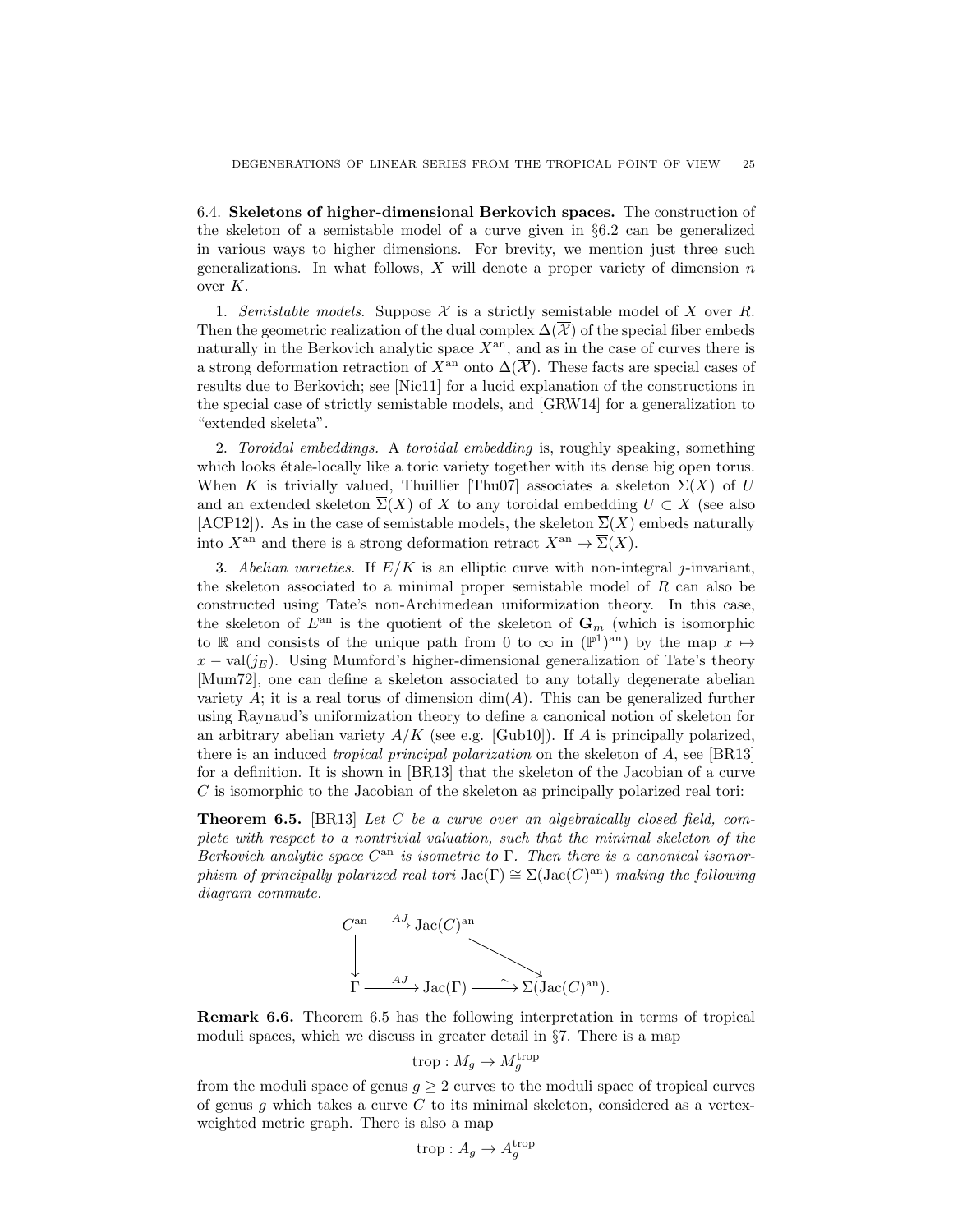from the moduli space of principally polarized abelian varieties of dimension  $g$  to the moduli space of "principally polarized tropical abelian varieties" of dimension g, taking an abelian variety to its skeleton in the sense of Berkovich. Finally, there are Torelli maps  $M_g \to A_g$  (resp.  $M_g^{\text{trop}} \to A_g^{\text{trop}}$ ) which take a curve (resp. metric graph) to its Jacobian [BMV11]. Theorem 6.5 implies that the following square commutes:

$$
\begin{array}{ccc}\nM_g \xrightarrow{\text{trop}} M_g^{\text{trop}} \\
\downarrow & \downarrow \\
A_g \xrightarrow{\text{trop}} A_g^{\text{trop}}\n\end{array}
$$

This is also proved, with slightly different hypotheses, in [Viv13, Theorem A].

#### 7. Moduli Spaces

7.1. Moduli of tropical curves. The moduli space of tropical curves  $M_g^{\text{trop}}$  has been constructed by numerous authors [GKM09, Koz09, Cap11, ACP12]. In this section, we give a brief description of this object, with an emphasis on applications to classical algebraic geometry.

Given a finite vertex-weighted graph  $\mathbf{G} = (G, \omega)$  in the sense of §4.4, the set of all vertex-weighted metric graphs  $(\Gamma, \omega)$  with underlying finite graph G is naturally identified with

$$
M_{\mathbf{G}}^{\operatorname{trop}}:=\mathbb{R}_{>0}^{|E(G)|}/\mathrm{Aut}(\mathbf{G})
$$

with the Euclidean topology. If  $G'$  is obtained from  $G$  by contracting an edge, then we may think of a metric graph in  $M_{\mathbf{G}'}^{\text{trop}}$  as a limit of graphs in  $M_{\mathbf{G}}^{\text{trop}}$  in which the length of the given edge approaches zero. Similarly, if  $G'$  is obtained from  $v$  by contracting a cycle to a vertex  $v$  and augmenting the weight of  $v$  by one, we may think of a metric graph in  $M_{\mathbf{G}'}^{\text{trop}}$  as a limit of graphs in  $M_{\mathbf{G}}^{\text{trop}}$ . In this way, we may construct the moduli space of tropical curves

$$
M_g^{\text{trop}} := \bigsqcup M_{\mathbf{G}}^{\text{trop}},
$$

where the union is over all  $stable^8$  vertex-weighted graphs **G** of genus g, and the topology is induced by gluing  $M_{\mathbf{G}'}^{\text{trop}}$  to the boundary of  $M_{\mathbf{G}}^{\text{trop}}$  whenever  $\mathbf{G}'$  is a contraction of G in one of the two senses above.

We note that the moduli space  $M_g^{\text{trop}}$  is not compact, since edge lengths in a metric graph must be finite and thus there is no limit if we let some edge length tend to infinity. There exists a compactification  $\overline{M}^{\text{trop}}_{q}$  $g^{top}$ , known as the moduli space of extended tropical curves, which parameterizes vertex-weighted metric graphs with possibly infinite edges; we refer to [ACP12] for details.

Let  $M_g$  be the (coarse) moduli space of genus g curves and  $\overline{M}_g$  its Deligne-Mumford compactification, considered as varieties over C endowed with the trivial valuation. Points of  $M_g^{\text{an}}$  can be identified with equivalence classes of points of  $M_q(L)$ , where L is a complete non-archimedean field extension of C (with possibly non-trivial valuation). There is a natural map Trop :  $M_g^{\text{an}} \to M_g^{\text{trop}}$  which on the level of L-points takes a smooth proper genus g curve  $C/L$  to the minimal skeleton of its Berkovich analytification  $C^{an}$ . This map extends naturally to a map  $\text{Trop}: \overline{M}_{g}^{\text{an}} \rightarrow \overline{M}_{g}^{\text{trop}}$  $g^{\text{top}}$ .

<sup>&</sup>lt;sup>8</sup>A vertex-weighted finite graph  $(G, \omega)$  is called *stable* if every vertex of weight zero has valence at least 3.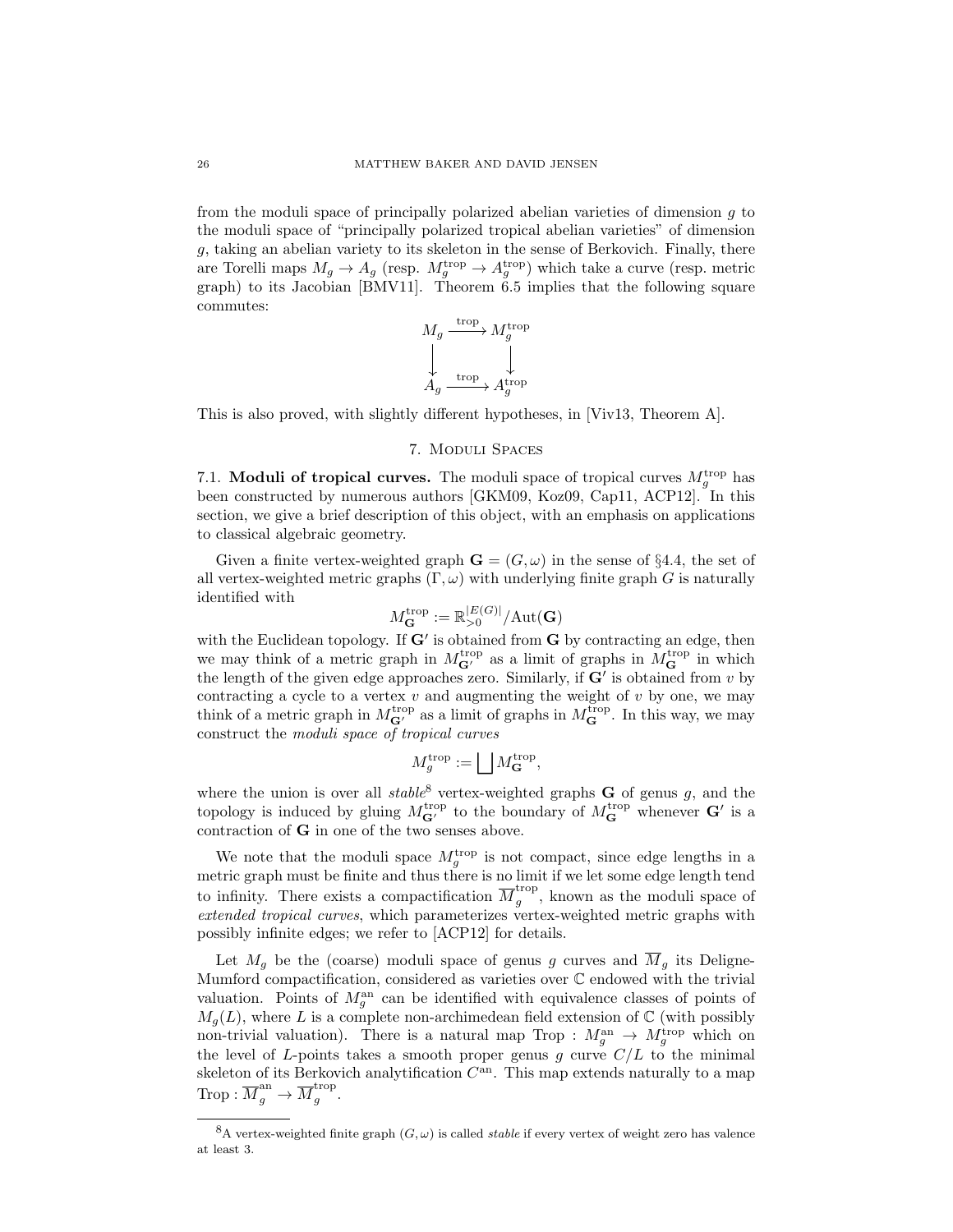Let  $\Sigma(\overline{M}_g)$  (resp.  $\overline{\Sigma}(\overline{M}_g)$ ) denote the skeleton, in the sense of Thuillier, of  $M_g^{\rm an}$  (resp.  $\overline{M}_g^{\rm an}$  $\binom{a_n}{g}$  with respect to the natural toroidal structure coming from the boundary strata of  $\overline{M}_g \setminus M_g$ . According to the main result of [ACP12], there is a very close connection between the moduli space of tropical curves  $M_g^{\text{trop}}$  and the Thuillier skeleton  $\Sigma(\overline{M}_q)$ :

**Theorem 7.1.** [ACP12] *There is a canonical homeomorphism*<sup>9</sup>

$$
\Phi : \Sigma(\overline{M}_g^{\rm an}) \to M_g^{\rm trop}
$$

which extends uniquely to a map

$$
\overline{\Phi}:\overline{\Sigma}(\overline{M}_g^{\rm an})\to \overline{M}_g^{\rm trop}
$$

of compactifications in such a way that

$$
\overline{M}_g^{\text{an}} \xrightarrow{\overline{P}} \overline{\Sigma}(\overline{M}_g^{\text{an}})
$$
\n
$$
\xrightarrow{\text{Top}} \downarrow_{\overline{\Phi}}
$$
\n
$$
\overline{M}_g^{\text{trop}}
$$

commutes, where  $\overline{P}$  :  $\overline{M}_g^{\text{an}} \to \overline{\Sigma}(\overline{M}_g^{\text{an}})$  $\binom{a_n}{g}$  is the canonical deformation retraction.

It follows from Theorem 7.1 that the map Trop :  $\overline{M}_g^{\text{an}} \to \overline{M}_g^{\text{trop}}$  $g^{top}$  is continuous, proper, and surjective. From this, one easily deduces:

**Corollary 7.2.** Let  $K$  be a complete and algebraically closed non-Archimedean field with value group  $\mathbb{R}$ , and let  $\Gamma$  be a stable metric graph of genus at least 2. Then there exists a curve C over K such that the minimal skeleton of the Berkovich analytic space  $C^{an}$  is isometric to  $\Gamma$ .

Remark 7.3. A more direct proof of Corollary 7.2, which in fact proves a stronger statement replacing Γ with an arbitrary metrized complex of curves, and the field K with any complete and algebraically closed non-Archimedean field whose value group contains all edge lengths in some model for  $\Gamma$ , can be found in Theorem 3.24 of [ABBR14a]. The proof uses formal and rigid geometry. A variant of Corollary 7.2 for discretely valued fields, proved using deformation theory, can be found in Appendix B of [Bak08b].

**Remark 7.4.** Let R be a complete DVR with field of fractions  $K$  and infinite residue field  $\kappa$ . The argument in Appendix B of [Bak08b] shows that for any finite connected graph  $G$ , there exists a regular, proper, flat curve  $\mathcal C$  over R whose generic fiber is smooth and whose special fiber is a maximally degenerate semistable curve with dual graph G. One should note the assumption here that  $\kappa$  has infinite residue field. In the case where the residue field is finite – for example, when  $K = \mathbb{Q}_p$  – the question of which graphs arise in this way remains an open problem. The significance of this problem is its relation to the rational points of the moduli space of curves. For example, the existence of Brill-Noether general curves defined over  $\mathbb Q$  for large g is a well-known open question; it seems most experts believe that for large genus there are no such curves.

<sup>9</sup>This homeomorphism is in fact an isomorphism of "generalized cone complexes with integral structure" in the sense of [ACP12].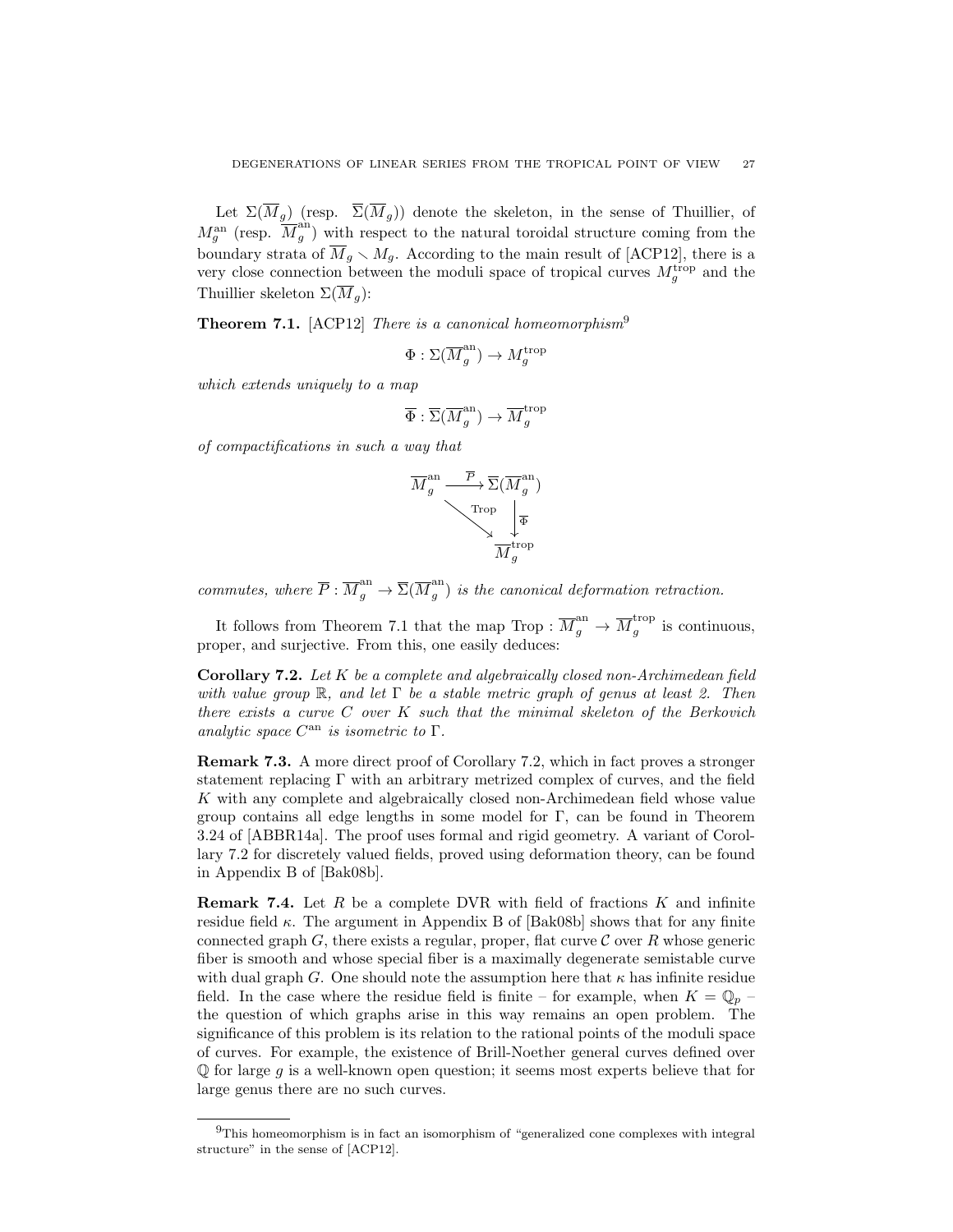

FIGURE 11. The metric graph  $\Gamma$  from [LPP12].

7.2. Brill-Noether rank. The motivating problem of Brill-Noether theory is to describe the variety  $W^r_d(C)$  parameterizing divisors of a given degree and rank on a curve  $C$ . A first step in such a description should be to compute numerical invariants of  $W_d^r(C)$ , such as its dimension. Our goal is to use the combinatorics of the dual graph  $\Gamma$  to describe  $W_d^r(\Gamma)$ . Combining this combinatorial description with the Specialization Theorem, we can then hope to understand the Brill-Noether locus of our original curve. One might be tempted to think that the tropical analogue of  $\dim W^r_d(C)$  should be  $\dim W^r_d(\Gamma)$ , but as in the case of linear series, the dimension is not a well-behaved tropical invariant. We note one example of such poor behavior.

Example 7.5. In [LPP12], it is shown that the function that takes a metric graph Γ to dim  $W_d^r(Γ)$  is not upper semicontinuous on  $M_g^{\text{trop}}$ . To see this, the authors construct the following example. Let  $\Gamma$  be the loop of loops of genus 4 depicted in Figure 11, with edges of length  $\ell_1 < \ell_2 < \ell_3$  as pictured. Suppose that  $\ell_1 + \ell_2 > \ell_3$ . Then dim  $W_3^1(\Gamma) = 1$ . If, however, we consider the limiting metric graph  $\Gamma_0$  as  $\ell_1, \ell_2$  and  $\ell_3$  approach zero, then on this graph the only divisor of degree 3 and rank 1 is the sum of the three vertices, hence dim  $W_3^1(\Gamma_0) = 0$ .

The solution to this problem has a very similar flavor to the definition of rank recorded in Definition 4.2. Specifically, given a curve  $C$ , consider the incidence correspondence

 $\Phi = \{ (p_1, \ldots, p_d, D) \in C^d \times W_d^r(C) \mid p_1 + \cdots + p_d \in |D| \}.$ 

The forgetful map to  $W_d^r(C)$  has fibers of dimension r, so dim  $\Phi = r + \dim W_d^r(C)$ , and hence the image of  $\Phi$  in  $C<sup>d</sup>$  has the same dimension. This suggests the following surrogate for the dimension of  $W_d^r(C)$ .

**Definition 7.6.** Let  $\Gamma$  be a metric graph, and suppose that  $W_d^r(\Gamma)$  is nonempty. The Brill-Noether rank  $w_d^r(\Gamma)$  is the largest integer k such that, for every effective divisor E of degree  $r + k$ , there exists a divisor  $D \in W_d^r(\Gamma)$  such that  $|D - E| \neq \emptyset$ .

**Example 7.7.** Note that, in the previous example, although dim  $W_3^1(\Gamma) = 1$ , the Brill-Noether rank  $w_3^1(\Gamma) = 0$ . To see this, it suffices to find a pair of points such that no divisor of degree 3 and rank 1 passes through both points simultaneously. Indeed, it is shown in [LPP12, Theorem 1.9] that no divisor of rank 1 and degree 3 contains  $v_3 + w_3$ .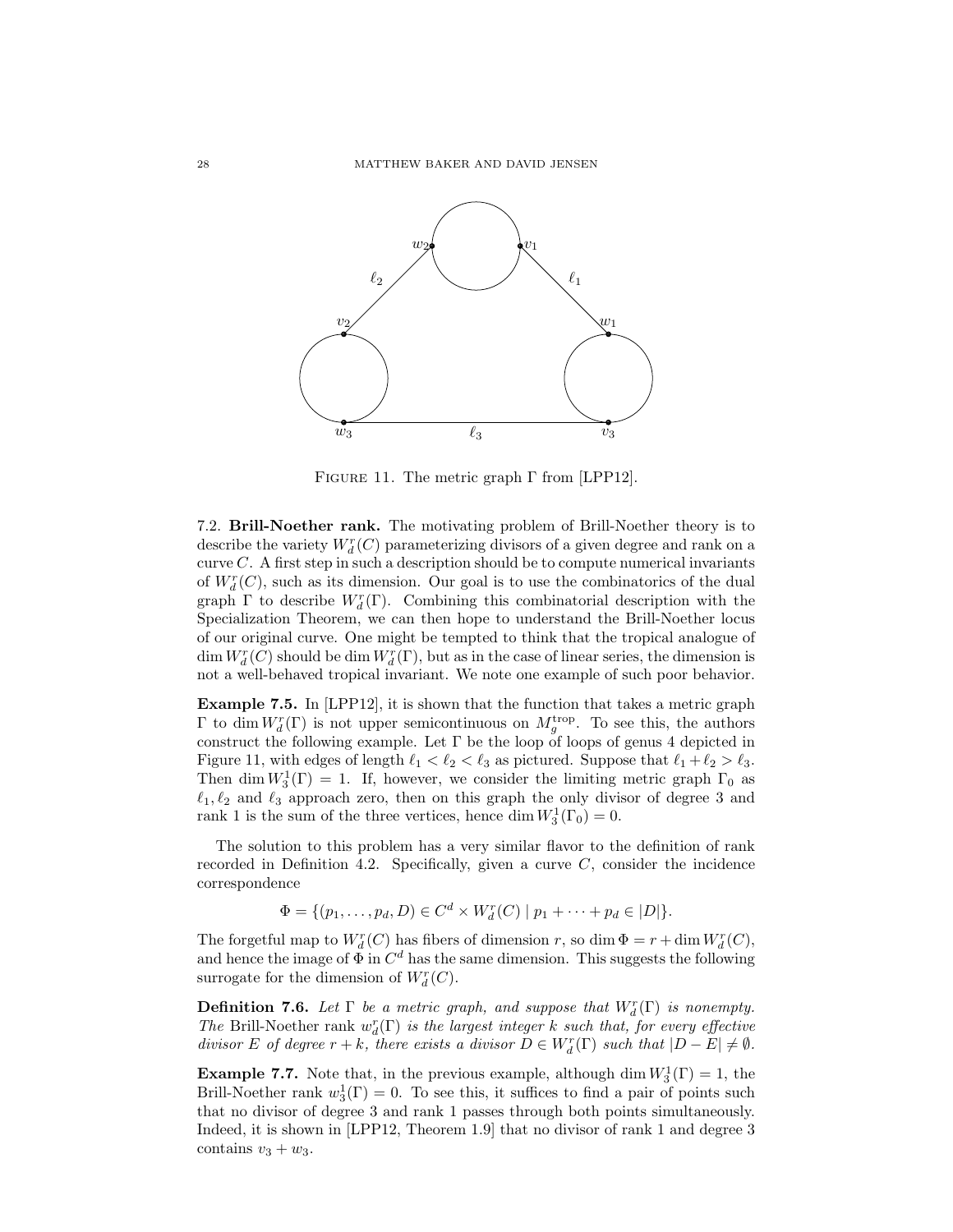The Brill-Noether rank is much better behaved than the dimension of the Brill-Noether locus; for example:

Theorem 7.8. [LPP12, Len12] The Brill-Noether rank is upper semicontinuous on the moduli space of tropical curves.

The Brill-Noether rank also satisfies the following analogue of the Specialization Theorem:

**Theorem 7.9.** [LPP12] If C is a curve over an algebraically closed field K with nontrivial valuation, and the skeleton of the Berkovich analytic space  $C^{an}$  is isometric to  $\Gamma$ , then

$$
\dim W_d^r(C) \le w_d^r(\Gamma).
$$

We note the following generalization of Theorem 4.6.

**Corollary 7.10.** Let  $\Gamma$  be a metric graph of genus g. Then  $w_d^r(\Gamma) \ge \rho := g - (r +$  $1)(g-d+r).$ 

*Proof.* The general theory of determinantal varieties shows that, if  $W_d^r(C)$  is nonempty, then its dimension is at least  $\rho$ . The result then follows from [Kem71, KL74] and Theorem 7.9.

**Remark 7.11.** It is unknown whether  $W_d^r(\Gamma)$  must have local dimension at least  $\rho$ . Note, however, that this must hold in a neighborhood of a divisor  $D \in \mathrm{Trop}\, W^r_d(C)$ . Hence, if  $W_d^r(\Gamma)$  has smaller than the expected local dimension in a neighborhood of some divisor  $D$ , then  $D$  does not lift to a divisor of rank r on a curve  $C$  having Γ as its tropicalization.

#### 8. Metrized Complexes of Curves and Limit Linear Series

In this section we describe the work of Amini and Baker [AB12] on the Riemann– Roch and Specialization Theorems for divisors on metrized complexes of curves, along with applications to the theory of limit linear series.

8.1. Metrized complexes of curves. Metrized complexes of curves can be thought of, loosely, as objects which interpolate between classical and tropical algebraic geometry. More precisely, a metrized complex of algebraic curves over an algebraically closed field  $\kappa$  is a finite metric graph  $\Gamma$  together with a fixed model G and a collection of marked complete nonsingular algebraic curves  $C_v$  over  $\kappa$ , one for each vertex v of G; the set  $\mathcal{A}_v$  of marked points on  $C_v$  is in bijection with the edges of G incident to v. A metrized complex over C can be visualized as a collection of compact Riemann surfaces connected together via real line segments, as in Figure 12.



Figure 12. An Example of a Metrized Complex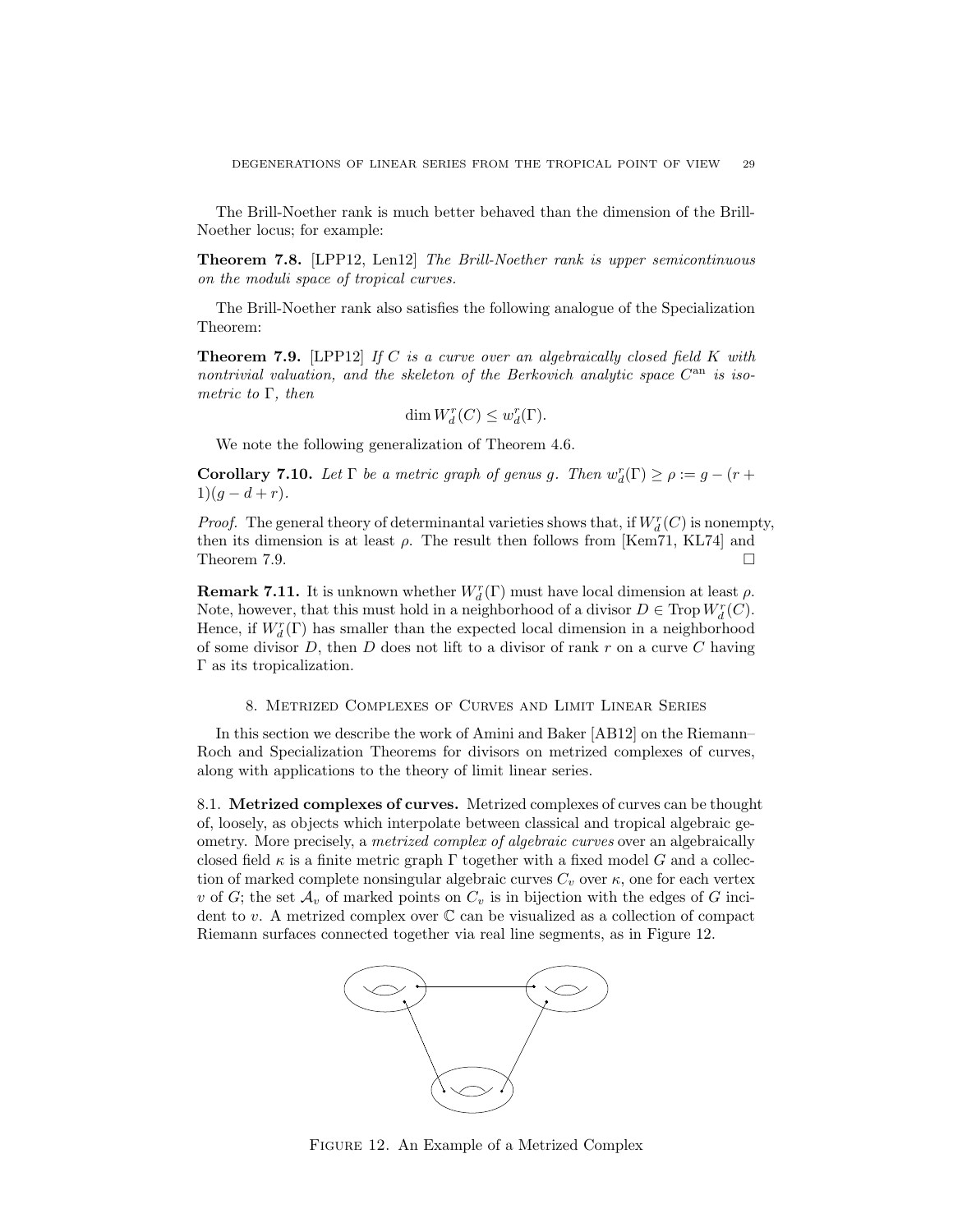The *geometric realization*  $|\mathfrak{C}|$  of a metrized complex of curves  $\mathfrak C$  is defined to be the union of the edges of G and the collection of curves  $C_v$ , with each endpoint v of an edge e identified with the corresponding marked point  $x_v^e$  (as suggested by Figure 12). The genus of a metrized complex of curves  $\mathfrak{C}$ , denoted  $g(\mathfrak{C})$ , is by definition  $g(\mathfrak{C}) = g(\Gamma) + \sum_{v \in V} g_v$ , where  $g_v$  is the genus of  $C_v$  and  $g(\Gamma)$  is the first Betti number of Γ.

A *divisor* on a metrized complex of curves  $\mathfrak C$  is an element  $\mathcal D$  of the free abelian group on  $|\mathfrak{C}|$ . Thus a divisor on  $\mathfrak{C}$  can be written uniquely as  $\mathcal{D} = \sum_{x \in |\mathfrak{C}|} a_x x$ where  $a_x \in \mathbb{Z}$ , all but finitely many of the  $a_x$  are zero, and the sum is over all points of  $\Gamma \backslash V$  as well as  $C_v(\kappa)$  for  $v \in V$ . The *degree* of  $\mathcal D$  is defined to be  $\sum a_x$ .

A nonzero rational function f on a metrized complex of curves  $\mathfrak C$  is the data of a rational function  $f_{\Gamma} \in PL(\Gamma)$  and nonzero rational functions  $f_v$  on  $C_v$  for each  $v \in V$ . We call  $f_{\Gamma}$  the  $\Gamma$ -part of f and  $f_v$  the  $C_v$ -part of f. The *divisor* of a nonzero rational function  $f$  on  $\mathfrak C$  is defined to be

$$
\operatorname{div}(\mathfrak{f}) := \sum_{x \in |\mathfrak{C}|} \operatorname{ord}_x(\mathfrak{f}) \, x,
$$

where  $\mathrm{ord}_x(\mathfrak{f})$  is defined as follows:

- If  $x \in \Gamma \backslash V$ , then  $\text{ord}_x(\mathfrak{f}) = \text{ord}_x(f_{\Gamma})$ , where  $\text{ord}_x(f_{\Gamma})$  is the sum of the slopes of  $f_{\Gamma}$  in all tangent directions emanating from x.
- If  $x \in C_v(\kappa) \backslash \mathcal{A}_v$ , then  $\text{ord}_x(\mathfrak{f}) = \text{ord}_x(f_v)$ .
- If  $x = x_v^e \in A_v$ , then  $\text{ord}_x(f) = \text{ord}_x(f_v) + \text{slp}_e(f_\Gamma)$ , where  $\text{slp}_e(f_\Gamma)$  is the outgoing slope of  $f_{\Gamma}$  at v in the direction of e.

Divisors of the form  $div(f)$  are called *principal*, and the principal divisors form a subgroup of Div<sup>0</sup>( $\mathfrak{C}$ ), the group of divisors of degree zero on  $\mathfrak{C}$ . Two divisors in  $Div(\mathfrak{C})$  are called *linearly equivalent* if they differ by a principal divisor. Linear equivalence of divisors on  $\mathfrak C$  can be understood rather intuitively in terms of "chipfiring moves" on  $\mathfrak{C}$ . We refer the reader to  $\S1.2$  of [AB12] for details.

A divisor  $\mathcal{E} = \sum_{x \in |\mathfrak{C}|} a_x(x)$  on  $\mathfrak{C}$  is called *effective* if  $a_x \geq 0$  for all x. The rank  $r_{\mathfrak{C}}$  of a divisor  $\mathcal{D} \in \text{Div}(\mathfrak{C})$  is defined to be the largest integer k such that  $\mathcal{D} - \mathcal{E}$  is linearly equivalent to an effective divisor for all effective divisors  $\mathcal E$  of degree k on  $\mathfrak{C}$  (so in particular  $r_{\mathfrak{C}}(\mathcal{D}) \geq 0$  if and only if  $\mathcal D$  is linearly equivalent to an effective divisor, and otherwise  $r_{\mathfrak{C}}(\mathcal{D}) = -1$ .

The theory of divisors, linear equivalence, and ranks on metrized complexes of curves generalizes both the classical theory for algebraic curves and the corresponding theory for metric graphs. The former corresponds to the case where  $G$  consists of a single vertex v and no edges and  $C = C_v$  is an arbitrary smooth curve. The latter corresponds to the case where the curves  $C_v$  have genus zero for all  $v \in V$ . Since any two points on a curve of genus zero are linearly equivalent, it is easy to see that the divisor theories and rank functions on  $\mathfrak{C}$  and  $\Gamma$  are essentially the same.

The *canonical divisor* on  $\mathfrak C$  is

$$
\mathcal{K} = \sum_{v \in V} (K_v + \sum_{w \in \mathcal{A}_v} w),
$$

where  $K_v$  is a canonical divisor on  $C_v$ .

The following result generalizes both the classical Riemann-Roch theorem for algebraic curves and the Riemann-Roch theorem for metric graphs: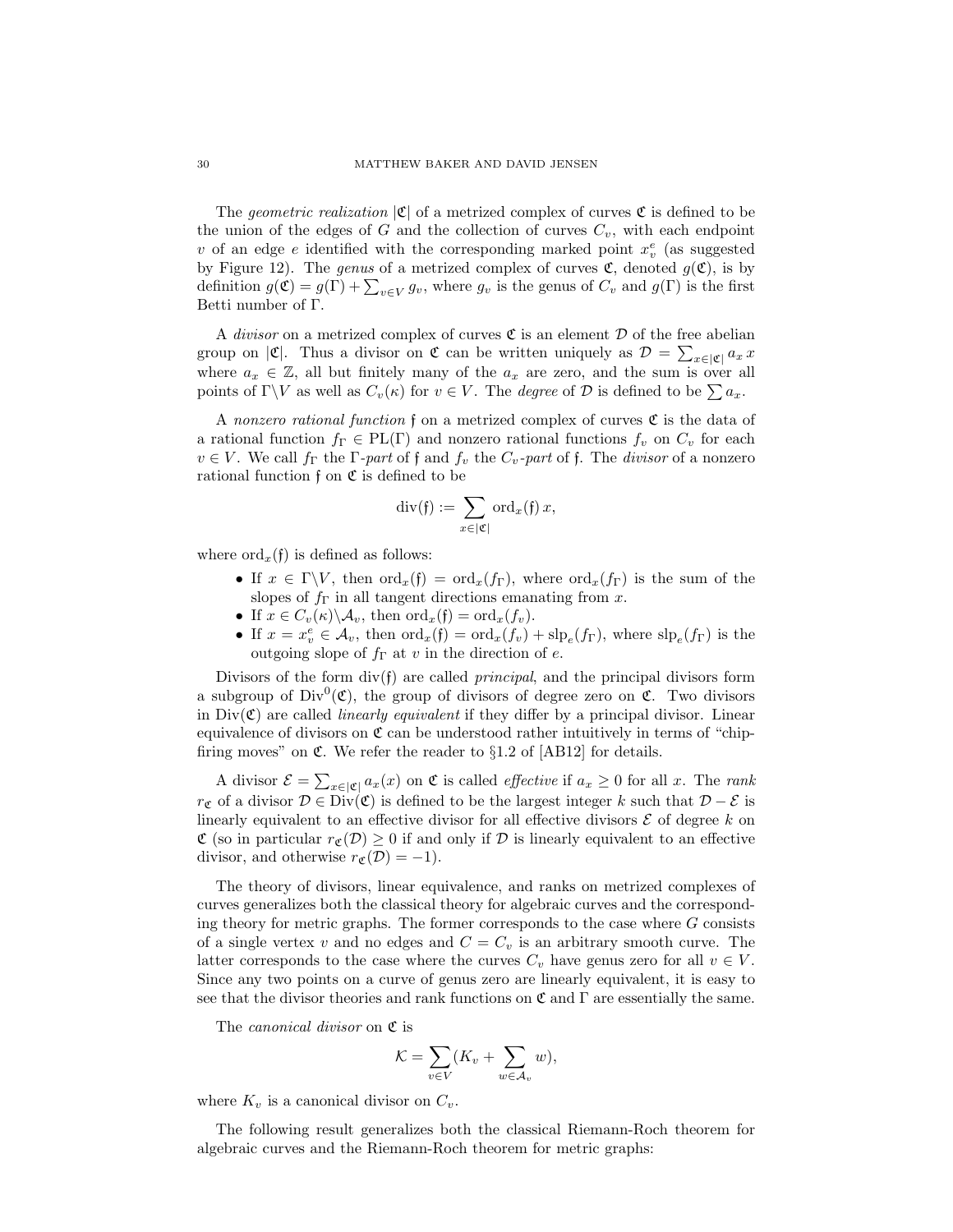Riemann-Roch for Metrized Complexes. Let C be a metrized complex of algebraic curves over  $\kappa$ . For any divisor  $\mathcal{D} \in \text{Div}(\mathfrak{C})$ , we have

$$
r_{\mathfrak{C}}(\mathcal{D}) - r_{\mathfrak{C}}(\mathcal{K} - \mathcal{D}) = \deg(\mathcal{D}) - g(\mathfrak{C}) + 1.
$$

As with the tropical Riemann-Roch theorem, the proof of this theorem makes use of a suitable notion of reduced divisors for metrized complexes of curves. We note that the proof of the Riemann-Roch theorem for metrized complexes uses the Riemann-Roch theorem for algebraic curves and does not furnish a new proof of that result.

8.2. Specialization of divisors from curves to metrized complexes. Let  $K$ be a complete and algebraically closed non-Archimedean field with valuation ring R and residue field  $\kappa$ , and let C be a smooth proper curve over K. As in §6, there is a metrized complex  $\mathfrak C$  canonically associated to any strongly semistable model  $C$  of  $C$  over  $R$ . The specialization map Trop defined in Sections 2 and 3 can be enhanced in a canonical way to a map from divisors on  $C$  to divisors on  $\mathfrak{C}$ . The enhanced specialization map, which by abuse of terminology we continue to denote by Trop, is obtained by linearly extending a map  $\tau : C(K) \to |\mathfrak{C}|$ . The map  $\tau$  is defined as follows:

- For  $P \in C(K)$  reducing to a smooth point red(P) of the special fiber  $C_0$  of  $\mathcal{C}, \tau(P)$  is just the point red(P).
- For  $P \in C(K)$  reducing to a singular point,  $\tau(P)$  is the point  $\text{Top}(P)$  in the relative interior of the corresponding edge of the skeleton  $\Gamma$  of  $\mathcal{C}$ .

The motivation for the definitions of Trop :  $C(K) \to |\mathfrak{C}|$  and div(f) come in part from the following extension of the Slope Formula (Theorem 6.4):

**Proposition 8.1.** Let f be a nonzero rational function on C and let f be the corresponding nonzero rational function on  $\mathfrak{C}$ , where  $f_{\Gamma}$  is the restriction to  $\Gamma$  of the piecewise linear function  $\log|f|$  on  $C^{\text{an}}$  and  $f_v \in \kappa(C_v)$  for  $v \in V$  is the normalized reduction of f to  $C_v$  (cf. §6.1). Then

$$
\text{Trop}(\text{div}(f)) = \text{div}(f).
$$

In particular, we have  $\text{Trop}(\text{Prin}(C)) \subseteq \text{Prin}(\mathfrak{C})$ .

The Specialization Theorem from §4.2 generalizes to metrized complexes as follows:

Specialization Theorem for Metrized Complexes. For all  $D \in Div(C)$ , we have

$$
r_C(D) \le r_{\mathfrak{C}}(\operatorname{trop}(D)).
$$

Since  $r_{\mathfrak{C}}(\text{trop}(D)) \leq r_{\Gamma}(\text{trop}(D))$ , the specialization theorem for metrized complexes is a strengthening of the analogous specialization result for metrized graphs. In conjunction with a simple combinatorial argument, this theorem also refines the Specialization Theorem for vertex-weighted graphs

A simple consequence of the Riemann-Roch and Specialization Theorems for metrized complexes is that for any canonical divisor  $K_C$  on C, the divisor trop( $K_C$ ) belongs to the canonical class on C. Indeed, the Specialization Theorem shows that  $r_{\mathfrak{C}}(\text{trop}(K_C)) \geq g - 1$ , while Riemann-Roch shows that a divisor of degree  $2g - 2$ and rank at least  $g - 1$  must be equivalent to  $K$ .

There is also a version of specialization in which one has *equality* rather than just an inequality. One can naturally associate to a rank  $r$  divisor  $D$  on  $C$  a collection  $\mathcal{H} = \{H_v\}_{v \in V}$  of  $(r+1)$ -dimensional subspaces of  $\kappa(C_v)$ , where  $H_v$  is the normalized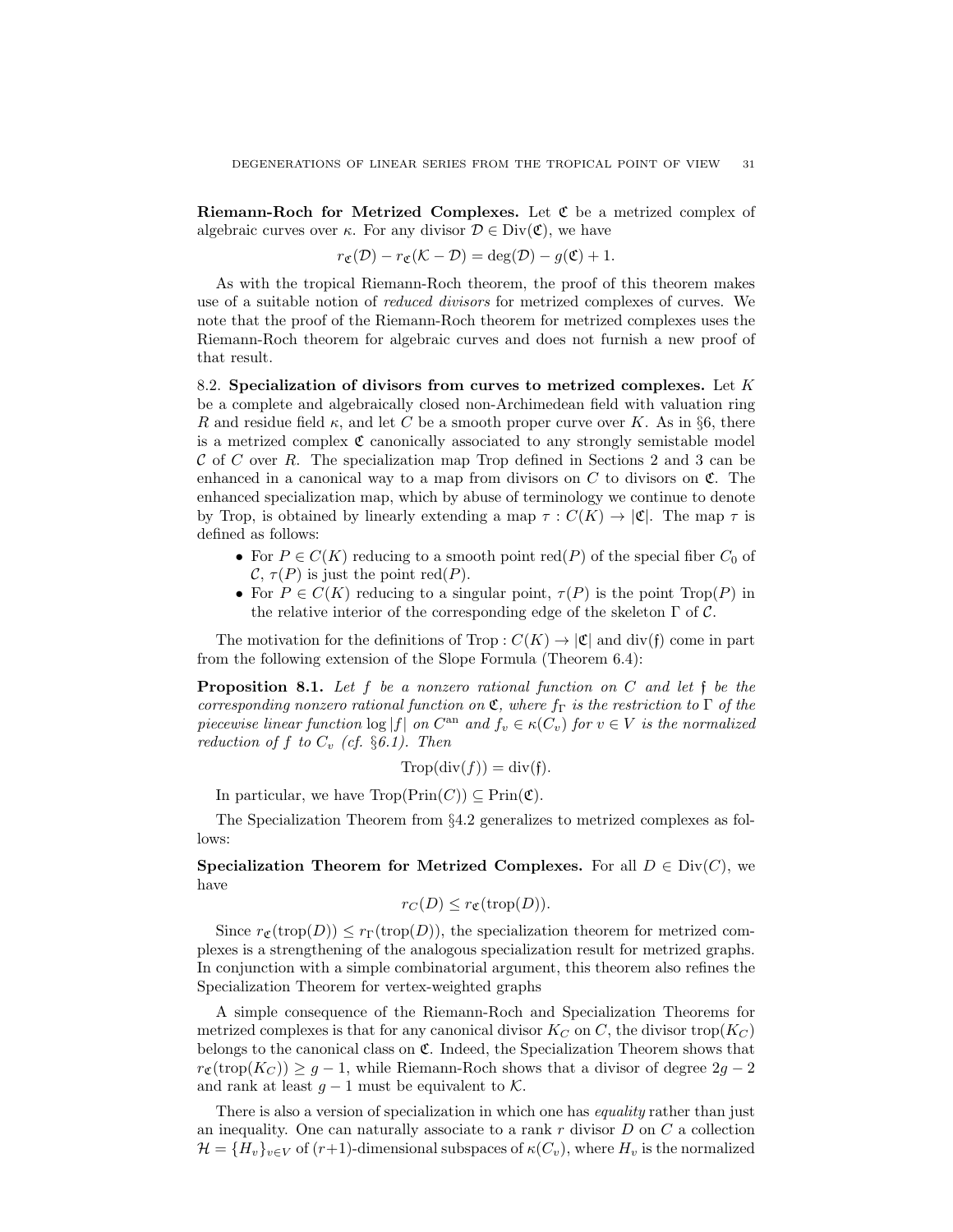reduction of  $\mathcal{L}(D)$  to  $C_v$  (cf. §6). If  $\mathcal{F} = \{F_v\}_{v \in V}$ , where  $F_v$  is any  $\kappa$ -subspace of the function field  $\kappa(C_v)$ , then for  $\mathcal{D} \in \text{Div}(\mathfrak{C})$  we define the *F*-restricted rank of  $\mathcal{D}$ , denoted  $r_{\mathfrak{C},\mathcal{F}}(\mathcal{D})$ , to be the largest integer k such that for any effective divisor  $\mathcal E$  of degree k on  $\mathfrak{C}$ , there is a rational function f on  $\mathfrak{C}$  whose  $C_v$ -parts  $f_v$  belong to  $F_v$ for all  $v \in V$ , and such that  $\mathcal{D} - \mathcal{E} + \text{div}(\mathfrak{f}) \geq 0$ .

Theorem 8.2 (Specialization Theorem for Restricted Ranks). With notation as above, the H-restricted rank of the specialization of D is equal to the rank of D, *i.e.*,  $r_{\mathfrak{C},\mathcal{H}}(\operatorname{trop}(D)) = r$ .

8.3. Connections with the theory of limit linear series. The theory of linear series on metrized complexes of curves has close connections with the Eisenbud-Harris theory of limit linear series for strongly semistable curves of compact type, and allows one to generalize the basic definitions in the Eisenbud-Harris theory to more general semistable curves. The Eisenbud–Harris theory, which they used to settle a number of longstanding open problems in the theory of algebraic curves, only applies to a rather restricted class of reducible curves, namely those of compact type (i.e., nodal curves whose dual graph is a tree). It has been an open problem for some time to generalize their theory to more general semistable curves.<sup>10</sup>

Recall that the vanishing sequence of a linear series  $L = (L, W)$  at  $p \in C$ , where  $W \subset H^0(C, L)$ , is the ordered sequence

$$
a_0^L(p) < \cdots < a_r^L(p)
$$

of integers k with the property that there exists some  $s \in W$  vanishing to order exactly k at p. For strongly semistable curves of compact type, Eisenbud and Harris define a notion of *crude limit*  $\mathfrak{g}_d^r L$  on  $C_0$ , which is the data of a (not necessarily complete) degree d and rank r linear series  $L_v$  on  $C_v$  for each vertex  $v \in V$  with the following property: if two components  $C_u$  and  $C_v$  of  $C_0$  meet at a node p, then for any  $0 \leq i \leq r$ ,

$$
a_i^{L_v}(p) + a_{r-i}^{L_u}(p) \, \geq \, d \, .
$$

We can canonically associate to a proper strongly semistable curve  $C_0$  a metrized complex  $\mathfrak C$  of  $\kappa$ -curves, called the *regularization* of  $C_0$ , by assigning a length of 1 to each edge of G. This is the metrized complex associated to any regular smoothing C of  $C_0$  over any discrete valuation ring R with residue field  $\kappa$ .

**Theorem 8.3.** Let  $\mathfrak{C}$  be the metrized complex of curves associated to a strongly semistable curve  $C_0/\kappa$  of compact type. Then there is a bijective correspondence between the following:

- (1) Crude limit  $\mathfrak{g}_d^r$ 's on  $C_0$  in the sense of Eisenbud and Harris.
- (2) Equivalence classes of pairs  $(\mathcal{H}, \mathcal{D})$ , where  $\mathcal{H} = \{H_v\}$ ,  $H_v$  is an  $(r + 1)$ dimensional subspace of  $\kappa(C_v)$  for each  $v \in V$ , and  $\mathcal D$  is a divisor of degree d supported on the vertices of  $\mathfrak{C}$  with  $r_{\mathfrak{C},H}(\mathcal{D}) = r$ . Here we say that  $(\mathcal{H}, \mathcal{D}) \sim$  $(\mathcal{H}', \mathcal{D}')$  if there is a rational function f on  $\mathfrak{C}$  such that  $D' = D + \text{div}(\mathfrak{f})$  and  $H_v = H'_v \cdot f_v$  for all  $v \in V$ , where  $f_v$  denotes the  $C_v$ -part of f.

Theorem 8.3, combined with the Riemann-Roch theorem for metrized complexes of curves, provides a new proof of the fact, originally established in [EH86], that limit linear series satisfy analogues of the classical theorems of Riemann and Clifford. The point is that  $r_{\mathfrak{C},\mathcal{H}}(\mathcal{D}) \leq r_{\mathfrak{C}}(\mathcal{D})$  for all  $\mathcal{D} \in \text{Div}(\mathfrak{C})$ , and therefore upper bounds on  $r_{\mathfrak{C}}(\mathcal{D})$  which follow from Riemann-Roch imply corresponding upper bounds on the restricted rank  $r_{\mathfrak{C},\mathcal{H}}(\mathcal{D})$ .

 $10$ Brian Osserman [Oss14] has recently proposed a different framework for doing this.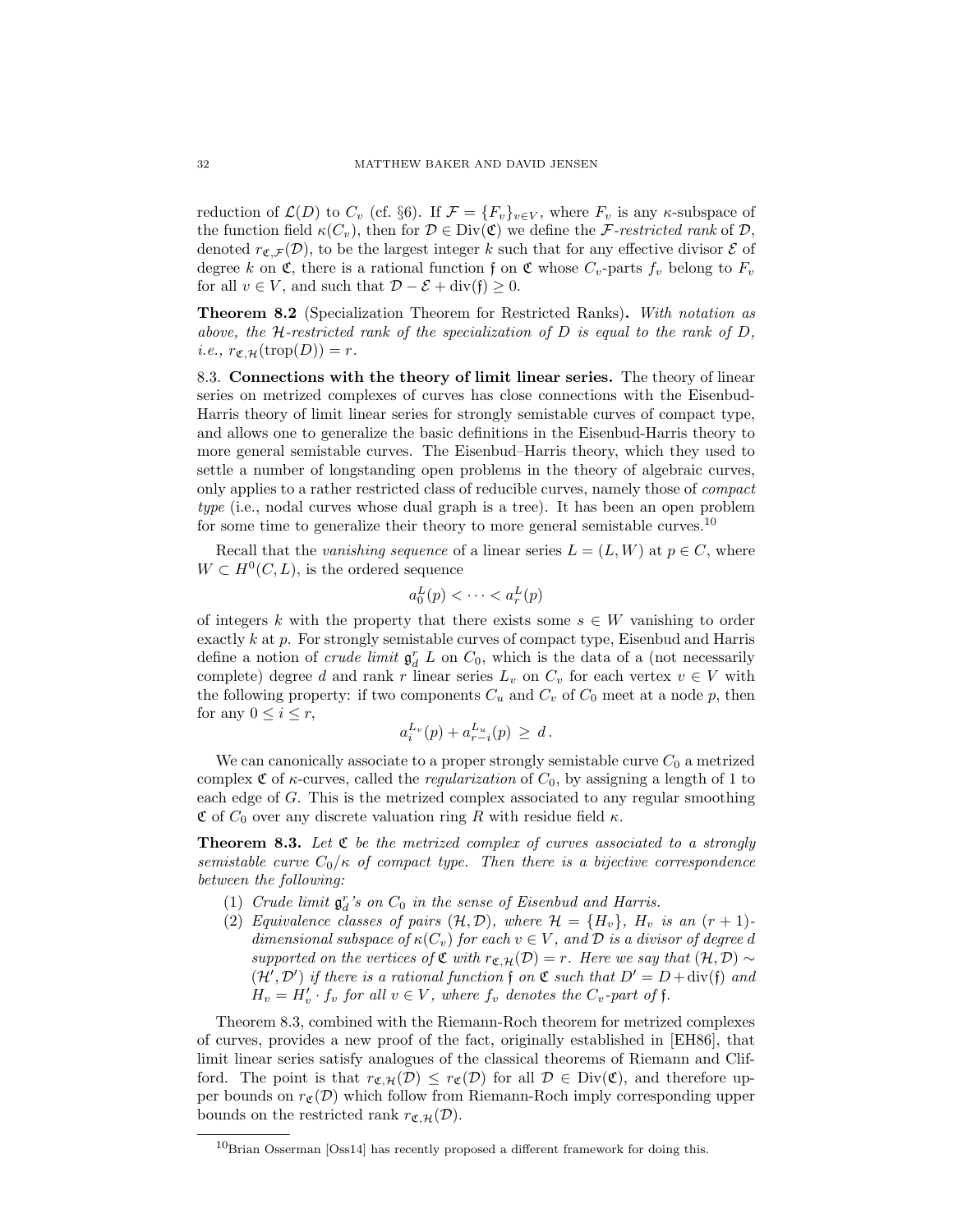Motivated by Theorem 8.3, Amini and Baker propose the following definition.

**Definition 8.4.** Let  $C_0$  be a strongly semistable (but not necessarily compact type) curve over  $\kappa$  with regularization  $\mathfrak{C}$ . A limit  $\mathfrak{g}^r_d$  on  $C_0$  is an equivalence class of pairs  $({H_v}, \mathcal{D})$  as above, where  $H_v$  is an  $(r+1)$ -dimensional subspace of  $\kappa(C_v)$  for each  $v \in V$ , and  $D$  is a degree d divisor on  $\mathfrak{C}$  with  $r_{\mathfrak{C},H}(\mathcal{D}) = r$ .

As partial additional justification for Definition 8.4, Amini and Baker prove, using specialization, that a  $\mathfrak{g}^r_d$  on the smooth general fiber  $C$  of a semistable family  $\mathcal C$  gives rise in a natural way to a crude limit  $\mathfrak{g}^r_d$  on the central fiber.

#### Part 3. Applications

In this part, we discuss several recent applications of tropical Brill-Noether theory to problems in algebraic and arithmetic geometry. These sections are largely independent of each other, so the reader should be able to peruse them according to his or her interest.

# 9. Applications of Tropical Linear Series to Classical Brill-Noether Theory

Recent years have witnessed several applications of tropical Brill-Noether theory to problems in classical algebraic geometry. In this section, we survey the major recent developments in the field.

9.1. The Brill-Noether Theorem. The Brill-Noether Theorem predicts the dimension of the space parameterizing linear series of given degree and rank on a general curve.

Brill-Noether Theorem. [GH80] Let C be a general curve of genus g over  $\mathbb{C}$ . Then  $W_d^r(C)$  has pure dimension  $\rho(g, r, d) = g - (r + 1)(g - d + r)$ , if this is nonnegative, and is empty otherwise.

The original proof of the Brill-Noether Theorem, due to Griffiths and Harris, involves a subtle degeneration argument [GH80]. The later development of limit linear series by Eisenbud and Harris led to a simpler proof of this theorem [EH83, EH86]. The literature contains several other proofs, some of which work in any characteristic. One that is often referenced is due to Lazarsfeld, because rather than using degenerations, Lazarsfeld's argument involves vector bundles on K3 surfaces [Laz86].

The first significant application of tropical Brill-Noether theory was the new proof of the Brill-Noether Theorem by Cools, Draisma, Payne and Robeva [CDPR12], which successfully realized the program laid out in [Bak08b]. In [CDPR12], the authors consider the family of graphs pictured in Figure 13, colloquially known as the chain of loops.<sup>11</sup> The edge lengths are further assumed to be generic, which in this case means that, if  $\ell_i, m_i$  are the lengths of the bottom and top edges of the *i*th loop, then  $\ell_i/m_i$  is not equal to the ratio of two positive integers whose sum is less than or equal to  $2g - 2$ .

<sup>&</sup>lt;sup>11</sup>In fact, they consider the graph in which the lengths of the bridge edges between the loops are all zero. There is, however, a natural rank-preserving isomorphism between the Jacobian of a metric graph with a bridge and the Jacobian of the graph in which that bridge has been contracted, so their argument works equally well in this case. We consider the graph with bridges because of its use in [JP14] and [JP].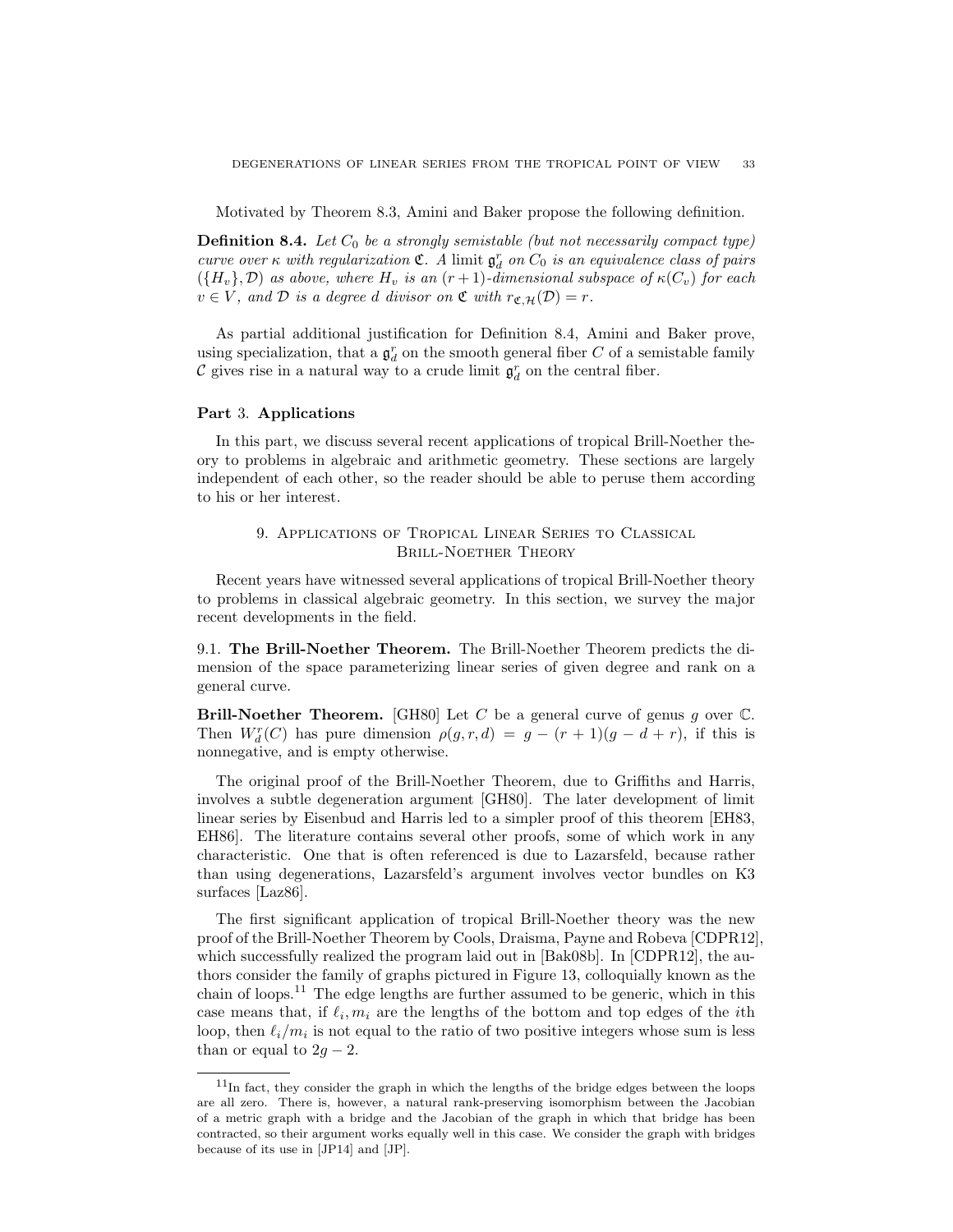

FIGURE 13. The graph  $\Gamma$ .



Figure 14. A decomposition of Γ.

Using Theorem 4.6 as the only input from algebraic geometry, the authors of [CDPR12] employ an intricate combinatorial argument to prove the following:

**Theorem 9.1.** [CDPR12] Let C be a smooth projective curve of genus g over a discretely valued field with a regular, strongly semistable model whose special fiber is a generic chain of loops  $\Gamma$ . Then  $\dim W_d^r(C) = \rho(g, r, d)$  if this number is nonnegative, and  $W_d^r(C) = \emptyset$  otherwise.

We note that such a curve  $C$  exists by Corollary 7.2. The Brill-Noether Theorem (over an arbitrary algebraically closed field) then follows from Theorem 9.1 using the theory of Brill-Noether rank discussed in §7.2.

In fact, [CDPR12] proves more. Theorem 4.6 of [CDPR12] completely describes  $W^r_d(\Gamma),$  explicitly classifying all divisors of given degree and rank on a generic chain of loops. Indeed, it is shown that  $W_d^r(\Gamma)$  is a union of  $\rho$ -dimensional tori. The set of tori is in bijection with so-called "lingering lattice paths", which in turn are in bijection with standard Young tableaux on a rectangle with  $r + 1$  columns and  $g - d + r$  rows containing the numbers  $1, \ldots, g$ . From this, one can compute the number of tori to be

$$
\binom{g}{\rho}(g-\rho)!\prod_{i=0}^r\frac{i!}{(g-d+r+i)!}.
$$

We briefly discuss the argument here. Given an effective divisor  $D$ , we may assume that D is  $v_1$ -reduced. The divisor D then has some number  $d_1$  of chips at  $v_1$ , and by Dhar's burning algorithm D has at most 1 chip on each of the half-open loops  $\gamma_k$  pictured in Figure 14, and no chips on the half-open bridges br<sub>k</sub>.

The associated *lingering lattice path* is a sequence of vectors  $p_i \in \mathbb{Z}^r$ , starting at  $p_1 = (d_1, d_1 - 1, \ldots, d_1 - r + 1)$ , with the *i*th step given by

$$
p_{i+1} - p_i = \left\{\n\begin{array}{c}\n(-1, -1, \ldots, -1) & \text{if } D \text{ has no chip on } \gamma_i \\
e_j & \text{if } D \text{ has a chip on } \gamma_i \text{, the distance from } v_i \\
\text{to this chip is precisely } (p_i(j) + 1)m_{i+1}, \\
\text{and both } p_i \text{ and } p_i + e_j \text{ are in } \mathcal{W}\n\end{array}\n\right\}
$$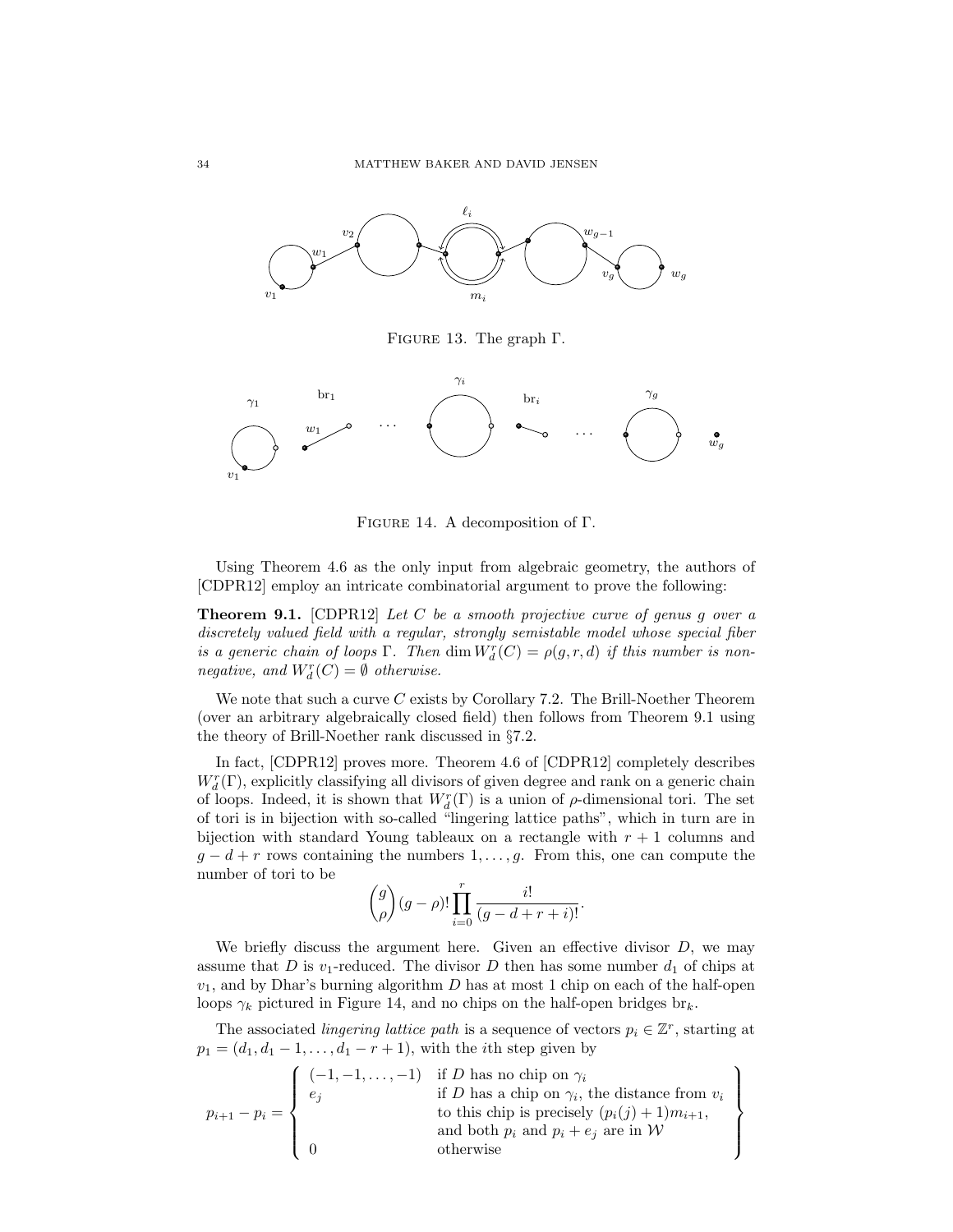Here, the distance from  $v_i$  is in the counterclockwise direction. Since the chip lies on a circle of circumference  $m_i + \ell_i$ , this distance should be understood to be modulo  $(m_i + \ell_i)$ . The symbols  $e_0, \ldots e_{r-1}$  represent the standard basis vectors in  $\mathbb{Z}^r$  and  $W$  is the open Weyl chamber

$$
\mathcal{W} = \{ y \in \mathbb{Z}^r | y_0 > y_1 > \cdots > y_{r-1} > 0 \}.
$$

The steps where  $p_{i+1} = p_i$  are known as *lingering steps*. The basic idea of the lingering lattice path is as follows. By Theorem 5.7, the set  $\{v_1, v_2, \ldots, v_g, w_g\}$  is rank-determining. Hence, if  $D$  fails to have rank  $r$ , there is an effective divisor  $E$ of degree r, supported on these vertices, such that  $|D - E| = \emptyset$ . Starting with the  $v_1$ -reduced divisor D, we move chips to the right and record the  $v_i$ -degree of the equivalent  $v_i$ -reduced divisor. The number  $p_i(j)$  is then the minimum, over all effective divisors E of degree j supported at  $v_1, \ldots, v_i$ , of the  $v_i$ -degree of the  $v_i$ -reduced divisor equivalent to  $D - E$ . From this it follows that, when D has rank at least r, we must have  $p_i(j) \geq r - j$ , so the corresponding lingering lattice path must lie in the open Weyl chamber  $W$ .

The corresponding tableau is constructed by placing the moves in the direction  $e_i$  in the *i*th column of the rectangle, and the moves in the direction  $(-1, \ldots, -1)$  in the last column. If the  $k$ <sup>th</sup> step is lingering, then the integer  $k$  does not appear in the tableau. Given this description, we see that each tableau determines the existence and position of the chip on the half-open loop  $\gamma_k$  if and only if the integer k appears in the tableau. Otherwise, the chip on the kth loop is allowed to move freely. The number of chips that are allowed to move freely is therefore  $\rho = g - (r+1)(g-d+r)$ . Indeed, we see that not only is the Brill-Noether rank  $w_d^r(\Gamma)$  equal to  $\rho$ , but in fact  $\dim W_d^r(\Gamma) = \rho$  as well. Theorem 9.1 then follows from the specialization result for Brill-Noether rank, Theorem 7.9.

9.2. The Gieseker-Petri Theorem. Assume that  $\rho(g, r, d) \geq 0$ . The variety  $W_d^r(C)$  is singular along  $W_d^{r+1}(C)$ . Blowing up along this subvariety yields the variety  $\mathcal{G}_d^r(C)$  parameterizing (not necessarily complete) linear series of degree d and rank r on C. A natural generalization of the Brill-Noether Theorem is the following:

Gieseker-Petri Theorem. [Gie82] Let C be a general curve of genus g. If  $\rho(g,r,d) \geq 0$ , then  $\mathcal{G}_d^r(C)$  is smooth of dimension  $\rho(g,r,d)$ .

It is a standard result, following [ACGH85, §IV.4], that the Zariski cotangent space to  $\mathcal{G}^r_d(C)$  at a point corresponding to a complete linear series  $\mathcal{L}(D)$  is naturally isomorphic to the cokernel of the adjoint multiplication map

$$
\mu_D : \mathcal{L}(D) \otimes \mathcal{L}(K_C - D) \to \mathcal{L}(K_C).
$$

Thus the cotangent space has dimension  $\rho(g, r, d)$  + dim ker  $\mu_D$ , and in particular,  $\mathcal{G}_d^r(C)$  is smooth of dimension  $\rho(g,r,d)$  at such a point if and only if the multiplication map  $\mu_D$  is injective. More generally, if  $P \in \mathcal{G}_d^r(C)$  corresponds to a possibly incomplete linear series  $W \subset \mathcal{L}(D)$ , then  $\mathcal{G}_d^r(C)$  is smooth of dimension  $\rho(g, r, d)$ at P if and only if the multiplication map  $W \otimes \mathcal{L}(K_C - D) \to \mathcal{L}(K_C)$  is injective. One deduces that the Gieseker-Petri Theorem is equivalent to the assertion that if C is a general curve of genus g, then  $\mu_D$  is injective for all divisors D on C.

A recent application of tropical Brill-Noether theory is the following result [JP14], which yields a new proof of the Gieseker-Petri Theorem: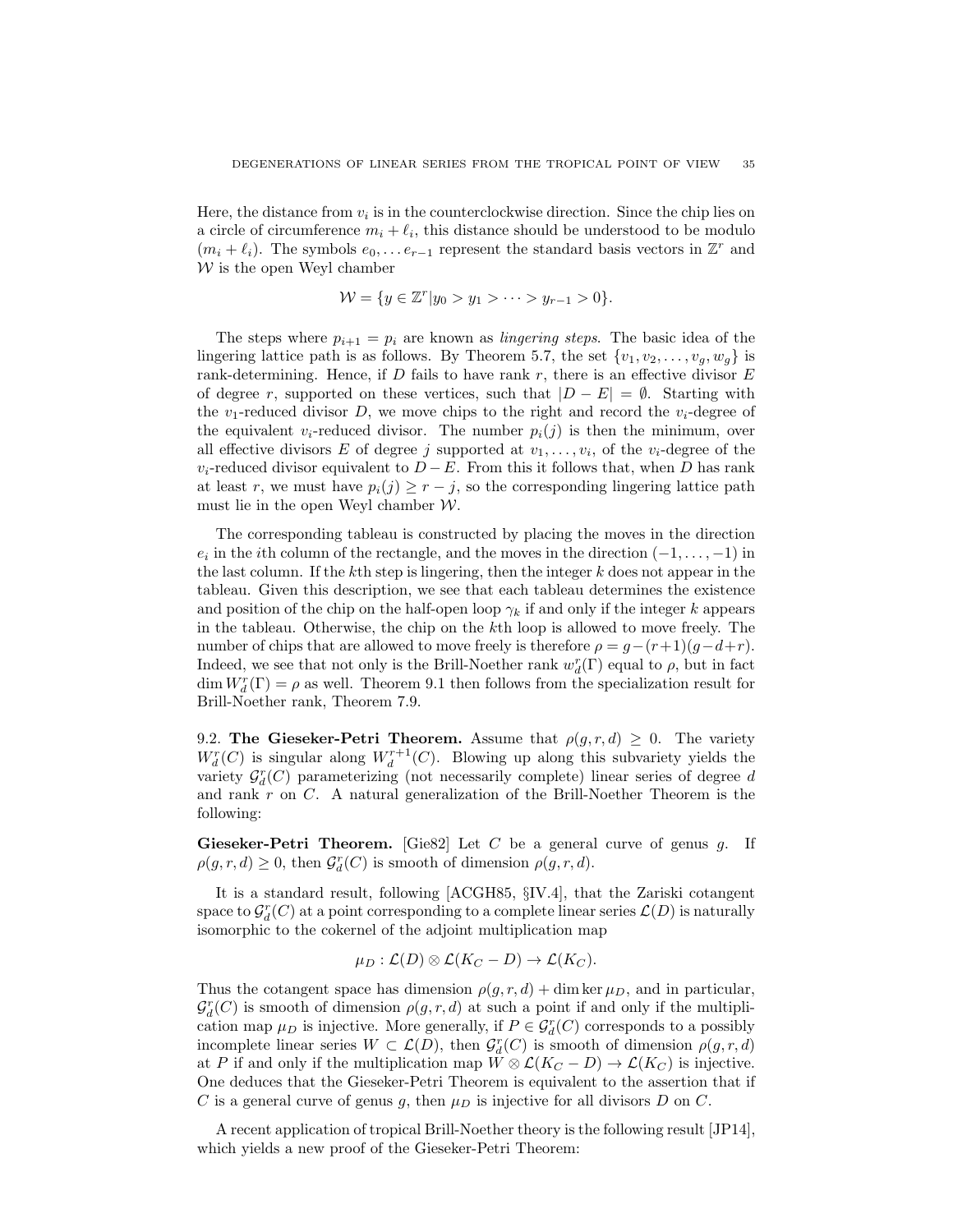**Theorem 9.2.** [JP14] Let C be a smooth projective curve of genus g over a discretely valued field with a regular, strongly semistable model whose special fiber is a generic chain of loops  $\Gamma$ . Then the multiplication map

$$
\mu_D : \mathcal{L}(D) \otimes \mathcal{L}(K_C - D) \to \mathcal{L}(K_C)
$$

is injective for all divisors D on C.

The argument has much in common with the tropical proof of the Brill-Noether Theorem, using the same metric graph with the same genericity conditions on edge lengths. The new ingredient is the idea of tropical independence, as defined in §5.3. Given a divisor  $D \in W_d^r(C)$ , the goal is to find functions

$$
f_0,\ldots,f_r\in\operatorname{trop}(\mathcal{L}(D))
$$

 $g_0, \ldots, g_{q-d+r-1} \in \text{trop}(\mathcal{L}(K_C - D))$ 

such that  $\{f_i+g_j\}_{i,j}$  is tropically independent.

There is a dense open subset of  $W^r_d(\Gamma)$  consisting of divisors  $D$  with the following property: given an integer  $0 \leq i \leq r$ , there exists a unique divisor  $D_i \sim D$  such that

$$
D_i - iw_g - (r - i)v_1 \ge 0.
$$

These are the divisors referred to as *vertex-avoiding* in [CJP14].

We first describe the proof of Theorem 9.2 in the case that  $D$  is vertex-avoiding. If D is the specialization of a divisor  $\mathcal{D} \in W_d^r(C)$ , and  $p_1, p_g \in C$  are points specializing to  $v_1, w_q$ , respectively, then there exists a divisor  $\mathcal{D}_i \sim \mathcal{D}$  such that

$$
\mathcal{D}_i - ip_g - (r - i)p_1 \ge 0,
$$

and, by the uniqueness of  $D_i$ ,  $\mathcal{D}_i$  must specialize to  $D_i$ . It follows that there is a function  $f_i \in \text{trop}(\mathcal{L}(\mathcal{D}))$  such that  $\text{div}(f_i) = D_i - D$ .

For this open subset of divisors, the argument then proceeds as follows. By the classification in [CDPR12], the divisor  $D_i$  fails to have a chip on the kth loop if and only if the integer  $k$  appears in the *i*th column of the corresponding tableau. The adjoint divisor  $E = K_{\Gamma} - D$  corresponds to the transpose tableau [AMSW13, Theorem 39, so the divisor  $D_i + E_j$  fails to have a chip on the kth loop if and only if k appears in the  $(i, j)$  position of the tableau. Since for each k at most one of these divisors fails to have a chip on the kth loop, we see that if

$$
\theta = \min\{f_i + g_j + b_{i,j}\}
$$

occurs at least twice at every point of  $\Gamma$ , then the divisor

$$
\Delta = \operatorname{div}(\theta) + K_{\Gamma}
$$

must have a chip on the kth loop for all  $k$ .

To see that this is impossible, let  $p_k$  be a point of  $\Delta$  in  $\gamma_k$ , and let

$$
D'=p_1+\cdots+p_g.
$$

Then by construction  $K_{\Gamma} - D'$  is equivalent to an effective divisor, so by the tropical Riemann-Roch Theorem we see that  $r(D') \geq 1$ . But Proposition 5.16 asserts that  $r(D') = 0$ , a contradiction.

It is interesting to note that this obstruction is, at heart, combinatorial. Unlike the earlier proofs via limit linear series, which arrive at a contradiction by constructing a canonical divisor of impossible *degree* (larger than  $2g - 2$ ), this argument arrives at a contradiction by constructing a canonical divisor of impossible shape.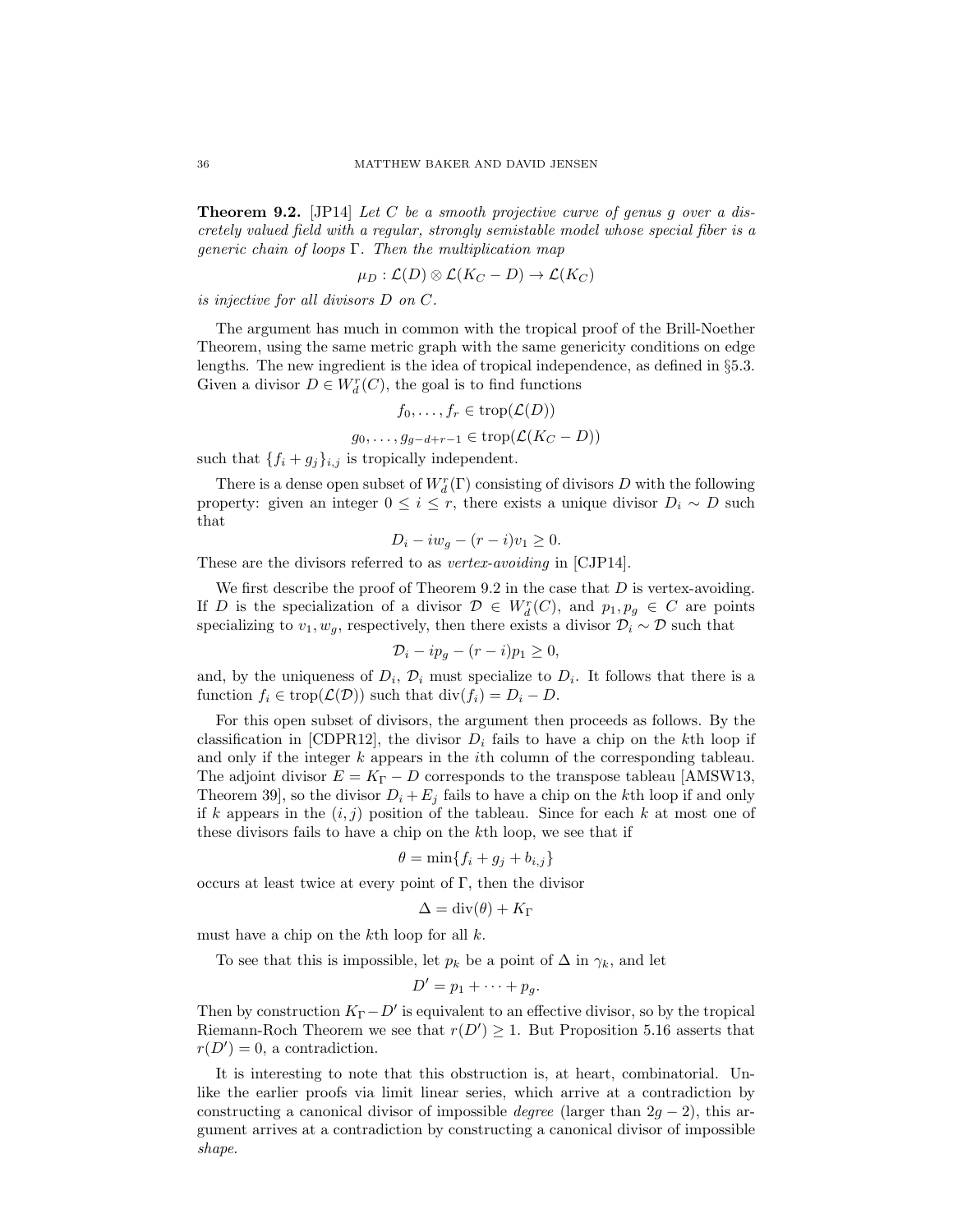The major obstacle to extending this argument to the case where  $D$  is not vertexavoiding is that the containment trop $(\mathcal{L}(D)) \subseteq R(\text{Trop}(D))$  is often strict. Given an arbitrary divisor  $D \in W_d^r(C)$  and function  $f \in R(\text{Trop}(D))$ , it is difficult to determine whether f is the specialization of a function in  $\mathcal{L}(D)$ . To avoid this issue, the authors make use of a patching construction, gluing together tropicalizations of different rational functions in a fixed algebraic linear series on different parts of the graph, to arrive at a piecewise linear function in  $R(K_{\Gamma})$  that may not be in trop( $\mathcal{L}(K_C)$ ). Once this piecewise linear function is constructed, the argument proceeds very similarly to the vertex-avoiding case.

9.3. The Maximal Rank Conjecture. While these results are undoubtedly important, they are of course not new. One of the most well-known open problems in Brill-Noether theory is the Maximal Rank Conjecture.

**Maximal Rank Conjecture.** Fix nonnegative integers  $g, r, d$ , let C be a general curve of genus q, and let  $V \subset \mathcal{L}(D)$  be a general linear series of rank r and degree  $d$  on  $C$ . Then the multiplication maps

 $\mu_m : \text{Sym}^m V \to \mathcal{L}(mD)$ 

have maximal rank for all m. That is, each  $\mu_m$  is either injective or surjective.

While the Maximal Rank Conjecture remains open in general, several important cases are known [BE85, Voi92, Tib03, Far09]. For example, it is shown in [BE85] that the Maximal Rank Conjecture holds in the non-special range  $d \geq g+r$ . When  $d < q + r$ , the general linear series of degree d and rank r on a general curve is complete, and for this reason, most of the work in the subject focuses on the case where  $V = \mathcal{L}(D)$ . It is interesting that, while each of these arguments proceed by studying degenerations to singular curves, in almost all of the cases the degenerate curve is not of compact type, and as such they do not make use of limit linear series.

In [JP], tropical Brill-Noether theory is used to prove the  $m = 2$  case of the Maximal Rank Conjecture.

**Theorem 9.3.** [JP] Let  $C$  be a smooth projective curve of genus  $g$  over a discretely valued field with a regular, strongly semistable model whose special fiber is a generic chain of loops Γ. For a given r and d, let D be a general divisor of rank r and degree d on C. Then the multiplication map

$$
\mu_2: \operatorname{Sym}^2 \mathcal{L}(D) \to \mathcal{L}(2D)
$$

has maximal rank.

The genericity conditions placed on the edge lengths of  $\Gamma$  in Theorem 9.3 are stricter than those appearing in the tropical proofs of the Brill-Noether and Gieseker-Petri Theorems. First, the bridges between the loops are assumed to be much longer than the loops themselves, and second, one must assume that certain integer linear combinations of the edge lengths do not vanish.

A simplifying aspect of the Maximal Rank Conjecture is that it concerns a general, rather than arbitrary, divisor. It therefore suffices to prove that the maximal rank condition holds for a single divisor of the given degree and rank on C. The main result of [CJP14] is that every divisor on the generic chain of loops is the specialization of a divisor of the same rank on  $C$ . We are therefore free to choose whatever divisor we wish to work with, and in particular we may choose one of the vertex-avoiding divisors described in the previous section. Recall that,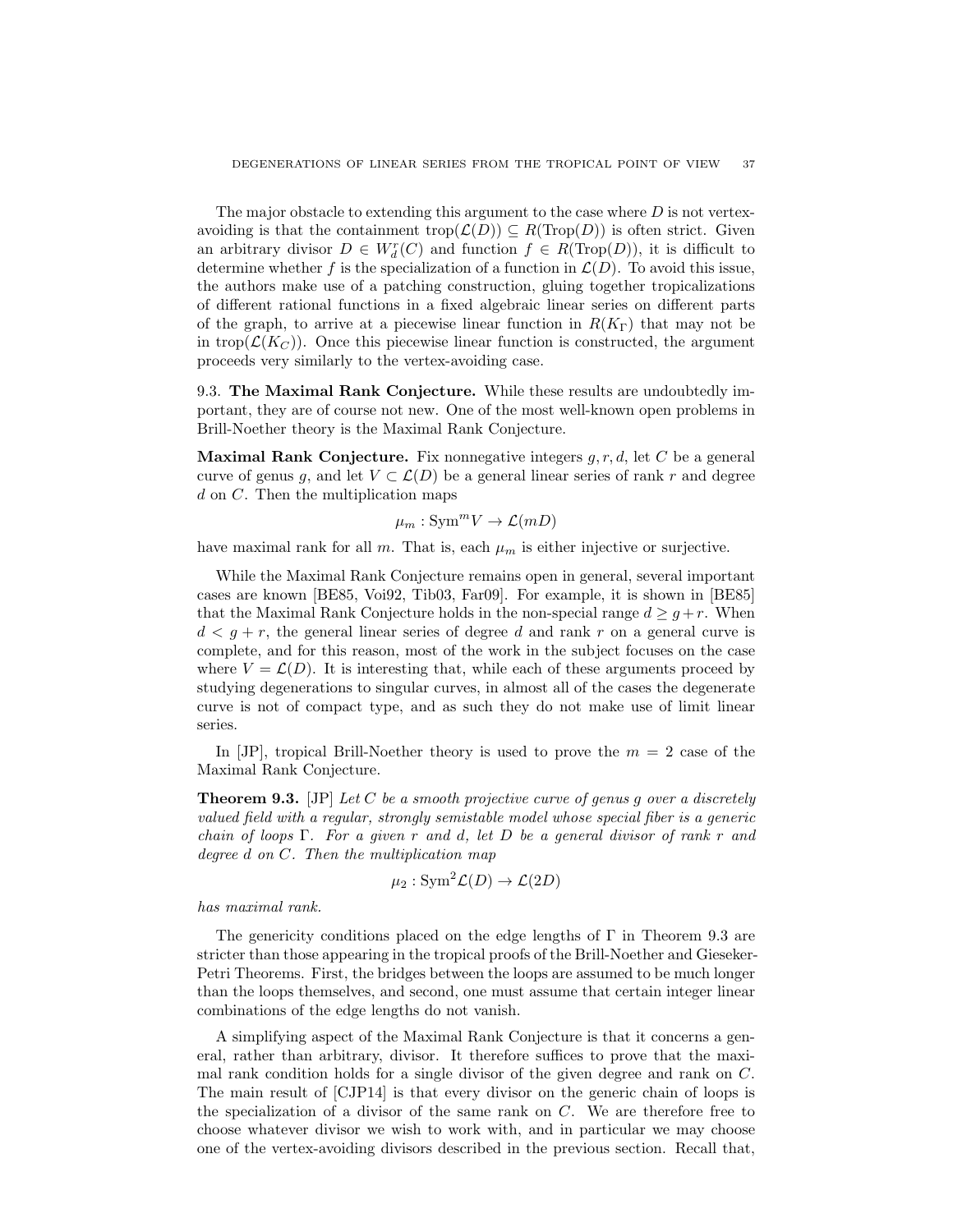if  $D \in W_d^r(\Gamma)$  is vertex-avoiding, then we have an explicit set of piecewise linear functions  $f_i \in R(D)$  that are tropicalizations of a basis for the linear series on the curve C. The goal, in the case where the multiplication map is supposed to be injective, is to show that the set  $\{f_i + f_j\}_{i \leq j}$  is tropically independent. In the surjective case, we must choose a subset of the appropriate size, and then show that this subset is tropically independent.

The basic idea of the argument is as follows. Assume that

$$
\theta = \min\{f_i + f_j + b_{i,j}\}
$$

occurs at least twice at every point of Γ, and consider the divisor

$$
\Delta = \operatorname{div}(\theta) + 2D.
$$

To arrive at a contradiction, one studies the degree distribution of the divisor ∆ across the loops of Γ. More precisely, one defines

$$
\delta_k := \deg(\Delta|_{\gamma_k}).
$$

The first step is to show that  $\delta_k \geq 2$  for all k. One then identifies intervals [a, b] for which this inequality must be strict for at least one  $k \in [a, b]$ . As one proceeds from left to right across the graph, one encounters such intervals sufficiently many times to obtain deg  $\Delta > 2$  deg D, a contradiction.

### 10. Lifting Problems for Divisors on Metric Graphs

In this section we discuss the lifting problem in tropical Brill-Noether theory: given a divisor of rank r on a metric graph  $\Gamma$ , when is it the tropicalization of a rank  $r$  divisor on a smooth curve  $C$ ? There are essentially two formulations of this problem, one in which the curve  $C$  is fixed, and one in which it is not.

Throughout this section, we let  $K$  be a complete and algebraically closed nontrivially valued non-Archimedean field.

**Question 10.1.** Given a metric graph  $\Gamma$  and a divisor D on  $\Gamma$ , under what conditions do there exist a curve  $C/K$  (together with a semistable model R) and a divisor of the same rank as D tropicalizing to  $\Gamma$  and D, respectively?

**Question 10.2.** Given a curve  $C/K$  (together with a semistable model R) tropicalizing to a metric graph  $\Gamma$ , and given a divisor D on  $\Gamma$ , under what conditions does there exist a divisor on  $C$  of the same rank as  $D$  tropicalizing to  $D$ ?

These are very difficult questions. Even for the earlier theory of limit linear series on curves of compact type, the analogous questions remain open. A partial answer in that setting is given by the Regeneration Theorem of Eisenbud and Harris [EH86], which says that if the space of limit linear series has local dimension equal to the Brill-Noether number  $\rho$ , then the given limit linear series lifts in any oneparameter smoothing. At the time of writing, there is no corresponding theorem in the tropical setting. $12$ 

10.1. Specialization of hyperelliptic curves. One of the first results concerning lifting of divisors is the classification of vertex-weighted metric graphs that are the specialization of a hyperelliptic curve. Recall from  $\S 4.4$  that given a curve  $C/K$  and a semistable model  $\mathcal{C}/R$  for C, there is a natural way to associate to C a vertexweighted metric graph  $(\Gamma, \omega)$ . We call such a pair *minimal* if there is no vertex v with val $(v) = 1$  and  $\omega(v) = 0$ .

 $12$ Though Amini has apparently made substantial progress in this direction.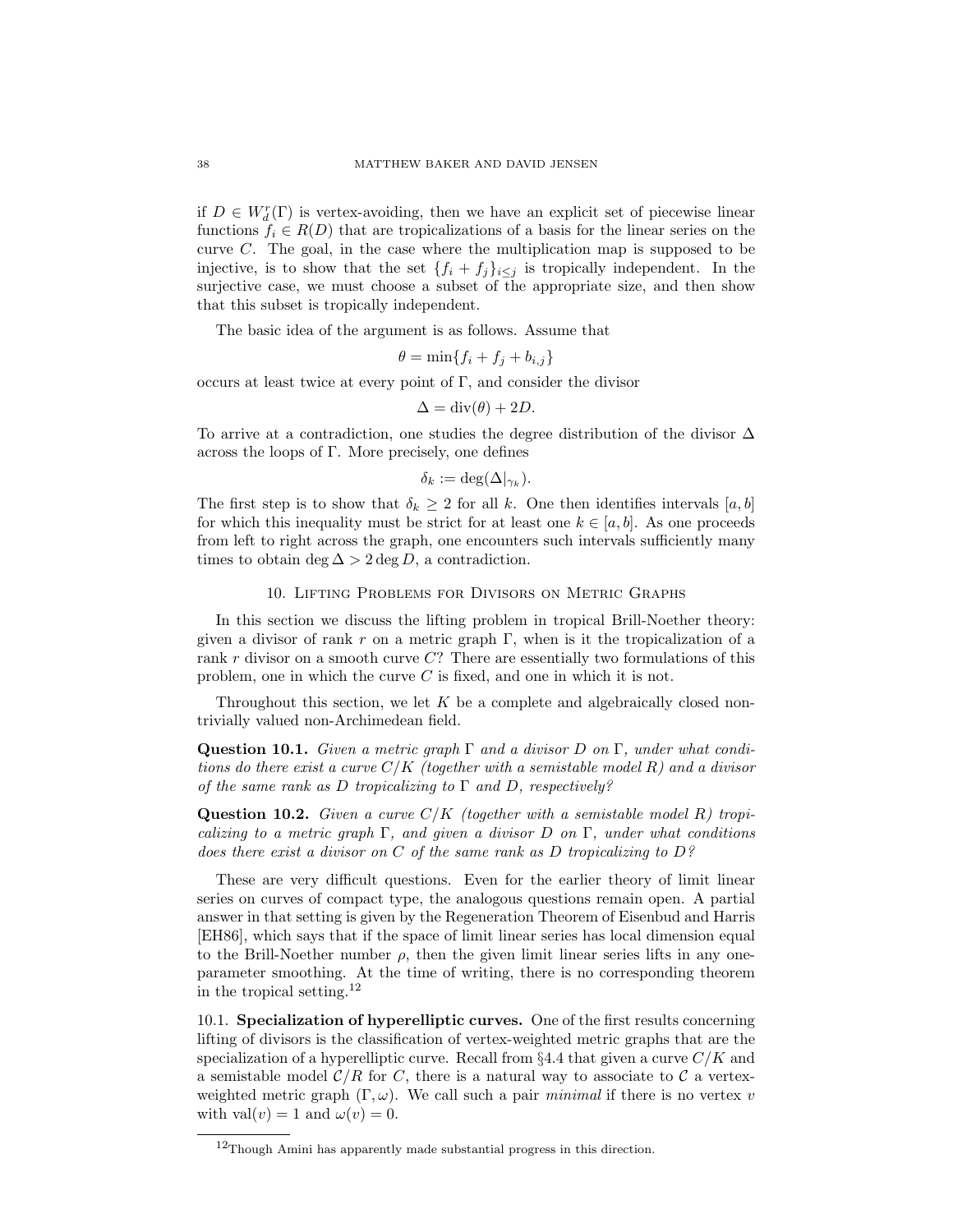![](_page_38_Figure_1.jpeg)

Figure 15. A hyperelliptic metric graph of genus 3 that is not the skeleton of any hyperelliptic curve of genus 3.

**Theorem 10.3.** [Cap12] [ABBR14b] Let  $(\Gamma, \omega)$  be a minimal vertex-weighted metric graph. There is a smooth projective hyperelliptic curve over a discretely valued field with a regular, strongly semistable model whose special fiber has dual graph  $\Gamma$ if and only if the following conditions hold:

- (HYP1) there exists an involution s on  $\Gamma$  such that the quotient  $\Gamma/s$  is a tree and  $s(v) = v$  for all  $v \in \Gamma$  with  $\omega(v) > 0$ , and
- (HYP2) for every point  $v \in \Gamma$ , the number of bridge edges adjacent to v is at most  $2\omega(v) + 2.$

Kawaguchi and Yamaki show moreover that, when  $\Gamma$  satisfies these conditions, there is a smoothing C for which every divisor on  $\Gamma$  lifts to a divisor of the same rank on  $C$  [KY14b].

We outline the necessity of the conditions above in the special case where  $\omega = 0$ , which is equivalent to requiring that  $g(C) = g(\Gamma)$ . Note that if C is a hyperelliptic curve, then by the Specialization Theorem any divisor of degree 2 and rank 1 on C specializes to a divisor D of rank at least 1 on  $\Gamma$ , and by Tropical Clifford's Theorem D must have rank exactly 1. Now, if  $P \in \Gamma$  is not contained in a bridge, then  $|P| = \{P\}$ . On the other hand, if  $P \in \Gamma$  is contained in a bridge, a simple analysis reveals that  $D \sim 2P$ . In this way we obtain an involution s on Γ mapping each point P to the P-reduced divisor equivalent to  $D - P$ .

To see why (HYP2) holds, note that for each type-2 point  $v \in \Gamma$ , the linear series of degree 2 and rank 1 on C specializes to a linear series of degree 2 and rank 1 on the corresponding curve  $C_v$ . Each of the bridges adjacent to v correspond to ramification points of this linear series, but such a linear series has only  $2q(C_v)+2$ 2 ramification points.

To see that the conditions (HYP1) and (HYP2) are sufficient requires significantly more work.

**Example 10.4.** Consider the metric graph  $\Gamma$  pictured in Figure 15, consisting of a tree with a loop attached to each leaf, with all edge lengths being arbitrary. Then Γ is hyperelliptic, because any divisor of degree 2 supported on the tree has rank 1. On the other hand, this graph is not the dual graph of the limit of any family of genus 3 hyperelliptic curves, because the vertex of valence 3 in the tree is adjacent to more than 2 bridges.

For metric graphs of higher gonality, the lifting problem is significantly harder. In [LM14], Luo and Manjunath describe an algorithm for smoothability of rank one generalized limit linear series on metrized complexes.

10.2. Lifting divisors on the chain of loops. For some specific families of graphs, such as the chain of loops discussed §9, one can show that the lifting problem is unobstructed.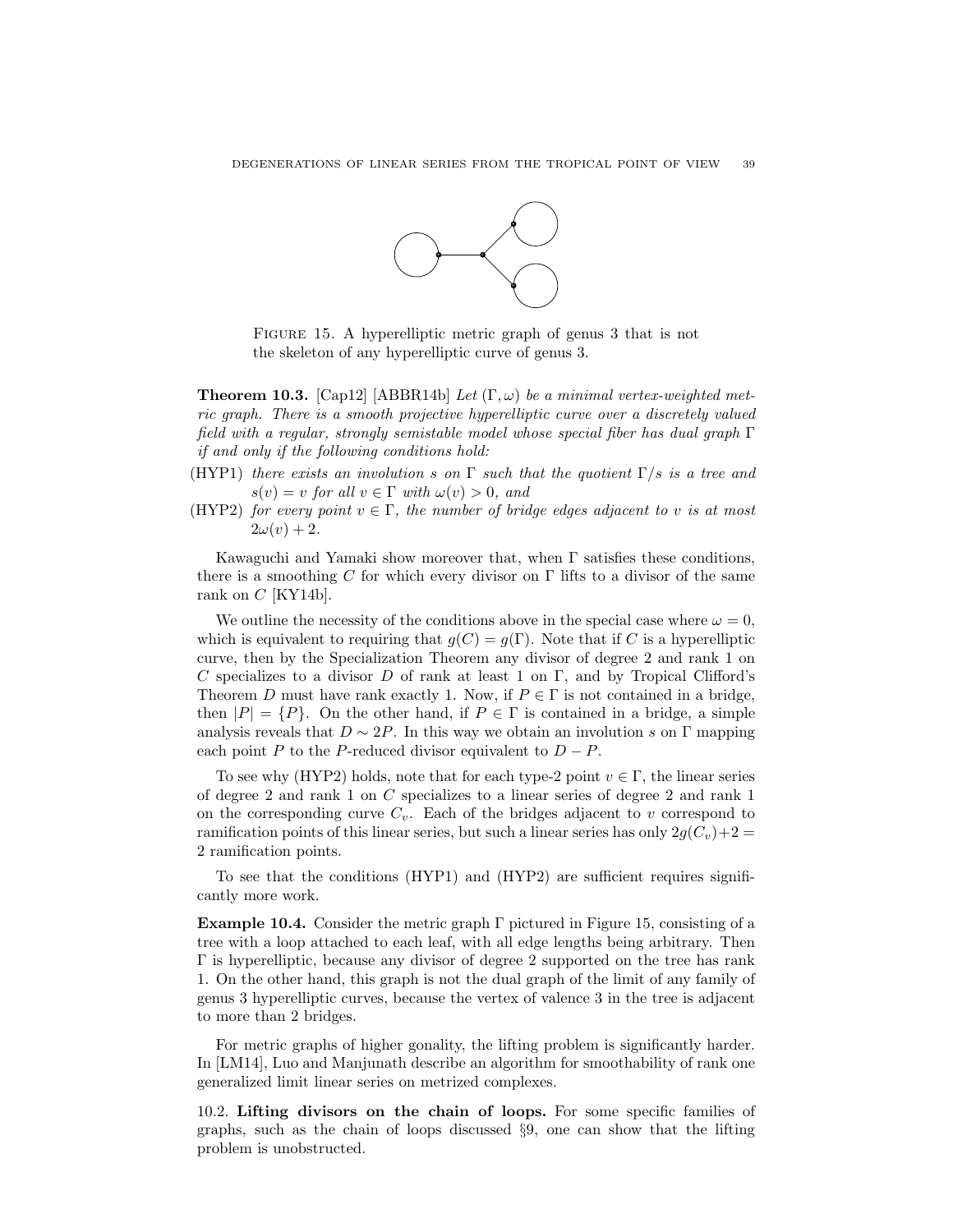**Theorem 10.5.** [CJP14] Let  $C/K$  be a smooth projective curve of genus g. If the dual graph of the central fiber of some regular model of  $C$  is isometric to a generic chain of loops  $\Gamma$  of genus g, then every divisor class on  $\Gamma$  that is rational over the value group of K lifts to a divisor class of the same rank on C.

The general strategy for proving Theorem 10.5 is to study the Brill-Noether loci as subschemes

$$
W^r_d(C)\subset \mathrm{Jac}(C).
$$

Since C is maximally degenerate, the universal cover of  $Jac(C)^{an}$  gives a uniformization

$$
T^{\rm an} \to \text{Jac}(C)^{\rm an}
$$

by an algebraic torus  $T$  of dimension  $q$ . The tropicalization of this torus is the universal cover of the skeleton of  $Jac(C)$ , which, as discussed in §6 is canonically identified with the tropical Jacobian of Γ [BR13].

A key tool in the proof of Theorem 10.5 is Rabinoff's lifting theorem [Rab12], which can be applied to the analytic preimages in  $T$  of algebraic subschemes of  $Jac(C)$ . This lifting theorem says that isolated points in complete intersections of tropicalizations of analytic hypersurfaces lift to points in the analytic intersection with appropriate multiplicities. This theorem can be applied to translates of the preimage of the theta divisor  $\Theta_{\Gamma} = W_{g-1}^0(\Gamma)$ , as follows.

When Γ is the generic chain of loops, one can use the explicit description of  $W^r_d(\Gamma)$  from [CDPR12] to produce explicit translates of  $\Theta_C$  whose tropicalizations intersect transversally and locally cut out  $W_d^r(\Gamma)$ . By intersecting with  $\rho$  additional translates of  $\Theta_C$ , one obtains an isolated point in a tropical complete intersection, to which we may apply Rabinoff's lifting theorem. This complete intersection is typically larger than  $W_d^r(\Gamma)$ , but the argument shows that the tropicalization map from a 0-dimensional slice of  $W_d^r(C)$  to the corresponding slice of  $W_d^r(\Gamma)$  is injective. Using again the explicit description of  $W_d^r(\Gamma)$ , one then shows that the two finite sets have the same cardinality, and hence the map is bijective.

Remark 10.6. As mentioned in the section on the Maximal Rank Conjecture, Theorem 10.5 is one of the key ingredients in the proof of Theorem 9.3 (the Maximal Rank Conjecture for quadrics). In particular, in order to show that the maximal rank condition holds for a generic line bundle of a given degree and rank, it suffices to show that it holds for a single line bundle. Since every divisor of a given rank on the chain of loops lifts to a line bundle on  $C$  of the same rank, one is free to work with any divisor of this rank on the chain of loops.

10.3. Examples of divisors that do not lift. Among the results on lifting divisors, there is a plethora of examples of divisors that do not lift. For example, in [Cop14b], Coppens defines a base-point free divisor on a metric graph Γ to be a divisor D such that  $r(D - p) < r(D)$  for all  $p \in \Gamma$ . He then shows that the Clifford and Riemann-Roch bounds are the only obstructions to the existence of base-point free divisors on metric graphs of arbitrary genus. This is in contrast to the case of algebraic curves, where for example a curve of genus greater than 6 cannot have a base-point free divisor of degree 5 and rank 2.

Another example of divisors that do not lift comes from the theory of matroids.

**Theorem 10.7.** [Car15] Let M be any rank 3 matroid. Then there exists a graph  $G_M$  and a rank 2 divisor  $D_M$  on  $G_M$  such that, for any infinite field k, there are a curve C over  $k((t))$  (together with a semistable model C of C over  $k[[t]]$ ) and a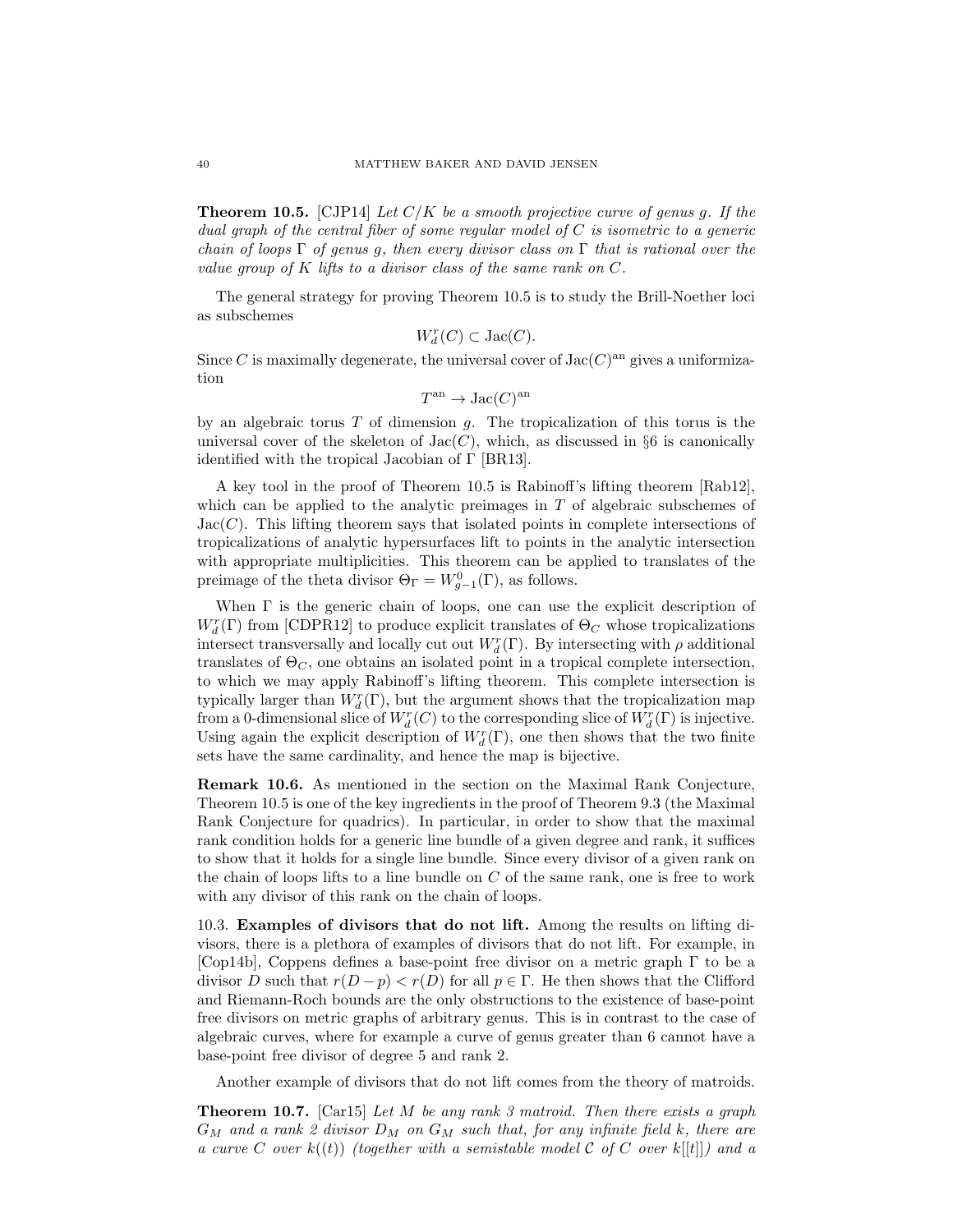rank 2 divisor on C tropicalizing to  $G_M$  and  $D_M$ , respectively, if and only if M is realizable over k.

Combining this with the scheme-theoretic analogue of Mnev universality, due to Lafforgue [Laf03], one obtains the following.

**Corollary 10.8.** [Car15] Let X be a scheme of finite type over  $Spec \mathbb{Z}$ . Then there exists a graph  $G$  and a rank 2 divisor  $D$  on  $G$  such that, for any infinite field  $k$ , G and D are the tropicalizations of a curve  $C/k((t))$  and a rank 2 divisor on C if and only if  $X$  has a  $k$ -point.

In other words, the obstructions to lifting over a valued field of the form  $k((t))$ are essentially as general as possible.

Cartwright's construction is as follows. Recall that a rank 3 simple matroid on a finite set  $E$  consists of a collection of subsets of  $E$ , called *flats*, such that every pair of elements is contained in exactly one flat. (Here we are abusing language, using the word flat to refer to refer to the maximal, or rank 2, flats.) The bipartite graph  $G_M$  is the Levi graph of the matroid M, where the vertices correspond to elements and flats, and there is an edge between two vertices if the corresponding element is contained in the corresponding flat. The divisor  $D<sub>M</sub>$  is simply the sum of the vertices corresponding to elements of  $E$ . A combinatorial argument then shows that the rank of  $D_M$  is precisely 2.

If  $M$  is realizable over  $k$ , then by definition, there exists a configuration of lines in  $\mathbb{P}_k^2$  where the lines correspond to the elements of E, and the flats correspond to points where two or more of the lines intersect. If we blow up the plane at the intersection points, the dual graph of the resulting configuration is the Levi graph  $G_M$ , and the pullback of the hyperplane class specializes to the divisor  $D_M$ . After some technical deformation arguments, one then sees that the pair  $(G_M, D_M)$ admits a lifting when  $M$  is realizable over  $k$ .

For the converse, one must essentially show that the above construction is the only possibility. That is, if C is a regular semistable curve over  $k[[t]]$ , the dual graph of the central fiber is  $G_M$  and the divisor  $D_M$  is the specialization of a rank 2 divisor on  $\mathcal{C}$ , then in fact the image of the central fiber under the corresponding linear series must provide a realization of the matroid M in  $\mathbb{P}_k^2$ .

### 11. Bounding the Number of Rational Points on Curves

By Faltings' Theorem (née the Mordell Conjecture), if C is a curve of genus  $q \geq 2$ over a number field K then the set  $C(K)$  of rational points on C is finite. Shortly after Faltings proved this theorem, Vojta published a new proof which furnishes an effective upper bound on the number of points in  $C(K)$ . However, the Vojta bound is completely theoretical — to our knowledge no one has ever written down the bound explicitly (and the bound is surely quite far from optimal). None of the existing proofs of the Mordell Conjecture gives an algorithm — even in theory! to compute the set  $C(K)$ . And in practice the situation is even worse — it seems safe to say that no one has ever used the Faltings or Vojta proofs of the Mordell Conjecture to compute  $C(K)$  in a single non-trivial example.

11.1. The Katz–Zureick-Brown refinement of Coleman's bound. One of the first significant results in the direction of the Mordell Conjecture was Chabauty's theorem that  $C(K)$  is finite provided that the rank of the finitely generated abelian group  $Jac(C)(K)$  is less than g. Much later, Coleman used his theory of p-adic integration to give an effective upper bound on  $C(K)$  in this situation. Coleman's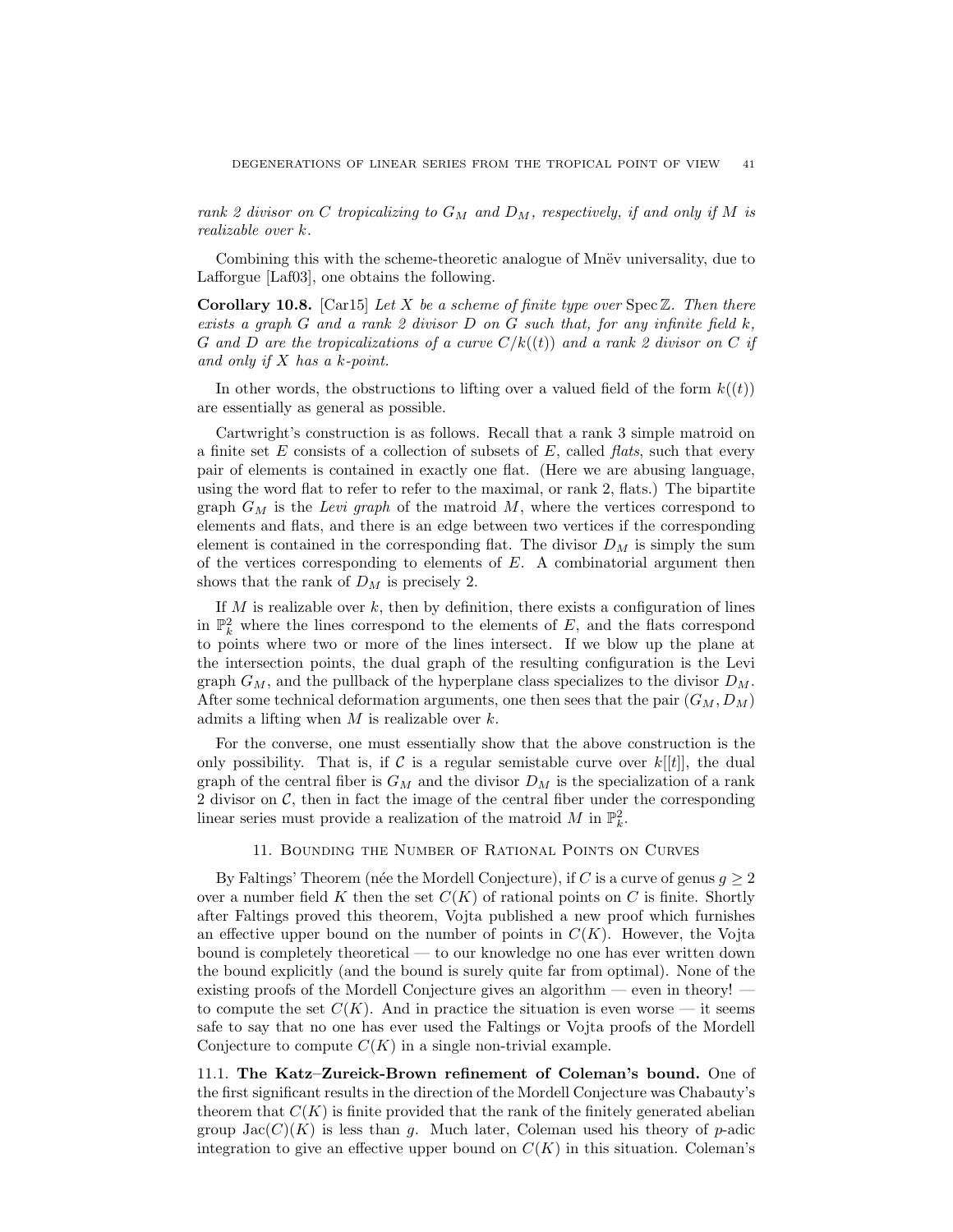bound has the advantage of being sharp in certain cases, and the method of proof can be used to compute  $C(K)$  in a wide range of concrete examples. For simplicity, we state the results in this section for  $K = \mathbb{Q}$  only, but everything extends with minor modifications to curves over a number field  $K$ . Coleman's theorem is as follows.

**Theorem 11.1.** [Col85] Let C be a curve of genus q over  $\mathbb{Q}$ , and suppose that the Mordell-Weil rank r of  $Jac(C)(\mathbb{Q})$  is strictly less than the genus q. Then for every prime  $p > 2g$  of good reduction for C, we have

(2) 
$$
\#C(\mathbb{Q}) \leq \#C(\mathbb{F}_p) + 2g - 2.
$$

Coleman's theorem was subsequently strengthened in different ways. In [LT02], Lorenzini and Tucker (see also McCallum–Poonen [MP12]) generalized Theorem 11.1 to primes of bad reduction, replacing  $C(\mathbb{F}_p)$  in (2) by the smooth  $\mathbb{F}_p$ -points of the special fiber of the minimal proper regular model for C over  $\mathbb{Z}_p$ . Stoll replaced the quantity  $2g - 2$  in (2) by 2r when C has good reduction at p, and asked if this improvement could be established in the bad reduction case as well. Stoll's question was answered affirmatively by Katz and Zureick-Brown in [KZB13] by supplementing Stoll's method with results from the theory of linear series on tropical curves:

**Theorem 11.2.** [KZB13] Let C be a curve of genus g over  $\mathbb Q$  and suppose that the rank r of  $Jac(C)(\mathbb{Q})$  is less than g. Then for every prime  $p > 2r + 2$ , we have

$$
\#C(\mathbb{Q}) \le \#C^{\mathrm{sm}}(\mathbb{F}_p) + 2r,
$$

where C denotes the minimal proper regular model of C over  $\mathbb{Z}_p$ .

In order to explain the relevance of linear series on tropical curves to such a result, we need to briefly explain the basic ideas underlying the previous work of Coleman et. al. Let us first outline a proof of Theorem 11.1. Fix a rational point  $P \in C(\mathbb{Q})$ (if no such point exists, then the theorem is vacuously true) and let  $\iota : C \hookrightarrow J$  be the corresponding Abel-Jacobi embedding. Coleman's theory of p-adic integration of 1-forms associates to each  $\omega \in H^0(C, \Omega_C^1)$  and  $Q \in C(\mathbb{Q}_p)$  a (definite) p-adic integral  $\int_P^Q \omega \in \mathbb{Q}_p$ , obtained by pulling back a corresponding *p*-adic integral on J via the map  $\iota$ . Locally on C, such p-adic integrals can be computed by formally integrating a power series expansion  $f_{\omega}(T)$  for  $\omega$  with respect to a local parameter T on some residue disc U. One can show fairly easily that the p-adic closure  $J(\mathbb{Q})$ of  $J(\mathbb{Q})$  in  $J(\mathbb{Q}_p)$  has dimension at most r as a p-adic manifold. The formalism of Coleman's theory implies that forcing the  $p$ -adic integral of a 1-form on  $J$  to vanish identically on  $\overline{J(Q)}$  imposes at most r linear conditions on  $H^0(J, \Omega_J^1)$ . The functoriality of Coleman integration implies that the  $\mathbb{Q}_p$ -vector space  $V_{\text{chab}}$  of all  $\omega \in H^0(C, \Omega^1_C)$  such that  $\int_P^Q \omega = 0$  for all  $Q \in C(\mathbb{Q})$  has dimension at least  $q - r > 0.$ 

The condition  $p > 2q$  implies, by a p-adic analogue of Rolle's theorem which can be proved in an elementary way with Newton polygons, that if  $f_{\omega}(T)$  has n zeroes on U then  $\int f_\omega(T) dT$  has at most  $n + 1$  zeroes on U. Using this observation, Coleman deduces, by summing over all residue classes, that if  $\omega$  is a nonzero 1-form in  $H^0(C, \Omega^1_C)$  vanishing on all of  $C(\mathbb{Q})$  then

$$
\#C(\mathbb{Q})\leq \sum_{\overline{\mathbb{Q}}\in \bar{C}(\mathbf{F}_p)}\left(1+\mathrm{ord}_{\overline{\mathbb{Q}}}\overline{\omega}\right),
$$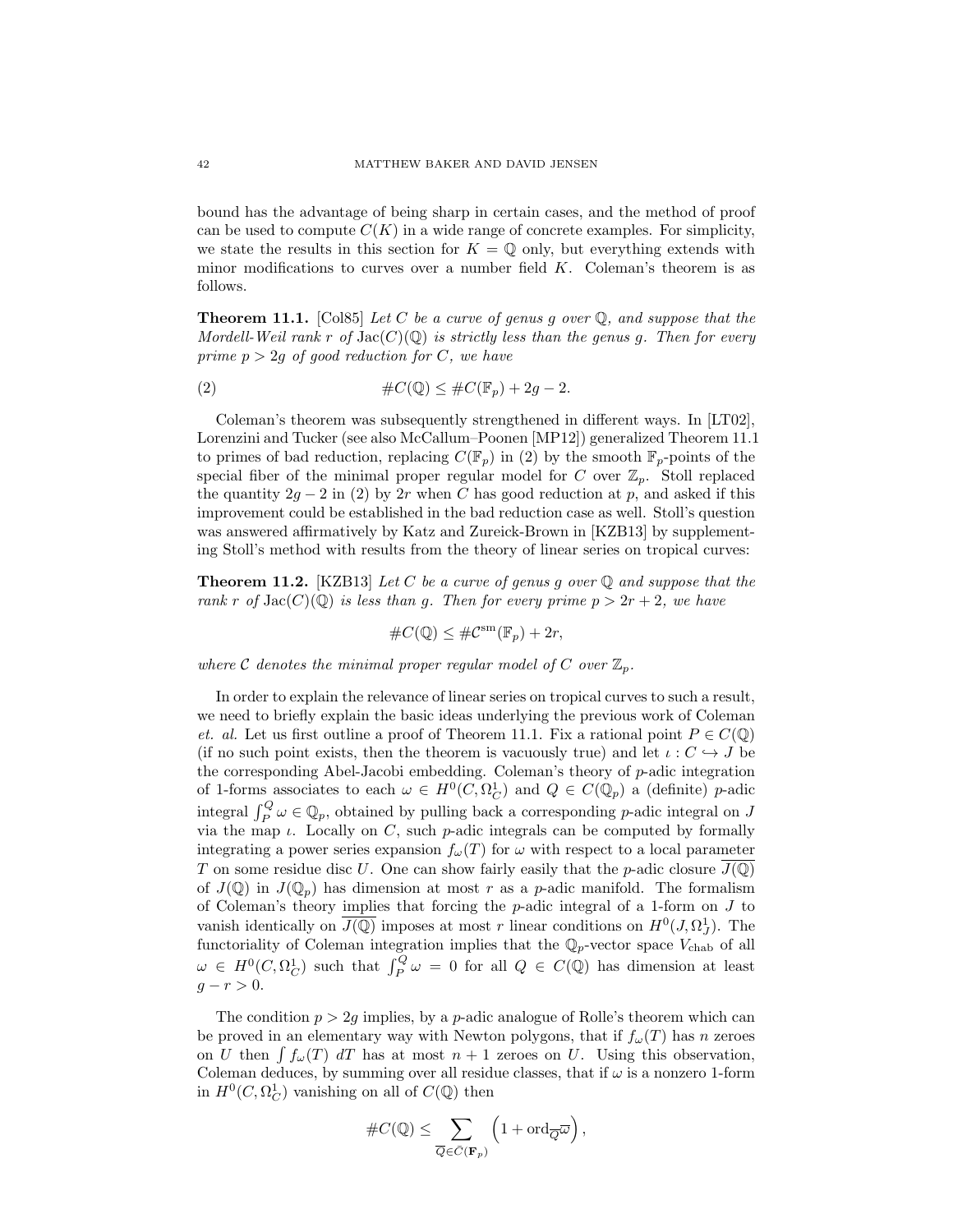where  $\overline{\omega}$  denotes the reduction of  $\omega$  to  $\overline{C}$ . Since the 1-form  $\overline{\omega}$  on  $\overline{C}$  has a total of  $2g - 2$  zeros counting multiplicity, we have

$$
\sum_{\overline{Q} \in \overline{C}(\mathbf{F}_p)} \text{ord}_{\overline{Q}} \overline{\omega} \le 2g - 2,
$$

which yields Coleman's bound.

Stoll observed in [Sto06] that one could do better than this by adapting the differential  $\omega$  to the point Q rather than using the same differential  $\omega$  for all residue classes. Define the Chabauty divisor

$$
D_{\text{chab}} = \sum_{\overline{Q} \in \overline{C}(\mathbf{F}_p)} n_{\overline{Q}}(\overline{Q}),
$$

where  $n_{\overline{Q}}$  is the minimum over all nonzero  $\omega$  in  $V_{\text{chab}}$  of ord $_{\overline{Q}}\overline{\omega}$ , and let d be the degree of  $D_{\text{chab}}$ . Since  $D_{\text{chab}}$  and  $K_{\overline{C}} - D_{\text{chab}}$  are both equivalent to effective divisors, Clifford's inequality (applied to the smooth proper curve  $\overline{C}$ ) implies that

$$
h^0(K_{\bar{C}} - D_{\text{chab}}) - 1 \le \frac{1}{2}(2g - 2 - d).
$$

On the other hand, the semicontinuity of  $h^0(D) = r(D) + 1$  under specialization shows that  $h^0(D_{\text{chab}}) \ge \dim V_{\text{chab}} \ge g - r$ . Combining these inequalities gives

$$
g - r - 1 \le \frac{1}{2}(2g - 2 - d)
$$

and thus  $d \leq 2r$ , giving Stoll's refinement of Coleman's bound.

Lorenzini and Tucker [LT02] had shown earlier that one can generalize Coleman's bound to the case of bad reduction as follows. Since points of  $C(\mathbb{Q})$  specialize to the set  $\bar{C}^{\text{sm}}(\mathbf{F}_p)$  of smooth  $\mathbf{F}_p$ -points on the special fiber of C under the reduction map, one obtains by an argument similar to the one above the bound

(3) 
$$
\#C(\mathbb{Q}) \leq \sum_{\overline{Q} \in \overline{\mathcal{C}}^{\text{sm}}(\mathbf{F}_p)} \left(1 + n_{\overline{Q}}\right),
$$

where  $\bar{\omega}$  denotes the reduction of  $\omega$  to the unique irreducible component of the special fiber of C containing  $\overline{Q}$ . Choosing a nonzero  $\omega \in V_{\text{chab}}$  as in Coleman's bound, the fact that the relative dualizing sheaf for  $\mathcal C$  has degree 2g − 2 gives the Lorenzini-Tucker bound. A similar argument was found independently by McCallum and Poonen [MP12].

We now explain where the subtlety occurs when one tries to combine the bounds of Stoll and Lorenzini–Tucker. As above, we define the Chabauty divisor

$$
D_{\text{chab}} = \sum_{\overline{Q} \in \bar{\mathcal{C}}^{\text{sm}}(\mathbf{F}_p)} n_{\overline{Q}}(\overline{Q})
$$

and we let  $d$  be its degree. As in the case where  $C$  has good reduction, the goal is to show that  $d \leq 2r$ . When C has good reduction, Stoll proves this by combining the semicontinuity of  $h^0$  and Clifford's inequality. For singular curves, one can still define  $h^0$  of a line bundle and it satisfies the desired semicontinuity theorem. However, even when C has semistable reduction, it is well-known that Clifford's inequality does not hold in the form needed here. Katz and Zureick-Brown replace the use of Clifford's inequality in Stoll's argument by a hybrid between the classical Clifford inequality and Clifford's inequality for linear series on tropical curves. In this way, they are able to obtain the desired bound  $d \leq 2r$ .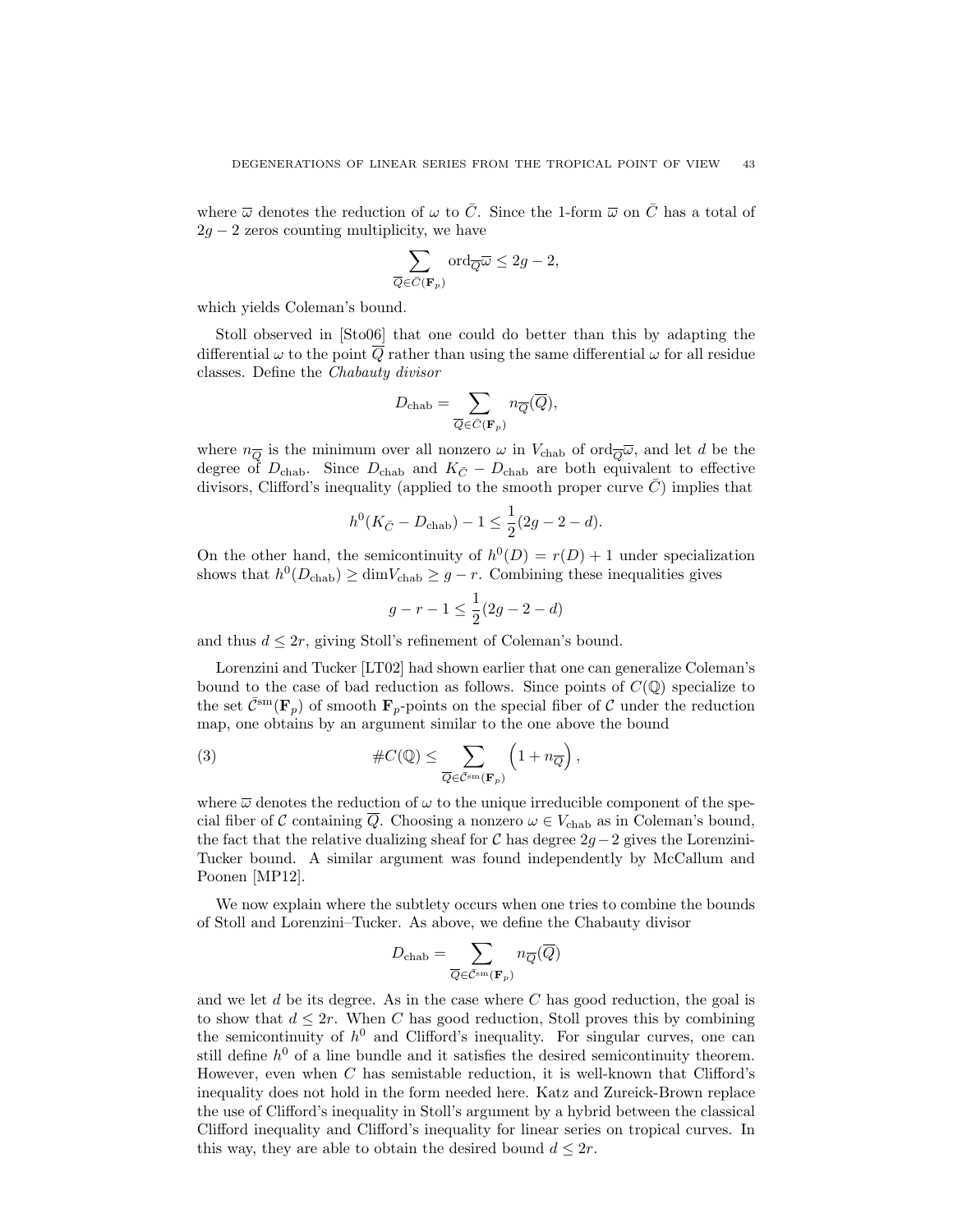We briefly highlight the main steps in the argument, following the reformulation in terms of metrized complexes given in [AB12].

1. As noted by Katz and Zureick-Brown, if one makes a base change from  $\mathbb{Q}_p$  to an extension field over which there is a regular semistable model  $\mathcal{C}'$  for C dominating the base change of C, the corresponding Chabauty divisors satisfy  $D'_{\text{chab}} \ge D_{\text{chab}}$ . We may therefore assume that  $\mathcal C$  is a regular semistable model for  $C$ .

2. Let  $s = \dim V_{\text{chab}} - 1$ . We can identify  $V_{\text{chab}}$  with an  $(s + 1)$ -dimensional space W of rational functions on C in the usual way by identifying  $H^0(C, \Omega^1_C)$  with  $\mathcal{L}(K_C)$ . The divisor  $D_{\text{chab}}$  on  $\bar{\mathcal{C}}^{\text{sm}}$  defines in a natural way a divisor  $\mathcal D$  of degree d on the metrized complex  $\mathfrak C$  associated to  $\mathcal C$ . We can promote the divisor  $K_{\mathfrak C}-\mathcal D$ to a limit linear series  $(K_{\mathfrak{C}} - \mathcal{D}, \{H_v\})$  by defining  $H_v$  to be the reduction of W to  $C_v$  for each  $v \in V(G)$ . By the definition of  $D_{\text{chab}}$ , each element of  $H_v$  vanishes to order at least  $n_{\overline{Q}}$  at each point  $\overline{Q}$  in supp $(D_{\text{chab}})\cap C_v$ . The Specialization Theorem for limit linear series on metrized complexes then shows that

$$
r_{\mathfrak{C}}(K_{\mathfrak{C}} - \mathcal{D}) \geq s \geq g - r - 1.
$$

3. On the other hand, Clifford's inequality for metrized complexes implies that

$$
r_{\mathfrak{C}}(K_{\mathfrak{C}} - \mathcal{D}) \le \frac{1}{2}(2g - 2 - d).
$$

Combining these inequalities gives  $d \leq 2r$  as desired.

11.2. The uniformity theorems of Katz–Rabinoff–Zureick-Brown. Together with Joe Rabinoff, Katz and Zureick-Brown have recently used linear series on tropical curves to refine another result due to Michael Stoll. In [CHM97], Caporaso, Harris, and Mazur proved that if one assumes the Bombieri–Lang conjecture then there is a uniform bound  $M(g, K)$  depending only on g and the number field K such that  $|C(K)| \leq M(q, K)$  for every curve C of genus  $q \geq 2$  over K. The Bombieri–Lang conjecture, which asserts that the set of rational points on a variety of general type over a number field is not Zariski dense, remains wide open, and until recently little progress had been made in the direction of unconditional proofs of the Caporaso–Harris–Mazur result. In [Sto13], Stoll proved that a uniform bound  $M(g, K)$  exists for *hyperelliptic curves* provided that one assumes in addition that the Mordell–Weil rank of  $Jac(C)(K)$  is at most  $q-3$ . Katz, Rabinoff, and Zureick-Brown succeeded in removing the hypothesis in Stoll's theorem that C is hyperelliptic, obtaining the following result.

**Theorem 11.3.** [KRZB15] There is an explicit bound  $N(q, d)$  such that if C is a curve of genus  $g \geq 3$  defined over a number field K of degree d over Q and having Mordell-Weil rank  $r \leq g-3$ , then

 $\#C(K) \leq N(g, d).$ 

When  $K = \mathbb{Q}$ , one can take  $N(g, 1) = 76g^2 - 82g + 22$ .

Note that the bound in Theorem 11.2 is not uniform, because the quantity  $|\mathcal{C}^{\text{sm}}(\mathbb{F}_p)|$  can be arbitrarily large for a given prime p of bad reduction, and the smallest prime p of good reduction can be arbitrarily large as a function of q. Stoll's main new idea was to apply the Chabauty-Coleman method on residue annuli instead of just on discs. Stoll's proof exploits the concrete description of differentials on a hyperelliptic curve as  $f(x)dx/y$ ; the restriction of such a differential to an annulus has a bounded numerator, and Stoll is able to analyze the zeroes of the resulting p-adic integral via explicit computations with Newton polygons.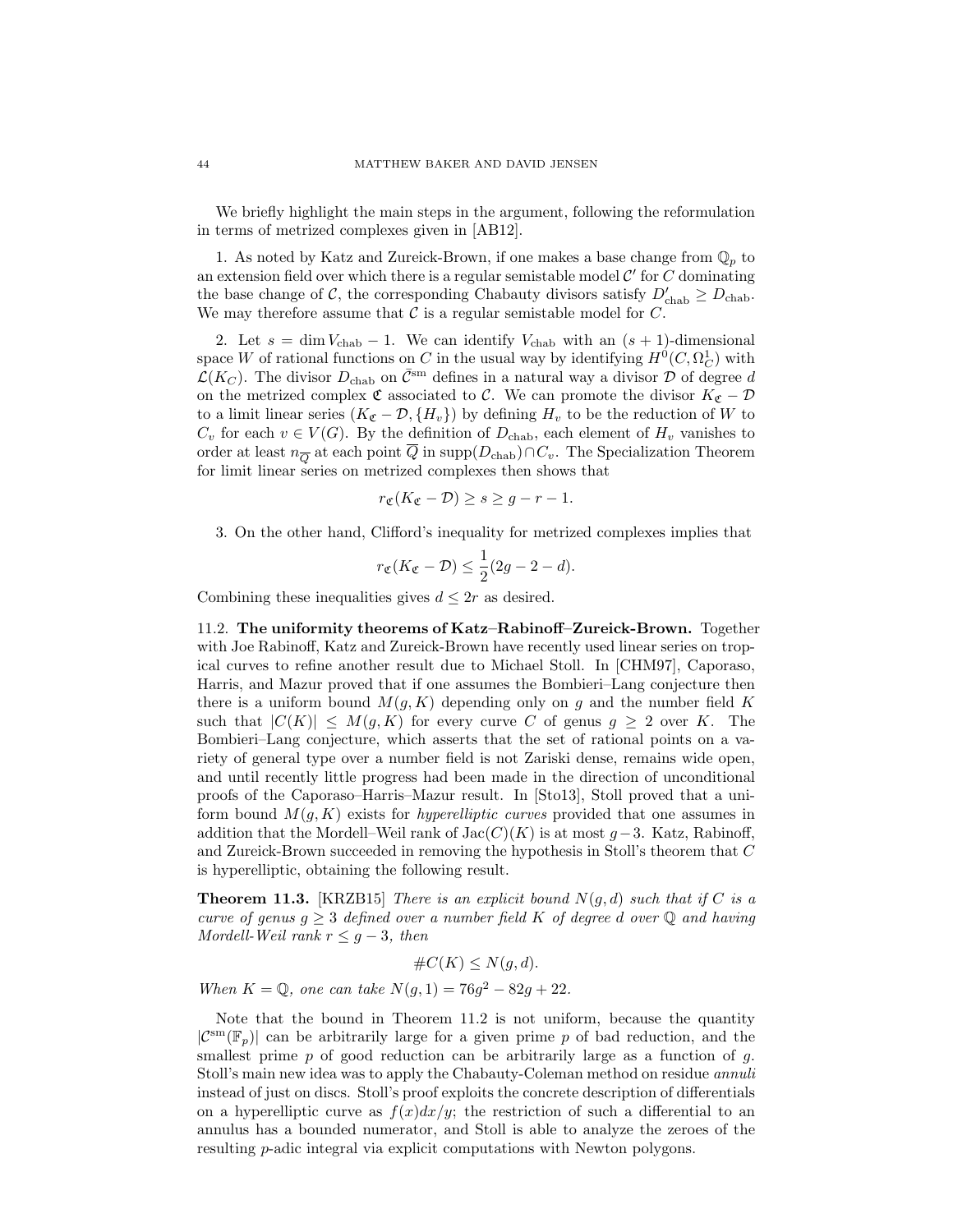For general curves, such an explicit description of differentials and the Newton polygons of their p-adic integrals is not possible. This is where the theory of linear systems on metric graphs becomes useful. To circumvent the difficulty posed by not having an explicit description of differentials on C, Katz, Rabinoff, and Zureick-Brown generalize the Slope Formula (Theorem 6.4) to sections of a metrized line bundle. For a differential  $\omega$ , the associated tropical function  $F = \log |\omega|$  on the skeleton  $\Gamma$  of C belongs to the space  $R(K_{\Gamma}^{\#})$  of tropical rational functions G with  $K_{\Gamma}^{\#}$  + div(G)  $\geq$  0. (The absolute value here comes from a natural formal metric on the canonical bundle.) Belonging to  $R(K_{\Gamma}^{\#})$  gives strong constraints on the slopes of F, and hence on the number of zeroes of the p-adic integral of  $\omega$ . The Slope Formula thus replaces the Newton polygons in Stoll's arguments, and estimates on the slopes of the Newton polygon are replaced by properties of the tropical linear series  $|K_{\Gamma}^{\#}|$ .

A major issue one faces in trying to establish Theorem 11.3 (which also shows up in the earlier work of Stoll) is that when  $C$  has bad reduction at  $p$ , there are two different kinds of p-adic integrals which need to be considered. On the one hand, there are the p-adic Abelian integrals studied by Colmez, Zarhin, and Vologodsky, which have no periods and are obtained by pulling back the logarithm map on the p-adic Lie group  $Jac(C)(\mathbb{Q}_p)$  to C. These are the integrals for which one knows that  $\dim(V_{\text{chab}}) \geq g - r$ . On the other hand, there are the p-adic integrals of Berkovich and Coleman–de Shalit which do have periods but also have better functoriality properties. These are the integrals which are given locally on residue annuli of a semistable model  $\mathcal C$  by formally integrating a local Laurent series expansion of  $\omega \in H^0(C, \Omega^1)$ . In order to prove Theorem 11.3, one needs to study the difference between the two kinds of p-adic integrals. One of the new discoveries of Katz, Rabinoff, and Zureick-Brown is that the difference can be understood quite concretely using tropical geometry by combining Theorem 6.5 with Raynaud's uniformization theory.

The methods used by Katz–Rabinoff–Zureick-Brown in [KRZB15] also provide new results in the direction of a "uniform Manin-Mumford conjecture". The Manin– Mumford conjecture, proved by Raynaud, asserts that if  $C$  is a curve of genus at least 2 embedded in its Jacobian via an Abel-Jacobi map  $\iota: C \to \text{Jac}(C)$ , then  $\iota(C) \cap \text{Jac}(C)(\overline{K})_{\text{tors}}$  is finite. One can ask whether there is a uniform bound on the size of this intersection as one varies over all curves of a fixed genus g. The following uniform result for the number of  $K$ -rational points on  $C$  which are torsion on  $J$  is proved in [KRZB15]:

**Theorem 11.4.** There is an explicit bound  $N(g, d)_{\text{tors}}$  (which one can equal to the bound  $N(q, d)$  above) such that if C is a curve of genus  $q \geq 3$  defined over a number field K of degree d over  $\mathbb Q$  and  $\iota : C \to \text{Jac}(C)$  is an Abel-Jacobi embedding defined over K, then

$$
\# \iota(C) \cap \text{Jac}(C)(K)_{\text{tors}} \leq N(g, d)_{\text{tors}}.
$$

Note that in Theorem 11.4 there is no restriction on the Mordell–Weil rank of Jac(C). It has been conjectured that  $\#A(K)_{\text{tors}}$  is bounded uniformly in terms of  $[K: \mathbb{Q}]$  and g for all abelian varieties of dimension g over K, which would of course imply Theorem 11.4 as a special case, but this is known only for  $g = 1$  [Mer96] and the general case seems far out of reach at present.

Katz, Rabinoff, and Zureick-Brown also prove a uniformity result concerning the number of *geometric* ( $\overline{K}$ -rational) torsion points lying on C, under a technical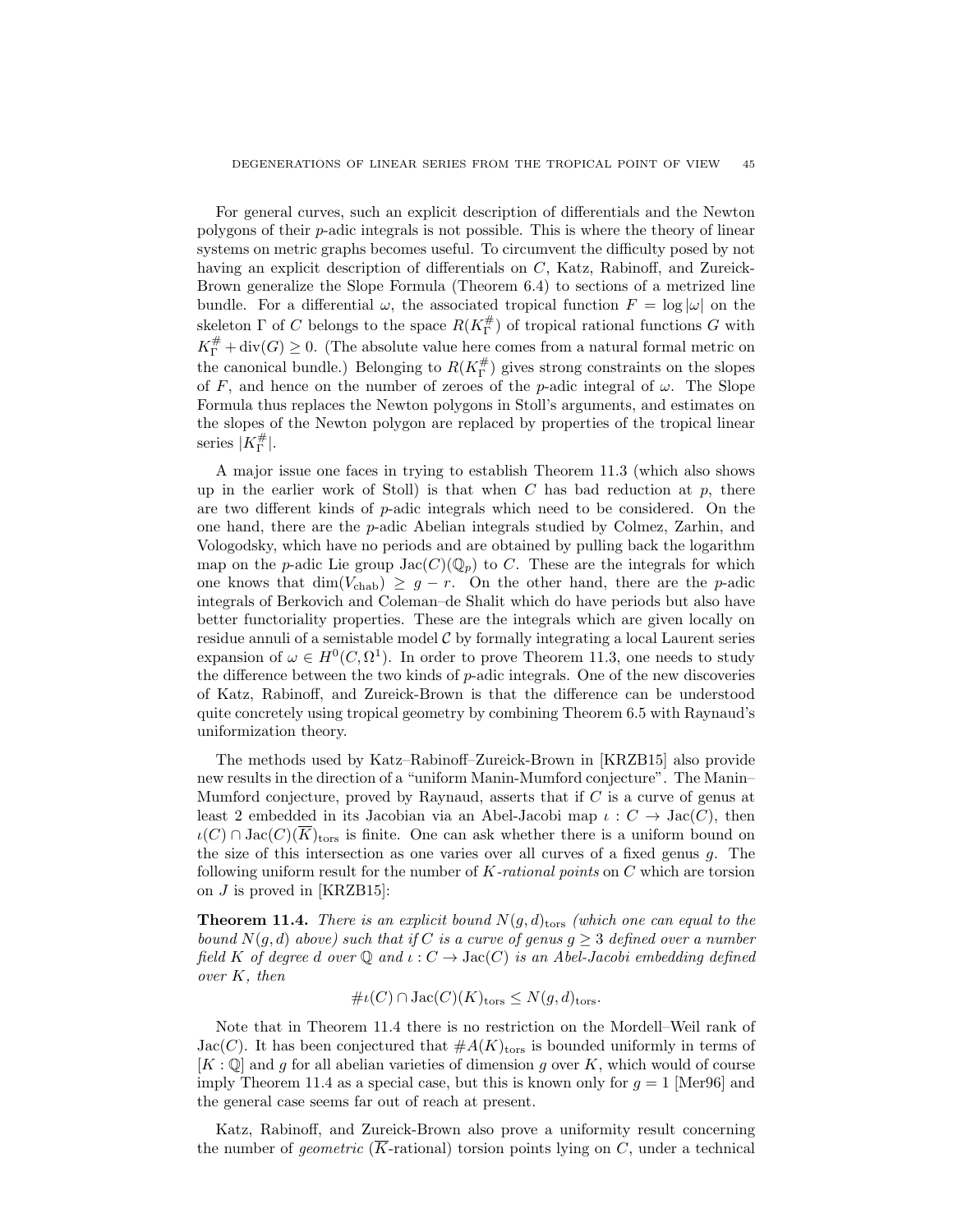assumption about the structure of the stable model at some prime p. We refer to [KRZB15] for the precise statement.

12. Limiting Behavior of Weierstrass Points in Degenerating Families

The theory discussed in this paper has interesting applications to the behavior of Weierstrass points under specialization. To motivate this kind of question, we begin with a seemingly unrelated classical result due to Andrew Ogg [Ogg78].

12.1. Weierstrass points on modular curves. Let  $N$  be a positive integer. The finite-dimensional space  $S = S_2(\Gamma_0(N))$  of weight 2 cusp forms for the congruence subgroup  $\Gamma_0(N)$  of  $SL_2(\mathbb{Z})$  is an important object in number theory. An element  $f \in S$  has a q-expansion of the form  $f = \sum_{n=1}^{\infty} a_n q^n$  with  $a_n \in \mathbb{C}$ , which uniquely determines f. For  $f \neq 0$  in S, define

(4) 
$$
\text{ord}(f) = \inf \{ n \mid a_n \neq 0 \} - 1.
$$

If  $g = g_0(N) = \dim(S)$ , then by Gaussian elimination there exists an element  $f \in S$  with  $\text{ord}(f) \geq g - 1$ . Is there any unexpected cancellation? Under certain restrictions on the level  $N$ , the answer is no:

**Theorem 12.1.** [Ogg78] If  $N = pM$  with p prime,  $p \nmid M$ , and  $g_0(M) = 0$  then there is no nonzero element f of  $S_2(\Gamma_0(N))$  with  $\text{ord}(f) \geq g$ . (In particular, this holds if  $N = p$  is prime.)

One can give an enlightening proof of Ogg's theorem using specialization of divisors from curves to metric graphs; the following argument is taken from [Bak08b].

First of all, Ogg's theorem can be recast in the following purely geometric way, which is in fact how Ogg formulated and proved the result in  $[Ogg78]$ :

**Theorem 12.2.** If  $N = pM$  with p prime,  $p \nmid M$ , and  $g_0(M) = 0$  then the cusp  $\infty$ is not a Weierstrass point on the modular curve  $X_0(N)$ .

Recall that a point  $P$  on a genus  $g$  curve  $X$  is called a *Weierstrass point* if there exists a holomorphic differential  $\omega \in H^0(X, \Omega_X^1)$  vanishing to order at least g at P. To see the equivalence between Theorems 12.1 and 12.2, recall that  $q$  is an analytic local parameter on  $X_0(N)$  at the cusp  $\infty$  and the map  $f \mapsto f(q)\frac{dq}{q}$  gives an isomorphism between  $S_2(\Gamma_0(N))$  and the space of holomorphic differentials on  $X_0(N)$ . Under this isomorphism, the function ord defined in (4) becomes the order of vanishing of the corresponding differential at  $\infty$ . So there is a nonzero element f of  $S_2(\Gamma_0(N))$  with  $\text{ord}(f) \geq g$  if and only if there is a nonzero holomorphic differential  $\omega$  vanishing to order at least g at  $\infty$ .

The reduction of  $X = X_0(N)$  modulo p when p exactly divides  $N = pM$  is wellunderstood; the special fiber of the so-called *Deligne-Rapoport model* for  $X_0(N)$  over  $\mathbb{Z}_p$  consists of two copies of  $X_0(M)$  intersecting transversely at the supersingular points in characteristic p. This model is always semistable but is not in general regular. (It is very easy to describe the minimal regular model, but we will not need this here.) In any case, the skeleton  $\Gamma$  of  $X_0(N)$  over  $\mathbb{Q}_p$  is a "metric banana graph" consisting of two vertices connected by a number of edges, as pictured in Figure 16, and the cusp  $\infty$  specializes to one of the two vertices, call it P. Under the hypotheses of Theorem 12.1, each  $X_0(M)$  is a rational curve and so the genus of Γ is equal to the genus of  $X_0(N)$ . That is, there are  $g+1$  edges. By the Specialization Theorem, if there is a nonzero global section of  $K_X$  vanishing to order at least g at  $\infty$ , then  $r(K_{\Gamma} - gP) \geq 0$ . However, since  $K_{\Gamma} = (g-1)P + (g-1)Q$ , where Q is the other vertex, we have  $K_{\Gamma} - gP = (g - 1)Q - P$ , which is P-reduced by Dhar's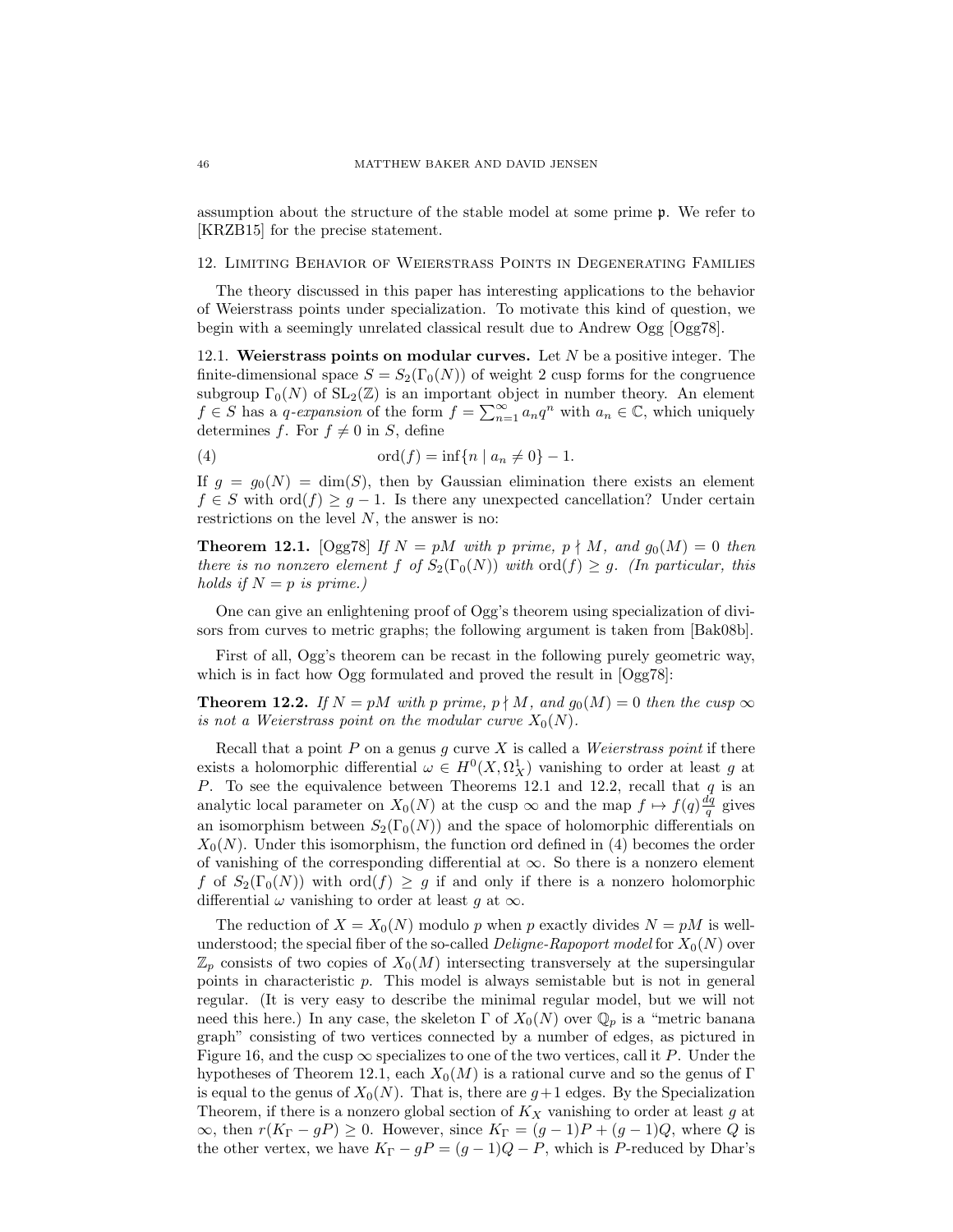algorithm and non-effective. Therefore  $r(K_{\Gamma} - gP) = -1$ , and Ogg's theorem is proved.

![](_page_46_Figure_2.jpeg)

Figure 16. The "Banana" Graph of Genus 2

12.2. Specialization of Weierstrass points. The essence of the above argument is that if  $C$  is a *totally degenerate* curve, meaning that the genus of its minimal skeleton  $\Gamma$  equals the genus of C, then the Weierstrass points on C must specialize to Weierstrass points on Γ, where a Weierstrass point on Γ is a point P such that  $r(K_{\Gamma}-gP) \geq 0$ . It follows from the Specialization Theorem and the corresponding fact from algebraic geometry that if  $\Gamma$  is a metric graph of genus  $g \geq 2$  then the set of Weierstrass points on  $\Gamma$  is non-empty. A purely combinatorial proof of this fact was given by Amini [Ami13].

The specialization of Weierstrass points is also a natural thing to study from the purely algebro-geometric point of view, where one is asking about the limiting behavior of the Weierstrass points in a semistable one-parameter family of curves. This subject, which was previously studied by Eisenbud-Harris [EH87], Esteves-Medeiros [EM00], and several other authors, has seen important recent advances by Amini [Ami14]. We now summarize the main results proved in Amini's paper.

Let L be a line bundle of degree d and rank  $r \geq 0$  on a curve C of genus g over an algebraically closed field k of characteristic zero. Given a point  $P \in C(k)$ , we define the vanishing set  $S_P(L)$  of L at P to be the set of orders of vanishing of global sections of L at P. We have  $|S_P(L)| = r + 1$  for all  $P \in C(k)$ , and for all but finitely many  $P \in C(k)$  the vanishing set is  $[r] := \{0, 1, \ldots, r\}$ . A point  $P \in C(k)$ whose vanishing set is not  $[r]$  is called a *Weierstrass point* for L. Equivalently, P is a Weierstrass point for  $L$  if there exists a global section of  $L$  vanishing to order at least  $r + 1$  at P. A Weierstrass point of C is by definition a Weierstrass point for the canonical bundle  $K_C$ .

The L-weight of a point  $P \in C(k)$  is

$$
\text{wt}_P(L) = \left(\sum_{m \in S_P(L)} m\right) - \binom{r+1}{2} = \sum_{m \in S_P(L)} m - \sum_{i \in [r]} i.
$$

Thus  $\text{wt}_P(L) \geq 0$  for all  $P \in C(k)$  and  $\text{wt}_P(L) > 0$  if and only if P is a Weierstrass point for L. The Weierstrass divisor for L is  $W = W(L) = \sum_{P \in C(k)} wt_P(L)(P)$ . If we fix a basis F for  $H^0(C, L)$ , the corresponding Wronskian  $Wr_{\mathcal{F}}$  is a nonzero global section of  $L^{\otimes (r+1)} \otimes K_C^{\otimes \frac{r(r+1)}{2}}$  whose divisor is precisely  $\mathcal{W}(L)$ . In particular, the degree of  $W(L)$  (i.e., the total number of Weierstrass points counted according to their weights) is  $W(L) := d(r + 1) + (g - 1)r(r + 1)$ .

We seek an explicit formula for  $\text{Top}(\mathcal{W})$ . For this, it is convenient to fix a divisor with  $L = L(D)$ , and to define as usual  $\mathcal{L}(D) = \{f \in k(C)^* \mid \text{div}(f) + D \geq 0\}.$ Let  $D_{\Gamma} = \sum_{x \in \Gamma} d_x(x)$  be the specialization Trop(D) of D to  $\Gamma$ . Let  $K_{\Gamma}^{\#}$  be the canonical divisor of Γ considered as a vertex-weighted metric graph, as in §4.4. Concretely, we have  $K_{\Gamma}^{\#} = \sum_{x \in \Gamma} (2g_x - 2 + \text{val}(x)) x$ .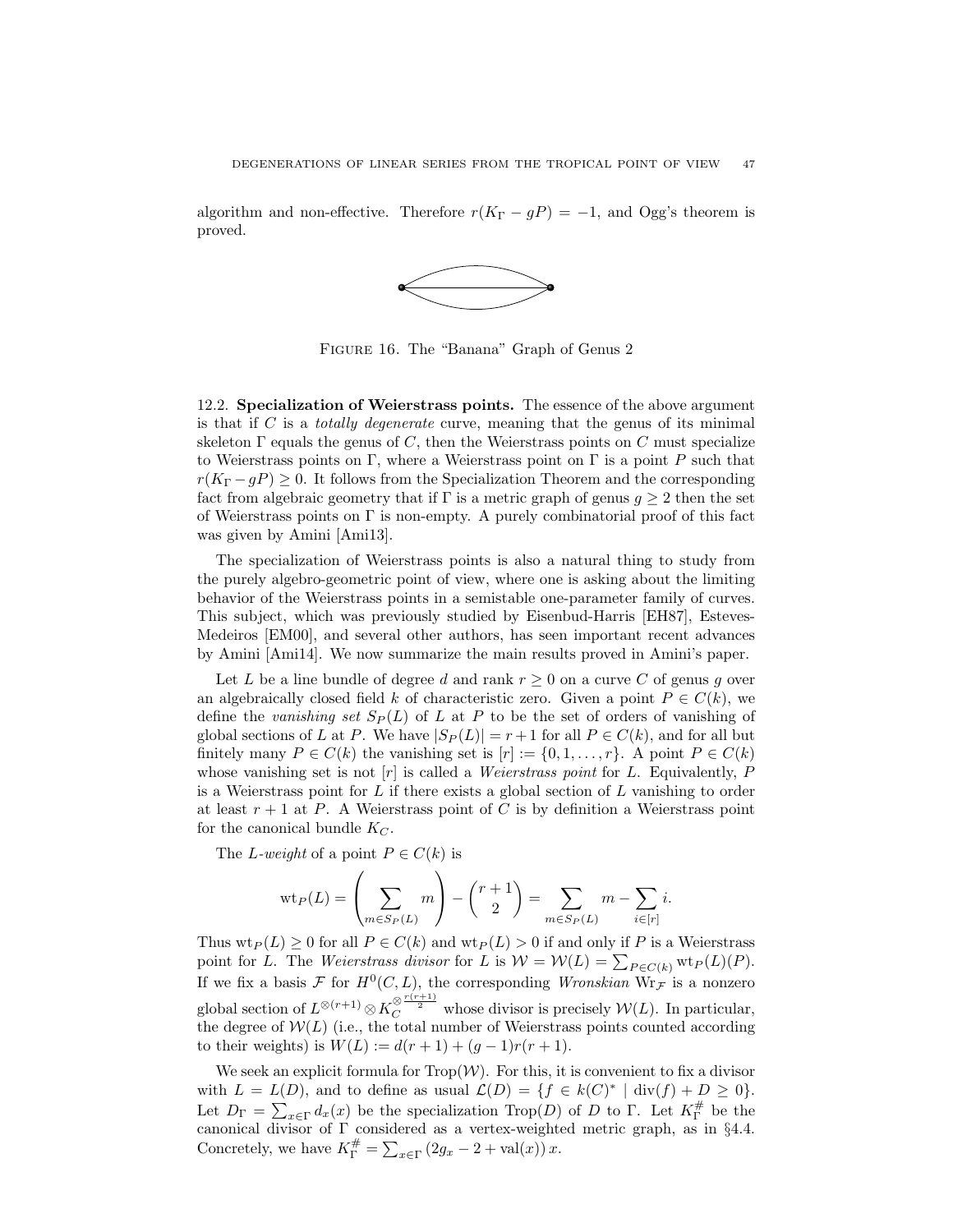For a tangent direction  $\nu$  at x, define  $S^{\nu}(D)$  to be the set of integers occurring as  $s^{\nu}(f)$  for some  $f \in \mathcal{L}(D)$ , where  $s^{\nu}(f)$  is defined as in §6 to be the slope of trop(f) in the tangent direction  $\nu$ . Since  $s^{\nu}(f)$  coincides with the order of vanishing of the normalized reduction  $\bar{f}_x$  at the point of  $C_x$  corresponding to  $\nu$ , one sees easily that  $|S^{\nu}(D)| = r + 1.$ 

For  $x \in \Gamma$ , let

$$
S_x(D) = \begin{cases} \sum_{\nu \in T_x(\Gamma)} \left( \sum_{s \in S^{\nu}(D)} s \right) & \text{if } x \text{ is of type-2} \\ 0 & \text{otherwise,} \end{cases}
$$

where  $T_x(\Gamma)$  denotes the set of tangent directions at x in  $\Gamma$ , and let

$$
S(D) = \sum_{x \in \Gamma} S_x(D) x.
$$

Note that  $deg(S(D)) = 0$ , since if  $f \in k(C)^*$  then the slope of  $F = -log|f|$ along an oriented edge  $\vec{e}$  of  $\Gamma$  is the negative of the slope of F along the same edge with the orientation reversed.

The following formula is due to Amini. When  $\Gamma$  is the skeleton of a semistable R-model C for C, the formula shows how the Weierstrass points of the generic fiber C specialize to the various components of the special fiber of  $\mathcal{C}$ , providing a simple and satisfying answer to a question of Eisenbud and Harris.

**Theorem 12.3.** [Amil3] Let Trop :  $C^{an} \to \Gamma$  be the natural retraction map. Then

(5) 
$$
\text{Trop}(\mathcal{W}(L)) = (r+1) \text{Trop}(D) + {r+1 \choose 2} K_{\Gamma}^{\#} - S(D).
$$

Note that since  $\deg(S(D)) = 0$ , the degree of the right-hand side of (5) is  $W(L) =$  $deg(\mathcal{W}(L))$  as expected. Amini also proves an analogue of (5) when the residue field of  $k$  has positive characteristic. As this is more technical to state, we will not discuss this here.

Remark 12.4. A metric graph can have infinitely many Weierstrass points; this happens, for example, with the banana graphs of genus  $q \geq 3$  discussed above (see [Bak08b]). In general, the set of Weierstrass points on a metric graph Γ is a finite disjoint union of closed connected sets. It is an open problem to determine whether there are intrinsic multiplicities  $m(A)$  attached to each connected component A of the Weierstrass locus on a metric graph  $\Gamma$  such that for any curve C having  $\Gamma$  as a skeleton, exactly  $m(A)$  Weierstrass points of C tropicalize to A.

12.3. Distribution of Weierstrass points. Amini uses formula (5) to prove a non-Archimedean analogue of the Mumford-Neeman equidistribution theorem, previously conjectured by the first author of this survey. We first recall the statement of the latter result, and then present Amini's analogous theorem.

Let  $C$  be a compact Riemann surface of genus at least 1. There is a natural volume form  $\omega_{Ar}$  on C, called the *Arakelov form*, which can be defined as follows. Let  $\omega_1, \ldots, \omega_q$  be a orthonormal basis of  $\mathcal{L}(K_C)$  with respect to the Hermitian inner product

$$
\langle \omega, \nu \rangle = \frac{i}{2} \int_C \omega \wedge \bar{\nu}.
$$

Then the (1, 1)-form  $\omega_C = \frac{i}{2} \sum_{j=1}^g \omega_j \wedge \bar{\omega}_j$  does not depend on the choice of  $\omega_1, \ldots, \omega_g$  and has total mass g. We thus define

$$
\omega_{\mathrm{Ar}} = \frac{1}{g} \omega_C.
$$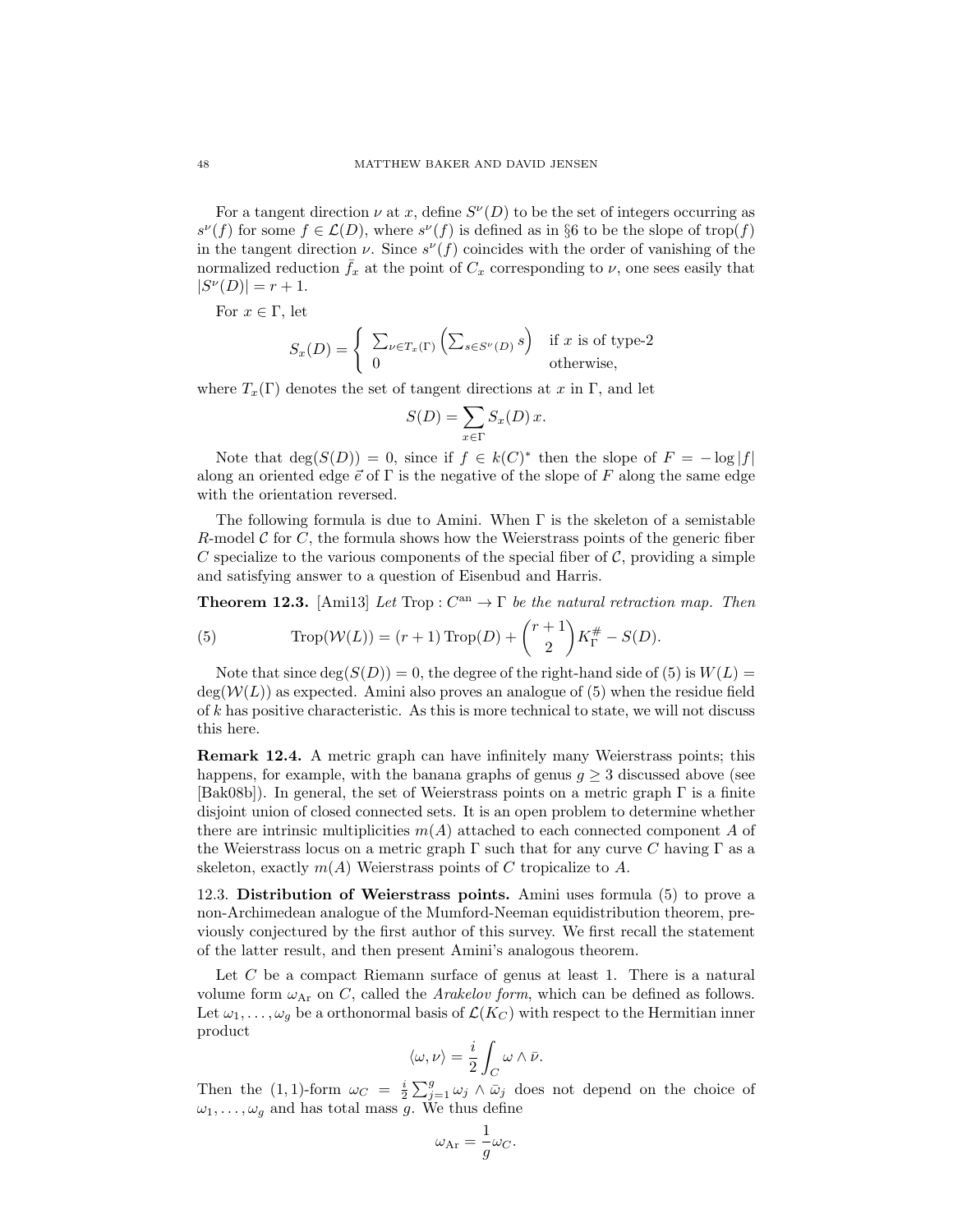Geometrically, the curvature form of  $\omega_C$  is the pullback of the curvature form of the flat metric on the Jacobian  $J$  of  $C$  with respect to any Abel-Jacobi map  $C \rightarrow J$ . Since the flat metric on J is translation-invariant, the pullback in question is independent of the choice of base point in the definition of the Abel-Jacobi map.

The Mumford-Neeman theorem [Nee84] asserts that for any ample line bundle L on C, the Weierstrass points of  $L^{\otimes n}$  become equidistributed with respect to  $\omega_{\text{Ar}}$ as  $n$  tends to infinity:

**Theorem 12.5.** Let C be a compact Riemann surface of genus at least 1 and let L be an ample line bundle on C. Let

$$
\delta_n = \frac{1}{W(L^{\otimes n})} \sum_{P \in C} \text{wt}_P(L^{\otimes n}) \delta_P
$$

be the probability measure supported equally on the Weierstrass points of  $L^{\otimes n}$ . Then as n tends to infinity, the measures  $\delta_n$  converge weakly<sup>13</sup> to the Arakelov metric  $\omega_{\text{Ar}}$ .

In order to state Amini's non-Archimedean analogue of Theorem 12.5 , we will first define the analogue of the Zhang measure on Berkovich curves following [BF11].

Let  $\Gamma$  be a metric graph of genus g. We fix a weighted graph model G of  $\Gamma$  and for each edge e of G let  $\ell(e)$  denote the length of e. For each spanning tree T of G, let  $e_1, \ldots, e_q$  denote the edges of G not belonging to T, and let

$$
\mu_T = \sum_{j=1}^g \lambda(e_j)
$$

where  $\lambda(e)$  is Lebesgue measure along e, normalized to have total mass 1 (so that  $\mu_T$  has total mass g). We also let  $w(T) = \prod_{j=1}^g \ell(e_j)$ , and let

$$
w(G) = \sum_{T} w(T)
$$

be the sum of  $w(T)$  over all spanning trees T of G. Then the measure

$$
\mu_{\Gamma} = \sum_{T} \frac{w(T)}{w(G)} \mu_{T}
$$

is a weighted average of the measures  $\mu_T$  over all spanning trees T, and in particular has total mass g.

In other words, a random point in the complement of a random spanning tree of G is distributed according to the probability measure  $\frac{1}{g}\mu_{\Gamma}$ .

Now let C be an algebraic curve of genus  $g \geq 1$  over the non-Archimedean field k of equal characteristic zero, and let  $\Gamma$  be a skeleton of  $C^{an}$ . The push-forward  $\iota_*(\mu_{\Gamma})$ of  $\mu_{\Gamma}$  to  $C^{\text{an}}$  with respect to the natural inclusion  $\iota : \Gamma \to C^{\text{an}}$  is independent of the choice of Γ, and has total mass equal to the genus  $g_{\Gamma}$  of Γ. Since  $g_{\Gamma} + \sum_{x \in C^{an}} g_x = g$ , it follows that the canonically defined measure

$$
\mu_C := \iota_*(\mu_\Gamma) + \sum_{x \in C^{\mathrm{an}}} g_x \delta_x
$$

has total mass g. We define the *Zhang measure* on  $C^{an}$  to be the probability measure

$$
\mu_{\rm Zh}:=\frac{1}{g}\mu_C.
$$

<sup>&</sup>lt;sup>13</sup>This means that for every continuous function  $f: C \to \mathbb{R}$ , we have  $\int_C f \delta_n = \int_C f \omega_{\text{Ar}}$ .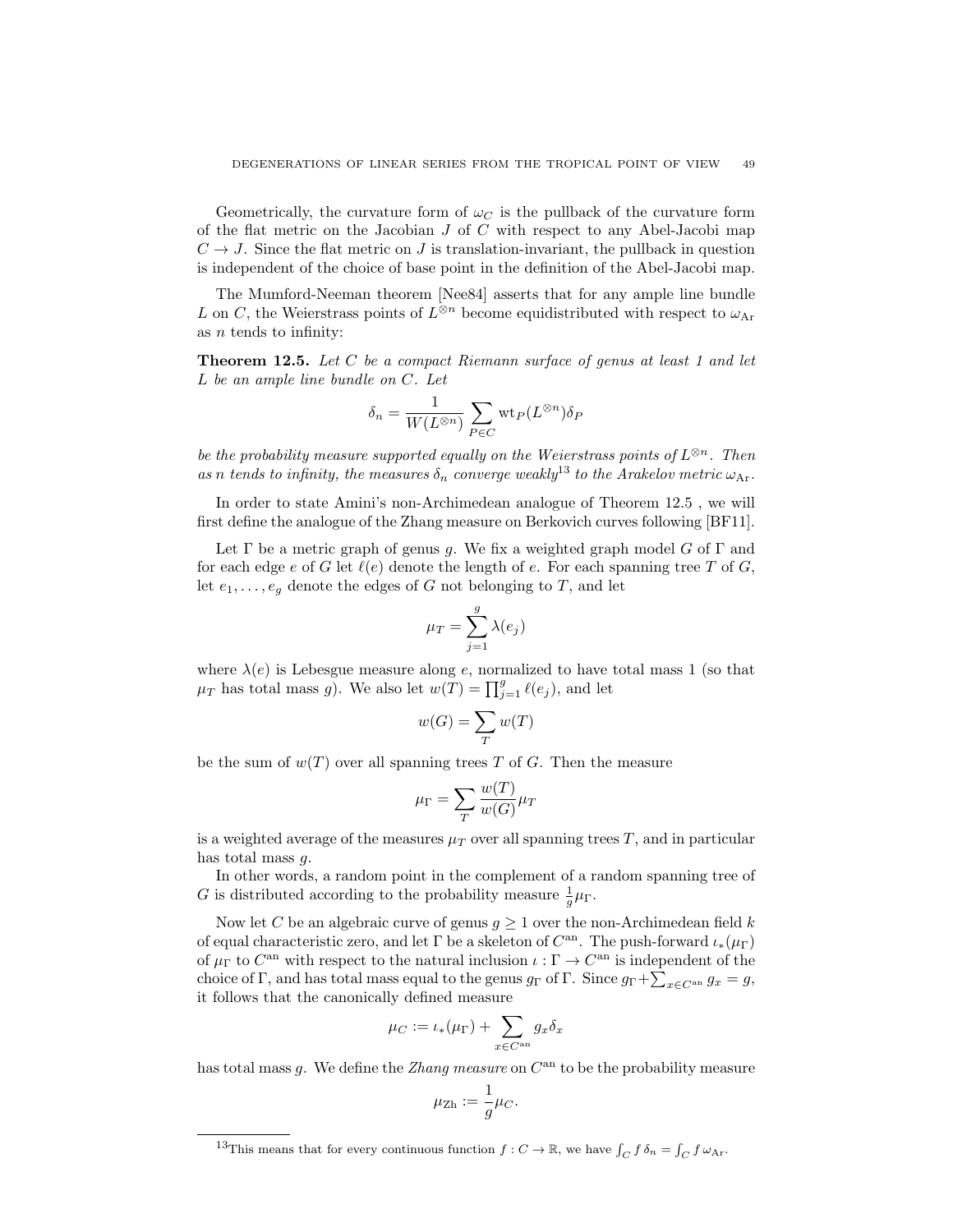**Remark 12.6.** The measure  $\mu_{\text{Zh}}$ , which was first introduced by Shouwu Zhang in [Zha93], plays the role in the non-Archimedean setting of the Arakelov volume form. Using a result of Heinz [Hei04] and the recent work of Chambert-Loir– Ducros [CLD12] and Gubler–Kunnemann [GK14] on non-Archimedean Arakelov theory, one can show that, as in the Archimedean case,  $\mu_C$  is obtained by pulling back the curvature form of a canonical translation-invariant metric on J via an Abel-Jacobi map. There is also evidently a close connection between the measure  $\mu_{\Gamma}$  and the polyhedral decomposition  $\{C_T\}$  of Pic<sup>g</sup>( $\Gamma$ ) associated to G (cf. §5.4) which is deserving of further study.

**Theorem 12.7.** [Amil4] Let C be an algebraic curve of genus at least 1 over the non-Archimedean field k of equal characteristic 0, and let L be an ample line bundle on C. Let

$$
\delta_n = \frac{1}{W(L^{\otimes n})}\sum_{P\in C} \text{wt}_P(L^{\otimes n})\delta_P
$$

be the probability measure supported equally on the Weierstrass points of  $L^{\otimes n}$ . Then as n tends to infinity, the measures  $\delta_n$  converge weakly on the Berkovich analytic space  $C^{an}$  to the Zhang measure  $\mu_{\text{Zh}}$ .

The proof of Theorem 12.7 is based on formula (5) together with the theory of Okounkov bodies. The rough idea is that fixing a type-2 point  $x$  of  $C^{an}$  and a tangent direction  $\nu$  at x, as well as a divisor D with  $L = L(D)$ , the rational numbers  $\frac{1}{n}S^{\nu}(n)$  defined above become equidistributed in a real interval of length  $d = \deg(\tilde{L})$  as  $n \to \infty$ . Combining this "local" equidistribution result with (5) and a careful analysis of the variation of the minimum slope along edges of  $\Gamma$  gives the desired result.

A new and concrete consequence of Theorem 12.7 is the following:

**Corollary 12.8.** Let  $C$  be an algebraic curve of genus at least 1 over a non-Archimedean field k of equal characteristic 0, and let L be an ample line bundle on C. Fix a strongly semistable model C for C over the valuation ring of k, let Z be an irreducible component of the special fiber of  $C$ , and let  $g_Z$  be the genus of Z. Let  $\mathcal{W}_Z(L^{\otimes n})$  be the set of Weierstrass points of  $L^{\otimes n}$  specializing to a nonsingular point of Z. Then

$$
\lim_{n \to \infty} \frac{|\mathcal{W}_Z(L^{\otimes n})|}{|\mathcal{W}(L^{\otimes n})|} = \frac{g_Z}{g}.
$$

#### 13. Further Reading

There are many topics closely related to the contents of this paper which we have not had space to discuss. Here is a brief and non-exhaustive list of some related topics and papers which we recommend to the interested reader:

1. Harmonic morphisms. In algebraic geometry, a base-point free linear series of rank r on a curve C is more or less the same thing as a morphism  $C \to \mathbb{P}^r$ . In tropical geometry, the situation is much more subtle, and no satisfactory analogue of this correspondence is known. For  $r = 1$ , there is a close relationship (although not a precise correspondence) between tropical  $\mathfrak{g}^1_d$ 's on a metric graph  $\Gamma$  and degree d harmonic morphisms from  $\Gamma$  to a metric tree. The theory of harmonic morphisms of metric graphs and metrized complexes of curves is explored in detail in the papers [ABBR14a, ABBR14b, Cha13, LM14], among others.

2. Spectral bounds for gonality. In [CFK15], Cornelissen et. al. establish a spectral lower bound for the *stable gonality* (in the sense of harmonic morphisms) of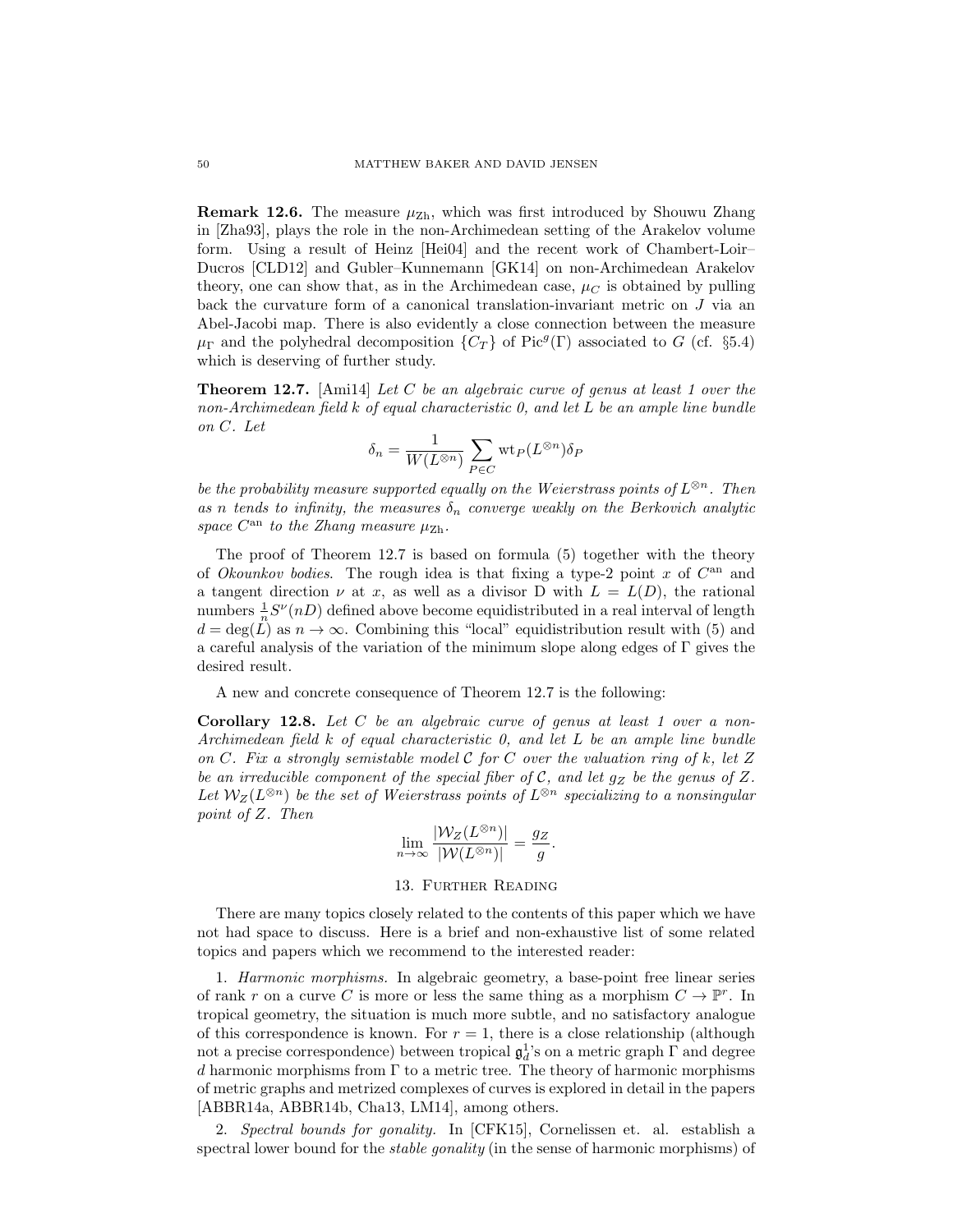a graph  $G$  in terms of the smallest nonzero eigenvalue of the Laplacian of  $G$ . This is a tropical analogue of the Li-Yau inequality for Riemann surfaces. They give applications of their tropical Li-Yau inequality to uniform boundedness of torsion points on rank two Drinfeld modules, as well as to lower bounds on the modular degree of elliptic curves over function fields. The spectral bound from [CFK15] was subsequently refined by Amini and Kool in [AK14] to a spectral lower bound for the divisorial gonality (i.e., the minimal degree of a rank 1 divisor) of a metric graph  $\Gamma$ . In [AK14], as well as in the related paper [DJKM14], this circle of ideas is applied to show that the expected gonality of a random graph is asymptotic to the number of vertices.

3. Tropical complexes. In [Car13], Cartwright formulates a higher-dimensional analogue of the basic theory of linear series on graphs, including a Specialization Theorem for the rank function. He calls the objects on which his higher-dimensional linear series live tropical complexes. A generalization of the Slope Formula to the context of non-Archimedean varieties and tropical complexes is proved in [GRW14].

4. Abstract versus embedded tropical curves. In this paper we have dealt exclusively with linear series on abstract tropical curves (thought of as metric graphs) and have eschewed the more traditional perspective of tropical varieties as non-Archimedean amoebas associated to subvarieties of tori. The two approaches are closely related, however: see for example [BPR11, GRW14, CDMY14]. The theory of linear series on abstract tropical curves has concrete consequences for embedded tropical curves, e.g. with respect to the theory of bitangents and theta characteristics as in  $[BLM+14, CJ15]$ .

5. Algebraic rank. In [Cap13], Caporaso introduces a notion of rank for divisors on graphs known as the algebraic rank, which is defined geometrically by varying over all curves with the given dual graph and all line bundles with the given specialization. The algebraic rank differs in general from the combinatorial rank [CLM14], but the two invariants agree for hyperelliptic graphs and graphs of genus 3 [KY14a]. Many of the results we have discussed also hold for the algebraic rank. For example, there are specialization, Riemann-Roch, and Clifford's theorems for algebraic rank [Cap13], and Mnev universality holds for obstructions to the lifting problem for algebraic rank [Len14].

#### **REFERENCES**

- [AB12] O. Amini and M. Baker. Linear series on metrized complexes of algebraic curves. preprint arXiv:1204.3508. To appear in Mathematische Annalen, 2012.
- [ABBR14a] O. Amini, M. Baker, E. Brugallé, and J. Rabinoff. Lifting harmonic morphisms I: metrized complexes and Berkovich skeleta. arXiv:1303.481, To appear in Research in the Mathematical Sciences, 2014.
- [ABBR14b] O. Amini, M. Baker, E. Brugallé, and J. Rabinoff. Lifting harmonic morphisms II: tropical curves and metrized complexes. arXiv:1404.3390, To appear in Algebra & Number Theory, 2014.
- [ABKS14] Y. An, M. Baker, G. Kuperberg, and F. Shokrieh. Canonical representatives for divisor classes on tropical curves and the matrix-tree theorem. Forum Math. Sigma, 2:e24, 25, 2014.
- [AC13] O. Amini and L. Caporaso. Riemann–Roch theory for weighted graphs and tropical curves. Adv. Math., 240:1–23, 2013.
- [ACGH85] E. Arbarello, M. Cornalba, P. A. Griffiths, and J. Harris. Geometry of algebraic curves. Vol. I, volume 267 of Grundlehren der Mathematischen Wissenschaften. Springer-Verlag, New York, 1985.
- [ACP12] D. Abramovich, L. Caporaso, and S. Payne. The tropicalization of the moduli space of curves. preprint arXiv:1212.0373. To appear in Ann. Sci. Ec. Norm. Supér., 2012.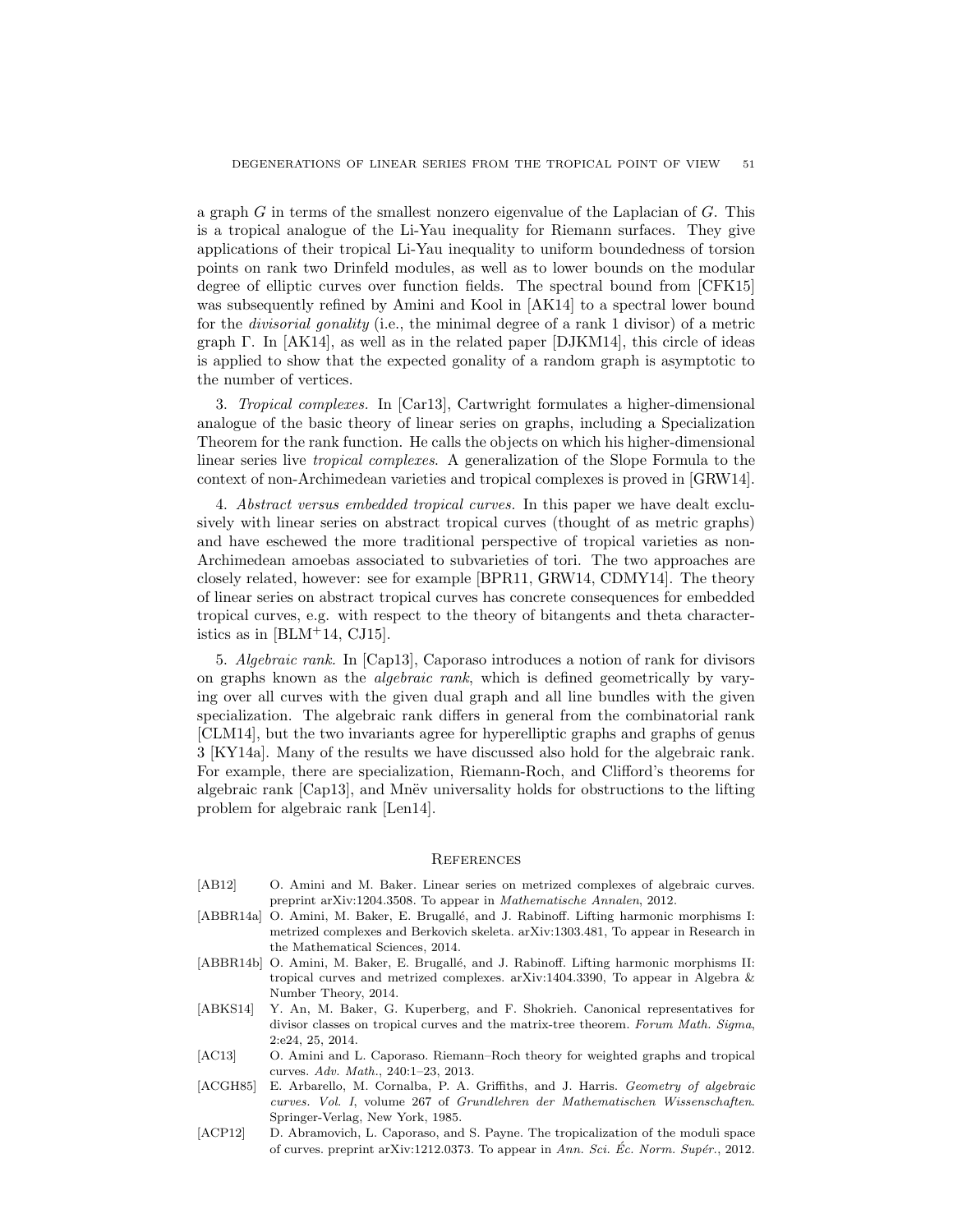- [AK14] O. Amini and F. Kool. A spectral lower bound for the divisorial gonality of metric graphs. preprint arXiv:1407.5614, 2014.
- [Ami13] O. Amini. Reduced divisors and embeddings of tropical curves. Trans. Amer. Math. Soc., 365(9):4851–4880, 2013.
- [Ami14] O. Amini. Equidistribution of Weierstrass points on curves over non-Archimedean fields. preprint arXiv:1412.0926v1, 2014.
- [AMSW13] R. Agrawal, G. Musiker, V. Sotirov, and F. Wei. Involutions on standard Young tableaux and divisors on metric graphs. Electron. J. Combin., 20(3), 2013.
- [Bab39] D. W. Babbage. A note on the quadrics through a canonical curve. J. London Math. Soc., 14:310–315, 1939.
- [Bac14a] S. Backman. Infinite reduction of divisors on metric graphs. European J. Combin., 35:67–74, 2014.
- [Bac14b] S. Backman. Riemann-Roch theory for graph orientations. preprint arXiv:1401.3309, 2014.
- [Bak08a] M. Baker. An introduction to Berkovich analytic spaces and non-Archimedean potential theory on curves. In p-adic geometry, volume 45 of Univ. Lecture Ser., pages 123–174. Amer. Math. Soc., Providence, RI, 2008.
- [Bak08b] M. Baker. Specialization of linear systems from curves to graphs. Algebra Number Theory, 2(6):613–653, 2008.
- [BE85] E. Ballico and Ph. Ellia. The maximal rank conjecture for nonspecial curves in P<sup>3</sup> . Invent. Math., 79(3):541–555, 1985.
- [BE91] D. Bayer and D. Eisenbud. Graph curves. Adv. Math., 86(1):1–40, 1991. With an appendix by Sung Won Park.
- [Ber90] V. Berkovich. Spectral theory and analytic geometry over non-Archimedean fields, volume 33 of Mathematical Surveys and Monographs. American Mathematical Society, Providence, RI, 1990.
- [BF11] M. Baker and X. Faber. Metric properties of the tropical Abel-Jacobi map. J. Algebraic Combin., 33(3):349–381, 2011.
- [BLM+14] M. Baker, Y. Len, R. Morrison, N. Pflueger, and Q. Ren. Bitangents of tropical plane quartic curves. preprint arXiv:1404.7568, 2014.
- [BMV11] S. Brannetti, M. Melo, and F. Viviani. On the tropical Torelli map. Adv. Math., 226(3):2546–2586, 2011.
- [BN07] M. Baker and S. Norine. Riemann-Roch and Abel-Jacobi theory on a finite graph. Adv. Math., 215(2):766–788, 2007.
- [BPR11] M. Baker, S. Payne, and J. Rabinoff. Nonarchimedean geometry, tropicalization, and metrics on curves. preprint arXiv:1104.0320v1, 2011.
- [BPR13] M. Baker, S. Payne, and J. Rabinoff. On the structure of non-Archimedean analytic curves. In Tropical and non-Archimedean geometry, volume 605 of Contemp. Math., pages 93–121. Amer. Math. Soc., Providence, RI, 2013.
- [BR10] M. Baker and R. Rumely. Potential theory and dynamics on the Berkovich projective line, volume 159 of Mathematical Surveys and Monographs. American Mathematical Society, Providence, RI, 2010.
- [BR13] M. Baker and J. Rabinoff. The skeleton of the Jacobian, the Jacobian of the skeleton, and lifting meromorphic functions from tropical to algebraic curves. preprint arXiv:1308.3864. To appear in Intl. Math. Res. Not., 2013.
- [BS13] M. Baker and F. Shokrieh. Chip-firing games, potential theory on graphs, and spanning trees. Journal of Combinatorial Theory, Series A, 120(1):164–182, 2013.
- [BW14] M. Baker and Y. Wang. The Bernardi process and torsor structures on spanning trees. preprint arXiv:1406.1584, 2014.
- [Cap08] L. Caporaso. Néron models and compactified Picard schemes over the moduli stack of stable curves. Amer. J. Math., 130(1):1–47, 2008.
- [Cap11] L. Caporaso. Algebraic and tropical curves: comparing their moduli spaces. To appear in Handbook of Moduli, edited by Farkas and Morrison. arXiv:1101.4821v2, 2011.
- [Cap12] L. Caporaso. Algebraic and combinatorial Brill-Noether theory. In Compact moduli spaces and vector bundles, volume 564 of Contemp. Math., pages 69–85. Amer. Math. Soc., Providence, RI, 2012.
- [Cap13] L. Caporaso. Rank of divisors on graphs: an algebro-geometric analysis. In A celebration of algebraic geometry, volume 18 of Clay Math. Proc., pages 45–64. Amer. Math. Soc., Providence, RI, 2013.
- [Car13] D. Cartwright. Tropical complexes. preprint arXiv:1308.3813, 2013.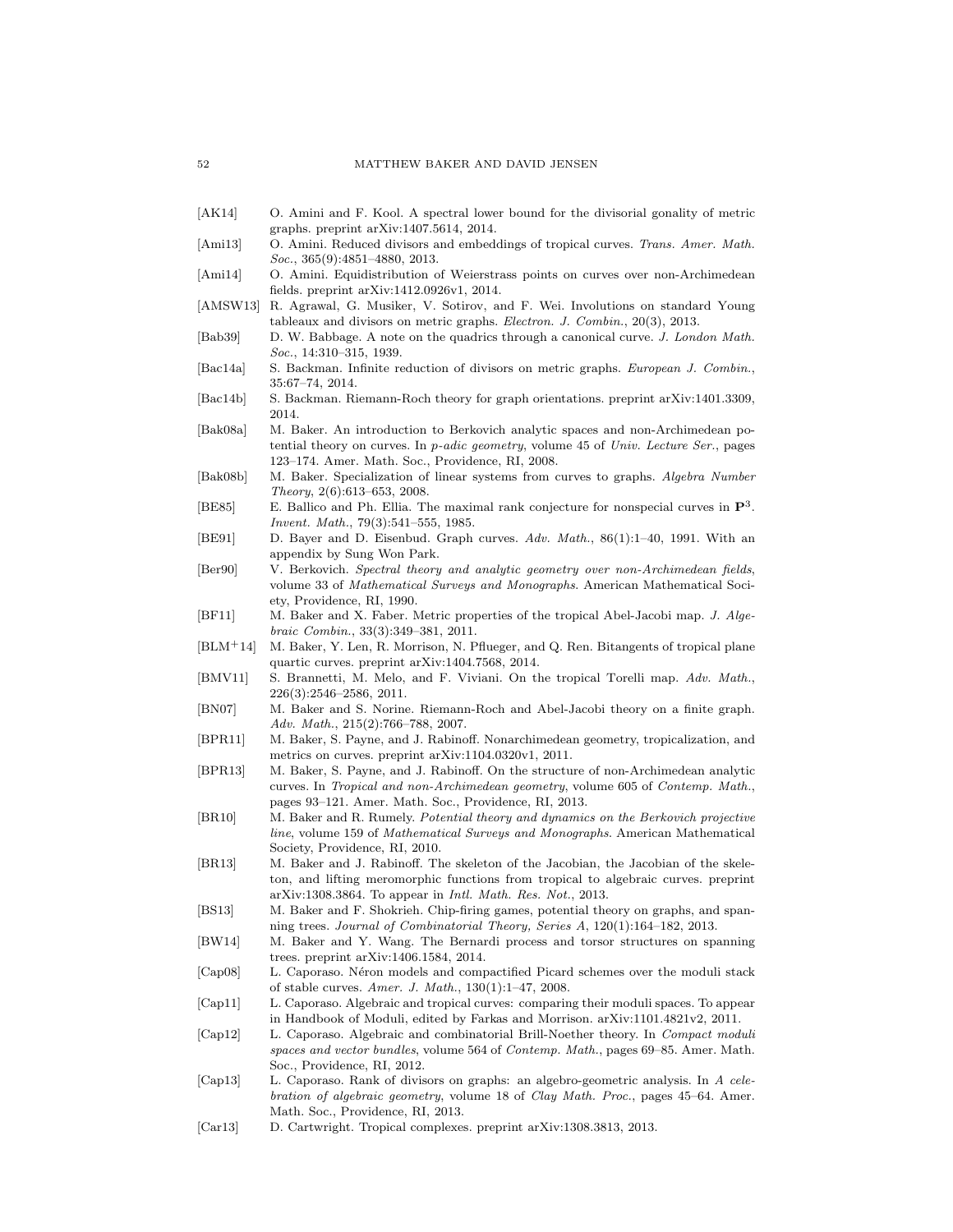- [Car15] D. Cartwright. Lifting matroid divisors on tropical curves. preprint arXiv:1502.03759, 2015.
- [CDMY14] D. Cartwright, A. Dudzik, M. Manjunath, and Y. Yao. Embeddings and immersions of tropical curves. preprint arXiv:1409.7372v1, 2014.
- [CDPR12] F. Cools, J. Draisma, S. Payne, and E. Robeva. A tropical proof of the Brill-Noether theorem. Adv. Math., 230(2):759–776, 2012.
- [CFK15] G. Cornelissen, K. Fumiharu, and J. Kool. A combinatorial Li–Yau inequality and rational points on curves. Math. Ann., 361(1-2):211–258, 2015.
- [Cha13] M. Chan. Tropical hyperelliptic curves. *J. Algebraic Combin.*, 37(2):331–359, 2013.
- [CHM88] C. Ciliberto, J. Harris, and R. Miranda. On the surjectivity of the Wahl map. Duke Math. J., 57(3):829–858, 1988.
- [CHM97] L. Caporaso, J. Harris, and B. Mazur. Uniformity of rational points. J. Amer. Math. Soc., 10(1):1-35, 1997.
- [CJ15] M. Chan and P. Jiradilok. Theta characteristics of tropical K<sup>4</sup> curves. preprint arXiv:1503:05776v1, 2015.
- [CJP14] D. Cartwright, D. Jensen, and S. Payne. Lifting divisors on a generic chain of loops. preprint arXiv:1404.4001. To appear in Canad. Math. Bull., 2014.
- [CLD12] A. Chambert-Loir and A. Ducros. Formes différentielles réelles et courants sur les espaces de Berkovich. preprint arXiv:1204.6277, 2012.
- [CLM14] L. Caporaso, Y. Len, and M. Melo. Algebraic and combinatorial rank of divisors on finite graphs. preprint arXiv:1401:5730v2, 2014.
- [Col85] R. F. Coleman. Effective Chabauty. Duke Math. J., 52(3):765–770, 1985.
- [Con08] B. Conrad. Several approaches to non-Archimedean geometry. In p-adic geometry, volume 45 of Univ. Lecture Ser., pages 9–63. Amer. Math. Soc., Providence, RI, 2008.
- [Cop14a] M. Coppens. Clifford's theorem for graphs. preprint arXiv:1304.6101, 2014.
- [Cop14b] M. Coppens. Free divisor on metric graphs. preprint arXiv:1410.3114, 2014.
- [CV10] L. Caporaso and F. Viviani. Torelli theorem for graphs and tropical curves. Duke Math. J., 153(1):129–171, 2010.
- [Dha90] D. Dhar. Self-organized critical state of sandpile automaton models. Phys. Rev. Lett., 64(14):1613–1616, 1990.
- [DJKM14] A. Deveau, D. Jensen, J. Kainic, and D. Mitropolsky. Gonality of random graphs. preprint arXiv:1409.5688, 2014.
- [EH83] D. Eisenbud and J. Harris. A simpler proof of the Gieseker-Petri theorem on special divisors. Invent. Math., 74(2):269–280, 1983.
- [EH86] D. Eisenbud and J. Harris. Limit linear series: basic theory. Invent. Math., 85(2):337– 371, 1986.
- [EH87] D. Eisenbud and J. Harris. Existence, decomposition, and limits of certain Weierstrass points. Invent. Math., 87(3):495–515, 1987.
- [EM00] E. Esteves and N. Medeiros. Limits of Weierstrass points in regular smoothings of curves with two components. C. R. Acad. Sci. Paris Sér. I Math., 330(10):873–878, 2000.
- [Far09] G. Farkas. Koszul divisors on moduli spaces of curves. Amer. J. Math., 131(3):819– 867, 2009.
- [FGP12] T. Foster, P. Gross, and S. Payne. Limits of tropicalizations. preprint arXiv:1211.2718. To appear in Israel J. Math., 2012.
- [GH80] P. Griffiths and J. Harris. On the variety of special linear systems on a general algebraic curve. Duke Math. J., 47(1):233–272, 1980.
- [Gie82] D. Gieseker. Stable curves and special divisors: Petri's conjecture. Invent. Math., 66(2):251–275, 1982.
- [GK08] A. Gathmann and M. Kerber. A Riemann-Roch theorem in tropical geometry. Math. Z., 259(1):217–230, 2008.
- [GK14] W. Gubler and K. Künnemann. A tropical approach to non-Archimedean Arakelov theory. preprint arXiv:1406.7637, 2014.
- [GKM09] A. Gathmann, M. Kerber, and H. Markwig. Tropical fans and the moduli spaces of tropical curves. Compos. Math., 145(1):173–195, 2009.
- [GRW14] W. Gubler, J. Rabinoff, and A. Werner. Skeletons and tropicalizations. preprint arXiv:1404.7044, 2014.
- [Gub07] W. Gubler. Tropical varieties for non-Archimedean analytic spaces. Invent. Math., 169(2):321–376, 2007.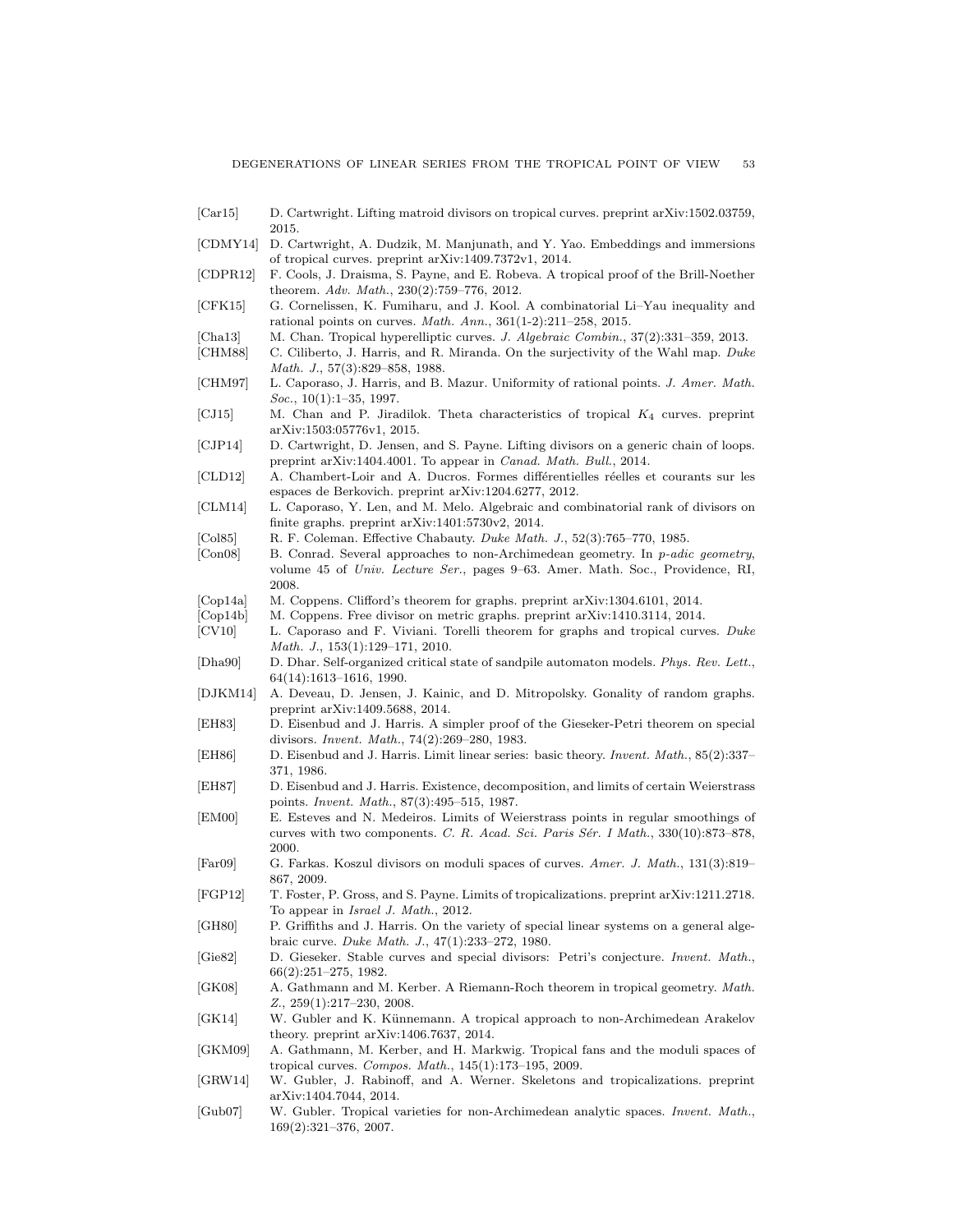- [Gub10] W. Gubler. Non-Archimedean canonical measures on abelian varieties. Compos. Math., 146(3):683–730, 2010.
- [Hei04] N. Heinz. Admissible metrics for line bundles on curves and abelian varieties over non-Archimedean local fields. Arch. Math. (Basel), 82(2):128–139, 2004.
- [HKN13] J. Hladký, D. Král', and S. Norine. Rank of divisors on tropical curves. J. Combin. Theory Ser. A, 120(7):1521–1538, 2013.
- [HLM<sup>+</sup>08] A. Holroyd, L. Levine, K. Mészáros, Y. Peres, J. Propp, and D. Wilson. Chip-firing and rotor-routing on directed graphs. In In and out of equilibrium. 2, volume 60 of Progr. Probab., pages 331–364. Birkhäuser, Basel, 2008.
- [HM98] J. Harris and I. Morrison. Moduli of curves, volume 187 of Graduate Texts in Mathematics. Springer-Verlag, New York, 1998.
- [HMY12] C. Haase, G. Musiker, and J. Yu. Linear systems on tropical curves. Math. Z., 270(3-4):1111–1140, 2012.
- [Jen14] D. Jensen. The locus of Brill-Noether general graphs is not dense. preprint arXiv:1405.6338, 2014.
- [JP] D. Jensen and S. Payne. Tropical independence II: The Maximal Rank Conjecture for quadrics. in preparation.
- [JP14] D. Jensen and S. Payne. Tropical independence I: Shapes of divisors and a proof of the Gieseker-Petri theorem. Algebra Number Theory, 8(9):2043–2066, 2014.
- [Kem71] G. Kempf. Schubert methods with an application to algebraic curves. Publ. Math. Centrum, 1971.
- [KL74] S. L. Kleiman and D. Laksov. Another proof of the existence of special divisors. Acta Math., 132:163–176, 1974.
- [Koz09] D. Kozlov. The topology of moduli spaces of tropical curves with marked points. Asian J. Math., 13(3):385–403, 2009.
- [KRZB15] E. Katz, J. Rabinoff, and D. Zureick-Brown. Uniform bounds for the number of rational points on curves of small Mordell-Weil rank. preprint arXiv:1504.00694, 2015.
- [KT14] V. Kiss and L. Tóthmérész. Chip-firing games on Eulerian digraphs and NP-hardness of computing the rank of a divisor on a graph. preprint arXiv:1407.6598, 2014.
- [KY14a] S. Kawaguchi and K. Yamaki. Algebraic rank of hyperelliptic graphs and graphs of genus 3. preprint arXiv:1401:3935, 2014.
- [KY14b] S. Kawaguchi and K. Yamaki. Rank of divisors on hyperelliptic curves and graphs under specialization. preprint arXiv:1304.6979v3, 2014.
- [KZB13] E. Katz and D. Zureick-Brown. The Chabauty-Coleman bound at a prime of bad reduction and Clifford bounds for geometric rank functions. Compos. Math., 149(11):1818–1838, 2013.
- [Laf03] L. Lafforgue. Chirurgie des grassmanniennes, volume 19 of CRM Monograph Series. American Mathematical Society, Providence, RI, 2003.
- [Laz86] R. Lazarsfeld. Brill-Noether-Petri without degenerations. J. Differential Geom., 23(3):299–307, 1986.
- [Len12] Y. Len. The Brill-Noether rank of a tropical curve. preprint arXiv:1209.6309v1, 2012.
- [Len14] Y. Len. A note on algebraic rank, matroids, and metrized complexes. preprint arXiv:1401:8156, 2014.
- [LM14] Y. Luo and M. Manjunath. Smoothing of limit linear series of rank one on saturated metrized complexes of algebraic curves. preprint arXiv:1411.2325, 2014.
- [LPP12] C.-M. Lim, S. Payne, and N. Potashnik. A note on Brill-Noether theory and rankdetermining sets for metric graphs. Int. Math. Res. Not. IMRN, (23):5484–5504, 2012.
- [LT02] D. Lorenzini and T. J. Tucker. Thue equations and the method of Chabauty-Coleman. Invent. Math., 148(1):47–77, 2002.
- [Luo11] Y. Luo. Rank-determining sets of metric graphs. J. Combin. Theory Ser. A, 118:1775– 1793, 2011.
- [Mer96] L. Merel. Bornes pour la torsion des courbes elliptiques sur les corps de nombres. Invent. Math., 124(1-3):437–449, 1996.
- [MP12] W. McCallum and B. Poonen. The method of Chabauty and Coleman. In Explicit methods in number theory, volume 36 of Panor. Synthèses, pages  $99-117$ . Soc. Math. France, Paris, 2012.
- [MS09] D. Maclagan and B. Sturmfels. Introduction to tropical geometry. book in preparation, 2009.
- [Mum72] D. Mumford. An analytic construction of degenerating abelian varieties over complete rings. Compositio Math., 24:239–272, 1972.